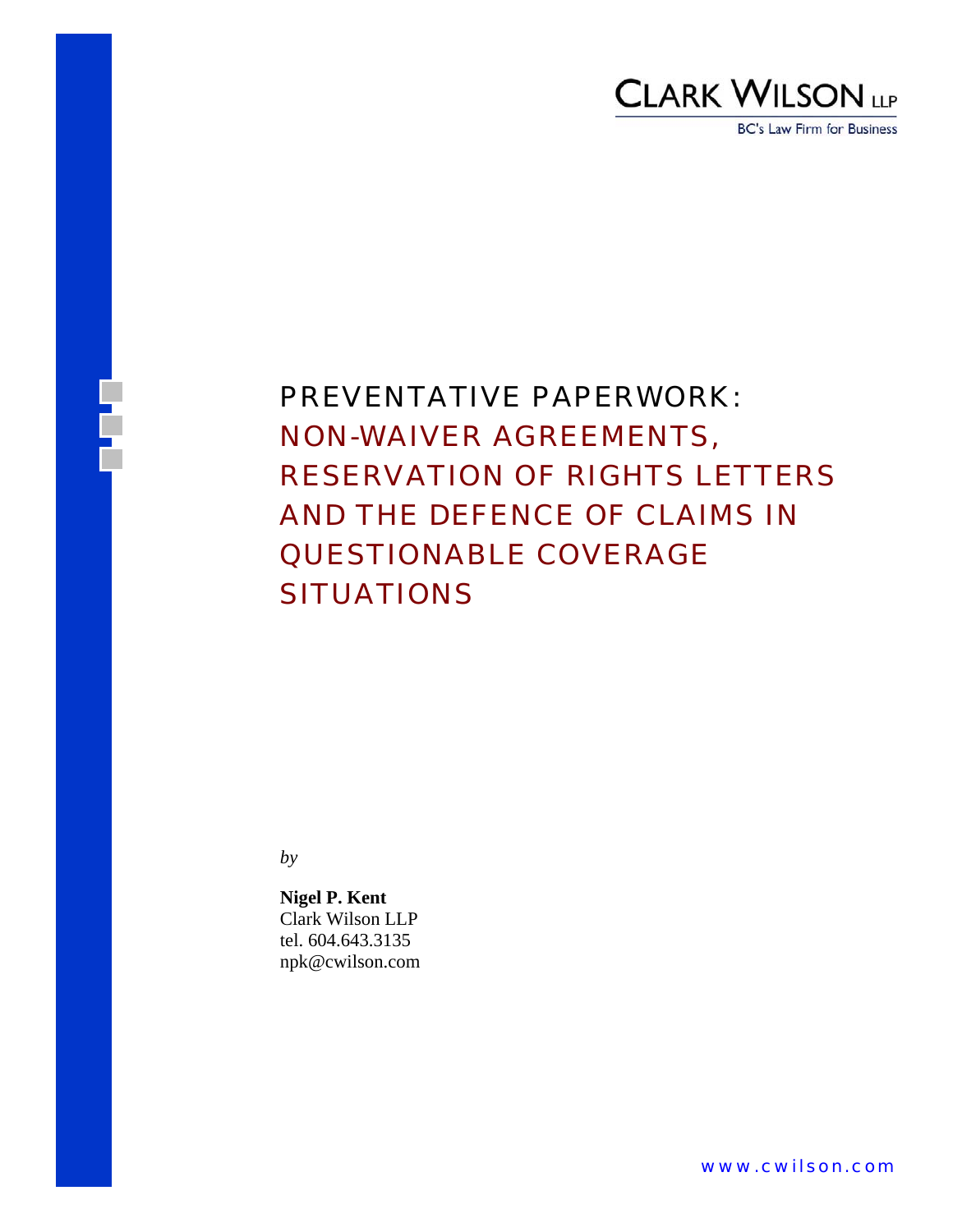

#### Preventative Paperwork:

## Non-Waiver Agreements, Reservation of Rights Letters and the Defence of Claims in Questionable Coverage Situations

#### **INTRODUCTION**

It is impossible to catalogue every ground upon which an insurer might be able to successfully void a policy or to otherwise deny liability or coverage under the policy. General categorization might be made as follows:

- breaches of the terms and conditions of the policy;
- misrepresentations or failure to disclose material information;
- claims or losses being of the type either excluded from or not falling within the scope of coverage afforded by the policy; and
- the accrual of a limitation period.

When confronted with grounds for denying coverage, the insurer must elect between denial and affirmation. If affirmation occurs, either expressly or impliedly, then in most cases the insurer will either be deemed to have "*waived*" its entitlement to deny coverage or, alternatively may otherwise be *estopped* from asserting a denial. The execution of a Non-Waiver Agreement or the issuance of a Reservation of Rights letter by the insurer is designed to avoid some of the pitfalls of waiver and estoppel. Even assuming any such agreement is enforceable (and in many cases it may not be) the conflict of interest respecting the coverage issue can create ethical traps for unwary counsel retained to defend the liability claim.

This paper addresses the preventative paperwork necessary for the insurer to avoid waiver and estoppel, together with the impact of the coverage dispute on both the liability insurer's duty to defend and the role of counsel in that regard.

#### **THE DOCTRINES OF WAIVER AND ESTOPPEL**

Whole books have been written on the law of estoppel. Similarly, the doctrine of waiver has received much attention from academic observers. No detailed analysis of the law in this regard is necessary for the purposes of this paper. While there is a difference between waiver and estoppel, they are brother and sister in the same family. The broad equitable principle unifying both doctrines is that the insurer must have affirmed the contract (and hence coverage) by its words or conduct in circumstances making it unfair or unjust for the insurer to later deny coverage.

The doctrine of waiver has been well defined in *Mitchell & Jewell Ltd. v. Canadian Pacific Express Co.* (1974) 44 D.L.R. (3d) 603 at p. 612, [1974] 3 W.W.R. 259 (Alta. C.A.), as follows: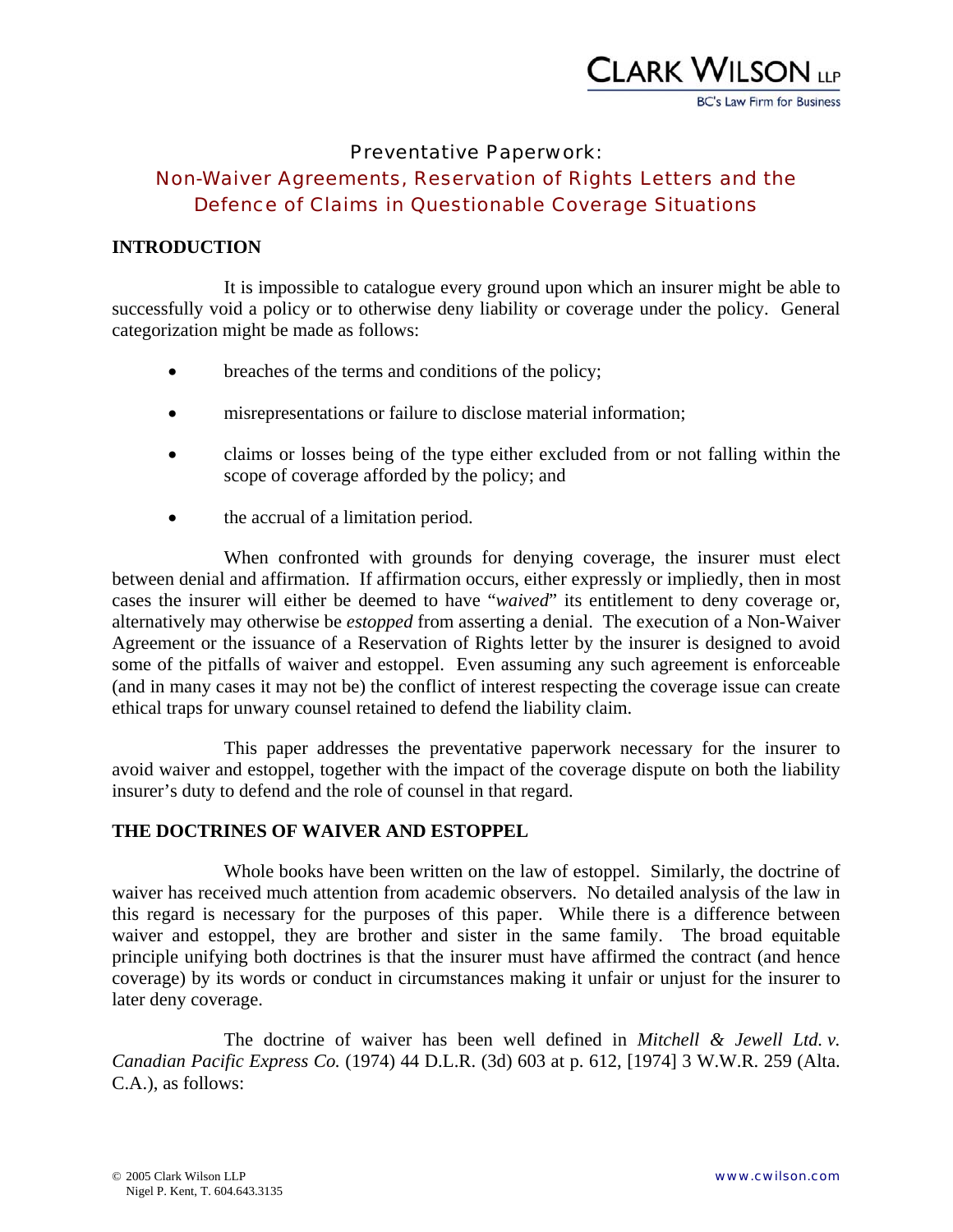... waiver... arises where one party to a contract, with full knowledge that his obligation under the contract has not become operative by reason of the failure of the other party to comply with a condition of the contract, intentionally relinquishes his right to treat the contract or obligation as at an end but rather treats the contract or obligation as subsisting. It involves knowledge and consent and the acts or conduct of the person alleged to so have elected, and thereby waived that right, must be viewed objectively and must be unequivocal.

One of the better definitions of estoppel, on the other hand, can be found in the British Columbia Court of Appeal decision of *Ashe Trucking Ltd. v. Dominion Insurance Corp.* (1966) 56 D.L.R. (2d) 730, [1966] 55 W.W.R. 321, which specified the following requirements:

- 1. a representation or conduct amounting to a representation made by the defendant;
- 2. which was intended to induce the plaintiff to act upon it; combined with
- 3. actual reliance by the plaintiff upon the representation to his detriment.

The representation may be express, i.e. oral or written, or it may be implied by conduct. Indeed, in certain circumstances even silence or inaction may amount to a representation of the sort forming the basis for estoppel.

#### **THE RELEVANT** *INSURANCE ACT* **PROVISIONS**

Not surprisingly, there are some provisions in the Insurance legislation across the country that specifically address the question of waiver. Obviously, if the insurance contract is made in another province, eg. an auto policy in Alberta, then the legislation in that other province (i.e. Alberta in that example) would most likely apply to any contractual dispute between the insurer and the insured. When dealing with an out-of-province policy, insured and/or coverage dispute, it would be prudent for the insurer's counsel to seek clarification respecting any unique, out-of-province statutory provisions that might apply.

In British Columbia reference should be made to section 11 of the *Insurance Act*, R.S.B.C. 1996, c. 226 which reads as follows:

Waiver of Term or Condition

- 11(1) A term or condition of a contract is not deemed to be waived by the insurer in whole or in part unless the waiver is stated in writing and signed by a person authorized for that purpose by the insurer.
- (2) Neither the insurer nor the insured are deemed to have waived any term or condition of a contract by any act relating to the appraisal of the amount of loss or to the delivery and completion of proofs or to the investigation or adjustment of any claim under the contract.

Although at first blush the provision seems far-reaching, it may only be of limited consequence. Firstly, it refers only to *"terms or conditions of the contract"*, i.e. it may not apply to common law or other remedies outside the specific contractual terms and which might otherwise be available to the insurer. Secondly, it makes no reference whatsoever to estoppel, the application of which to prevent denials of coverage is very broad: *MacKenzie v. Jevco*

CLARK WILSON (1P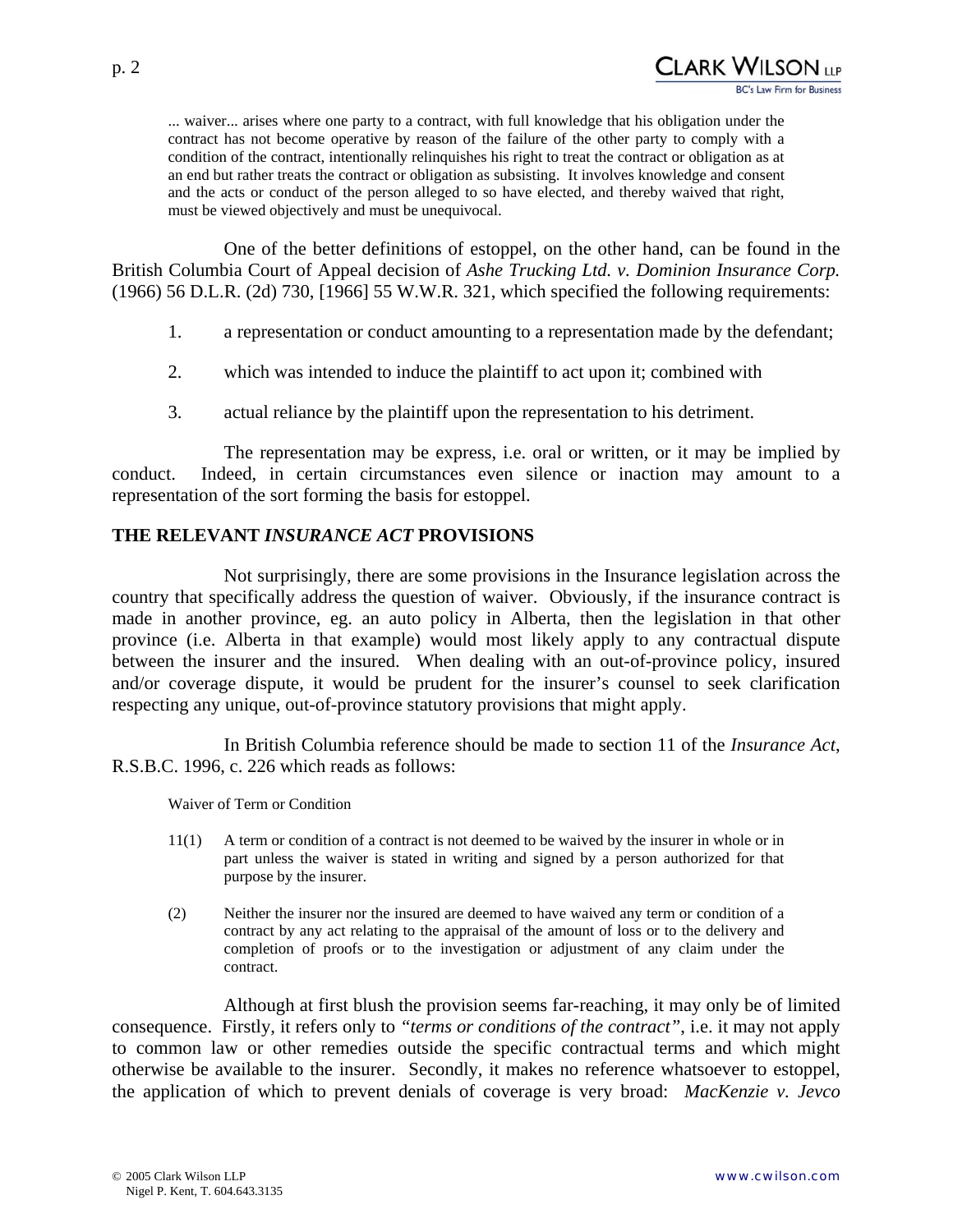*Insurance Management Inc.* (1986) 9 B.C.L.R. (2d) 127, [1987] I.L.R. ♦1-2157, 28 C.C.L.I. 358 (B.C.S.C.), affd. 24 B.C.L.R. (2d) 360, [1988] I.L.R. 1-2346, 32 C.C.L.I. 78 (C.A.). As well, it is entirely possible for the insurer to in effect "waive" the waiver-restricting provision itself. Lastly, of course, the requirement of "writing" can be very liberally construed and would no doubt include correspondence from insurers, adjusters, solicitors and the like.

## **CONDUCT AMOUNTING TO WAIVER OR ESTOPPEL**

The type of conduct which may give rise to waiver or estoppel is limited only by the imagination of insureds seeking to bring themselves within coverage. It includes almost any action by or on behalf of the insurer that is arguably consistent with coverage being in place. A partial list of such conduct in both first or third party contexts and after the discovery of the grounds for denial includes:

- continued investigation of the claim;
- express acknowledgements that coverage is in order;
- cancelling the policy instead of voiding the same and returning premiums;
- conducting settlement negotiations;
- invoking policy provisions, i.e. appraisals, exercising the right to repair etc.;
- acceptance of late premiums or renewal of the policy;
- making payments to or in respect of the insured, the third party, the claims etc.; and
- defending the action against the insured, and so on.

The Courts sometimes go to extraordinary lengths to find coverage and, in cases of estoppel, will not hesitate to presume representations, reliance and prejudice of the sort necessary to establish estoppel. One striking example is *Rosenblood Estate v. Law Society of Upper Canada* (1989) 37 C.C.L.I. 142 (Ont. H.C.), affd. 16 C.C.L.I. (2d) 226 (Ont.C.A.), where the insurers denied liability on the grounds that the lawyer's conduct was dishonest, that he had failed to give notice of the potential claim within the reasonable time required by the policy and that the estate had settled the claim without its consent. The Court made a finding of fact that the lawyer's actions were indeed dishonest and that he had also breached the policy requirements respecting notice. However, the Court held that the insurer was estopped from denying coverage because, notwithstanding their knowledge of the exclusions' applicability, the insurer continued to defend the action against the insured and conducted both examination for discovery and settlement negotiations all before notifying the insured of the coverage problems. R.E. Holland, J. commented (at pp.156-7 C.C.L.I.):

If the estate had been advised of an off-coverage position earlier the defence could well have been conducted differently. Settlement negotiations could have been conducted earlier and interest claims accordingly reduced....It is not possible to point to actual prejudice but in the circumstances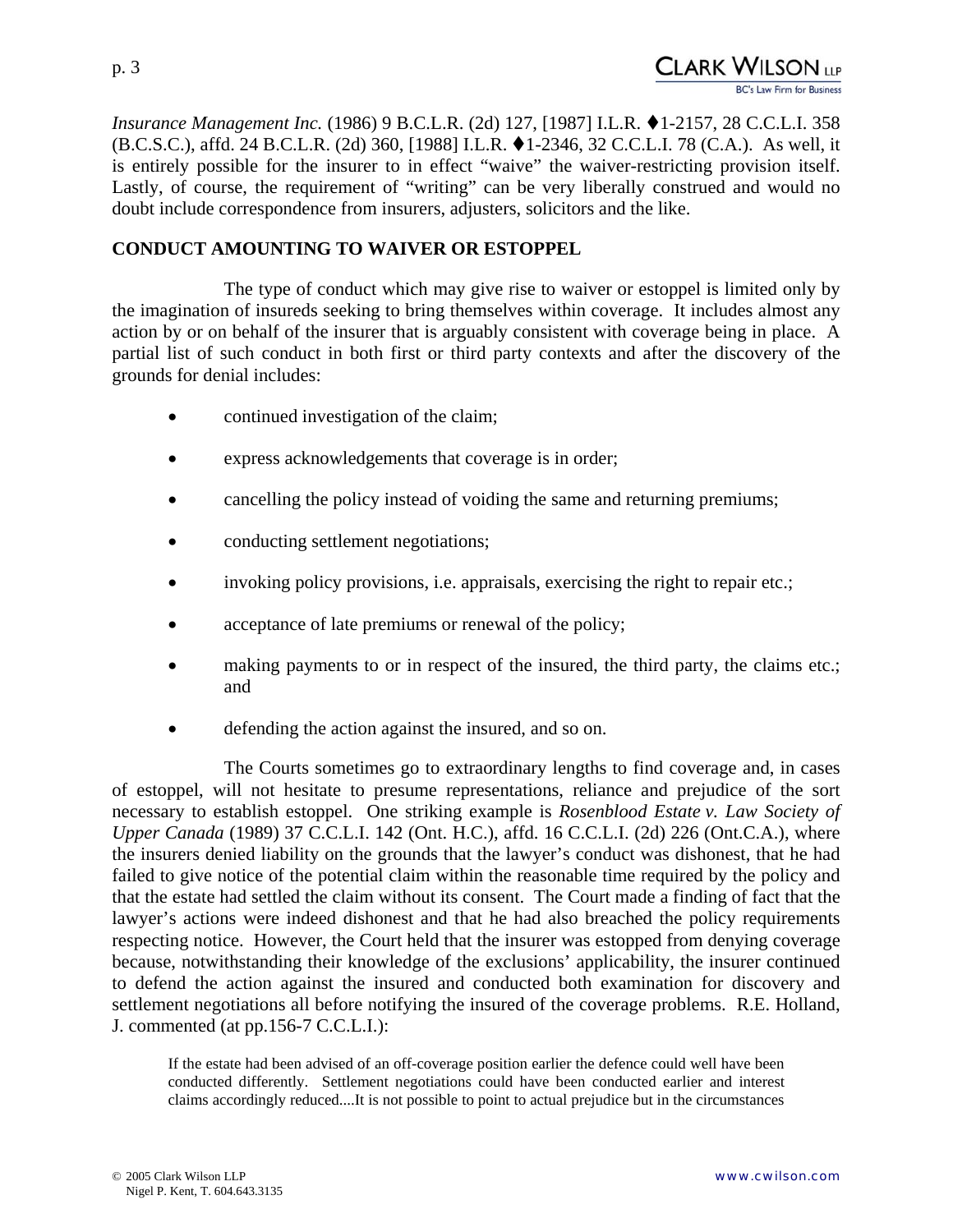of this case where the insurer persisted in the defence through production and discovery into settlement negotiations, prejudice must be presumed.

He then went on to advise insurers and adjusters alike (p.157 C.C.L.I.):

When a claim is presented to an insurer, the facts giving rise to the claim should be investigated. If there is no coverage then the insured should be told at once and the insurer should have nothing further to do with the claim if it wishes to maintain its off-coverage position. If coverage is questionable the insurer should advise the insured at once and in the absence of a non-waiver agreement or of an adequate reservation of rights letter, it [investigates, adjusts and] defends the claim at its risk. [The words in parenthesis are the author's]

See also: *Snair v. Halifax* (1995) 31 C.C.L.I. (2d) 279 (N.S.S.C.). But exactly how quickly is "at once"? The answer seems to be "as soon as there is any basis for questioning coverage". *Wawanesa Mutual Insurance Co. v. Buchanan* (1976) 14 O.R. (2d) 644, 74 D.L.R. (3d) 330 (Ont. Co. Ct.) provides a useful illustration. In that case, the insurer denied coverage for breach of the statutory condition respecting drunk driving. After settling the underlying tort claim, the insurer sought reimbursement from its insured relying on the standard form Non-Waiver Agreement signed by the latter.

The insured's agent had reported the claim to the insurer and had advised that the insured had been charged with impaired driving and refusing to blow. The adjuster interviewed the insured and advised that the involvement of alcohol could have a bearing on the outcome of his claim. The conversation with the insured was reduced to writing and the insured was also given a blank Non-Waiver Agreement. The adjuster explained that the agreement permitted the insurer to investigate, defend and settle the claim without prejudice to the issue of the policy violation. The adjuster said the insured appeared to understand the purpose of the Non-Waiver Agreement including the fact that the agreement might require reimbursement to the insurer of any settlement ultimately made. However, the Court ruled that the Non-Waiver Agreement was not enforceable and that the insurer was estopped from taking an off-coverage position. It commented (at p.342 D.L.R.):

...when the [insurer] through its [adjuster] became aware of a probable breach of a statutory condition of the policy, then at that moment there is a conflict position between the insured and the [insurer]. [In such circumstances] the insurer cannot go further in the defence of the action without a non-waiver.... having knowledge that liquor was involved and that there may be a statutory violation, the insurer must make it known to the insured that there is the possible conflict position between them [and the non-waiver agreement must be signed *before* interviewing the insured].

... [this] procedure... arises because there is in fact a special relationship between the insured and the insurer or its agents, which requires an exceptional degree of trustworthiness and honesty. The insurer [cannot], under the guise of representing the insured's interest, attend upon him and obtain from him information which is solely for benefit of the company without first advising him of the conflict.

The dilemma facing the adjuster in *Buchanan*, *supra*, also faces the solicitor encountering a deadline for filing an appearance in the tort action against the insured. In *Rowe v. Mills* (1986) 72 N.B.R. (2d) 344, [1986] I.L.R. 1-2116, 21 C.C.L.I. 112 (Q.B.), leave to appeal to N.B.C.A. refused, the snowmobile accident occurred on February 27th. No notice of the accident was given to the insurer until the lawsuit was commenced one month later. The insurers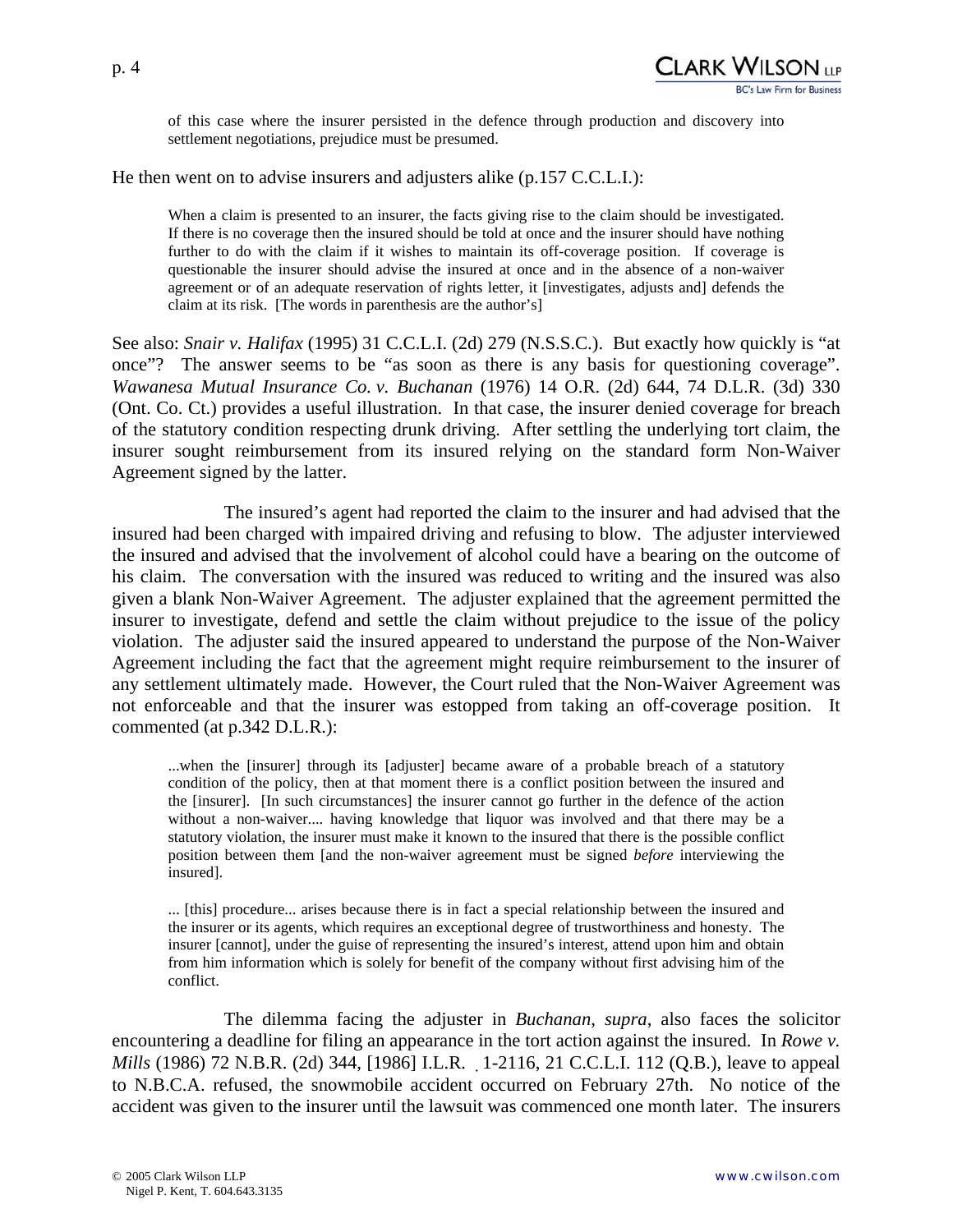appointed an adjuster who investigated the accident and a lawyer who filed a notice of intention to defend. Approximately one month later the adjuster met with the defendant and was shortly thereafter advised that he might be in breach of the policy for late reporting. The insured then signed a Non-Waiver Agreement and a week or so later the insurer took the position that the insured was indeed in breach. The lawyer therefore made application to be removed as solicitor for the record and for the insurer to be added as a third party in the tort action pursuant to the New Brunswick *Insurance Act*. The Court refused the application and required the insurer to continue with the defence of the insured. The Court commented (at pp.8194-5 I.L.R.):

As a general principle, an insurer may waive [breach of the policy] if it adopts a course of conduct which is consistent with the policy being in full force and effect.

The contract is one that calls for the utmost good faith on both sides. The date of the accident was clearly alleged in the plaintiff's statement of claim. Whether or not it addressed its mind to the matter the insurer must, or should have known, that the accident had not been reported to it....

. . . . .

If counsel had merely entered the appearance and written advising the insured that it was investigating the possible breach and was reserving their rights in the meantime, I would have no difficulty in holding the insurer acted properly. Undoubtedly an insurer in such circumstances would be allowed some time to check the question of possible breach....

[However] I do not believe the insurer is entitled to investigate the facts surrounding the accident and to conduct an investigation as to whether there exists proper grounds for repudiation of the contract at the same time....

If the insurer is allowed to conduct both investigations simultaneously, the insurer is open to the charge that it is wearing two hats and will determine whether or not it has a better defence to the action as defendant or to claim repudiation and defend a possible claim by its insurer for breach of contract.

#### **NON-WAIVER AGREEMENTS AND RESERVATION OF RIGHTS LETTERS**

The execution of a Non-Waiver Agreement or the issuance of a Reservation of Rights letter is obviously designed to avoid some of the pitfalls of waiver and estoppel more particularly described above. There is, of course, a significant difference between the two; the Reservation of Rights letter amounts to a *unilateral* declaration by the insurer and, depending upon the circumstances of the case, may not necessarily be effective to preserve rights of coverage denial or recovery against the insured: see for example, *Allstate Ins. v. Foster* (1971) 24 D.L.R. (3d) 9, [1972] 1 O.R. 653, [1972] I.L.R.; ♦ 1-470 (Co. Ct.), [1972] I.L.R. 1-470 (Ont. Co. Ct.). On the other hand, the Non-Waiver Agreement theoretically represents an acknowledgement *by the insured* that the insurer's rights of denial in the future have been preserved.

 Both communications have a common purpose, namely, to communicate the coverage problem to the insured and to eliminate arguments of waiver or estoppel as means of avoiding a denial of coverage at a later date.

Needless to say, the Reservation of Rights letter will have to be tailored to the peculiar facts of each case. It must be made perfectly clear that the insurer is not admitting any

CLARK WILSON LLP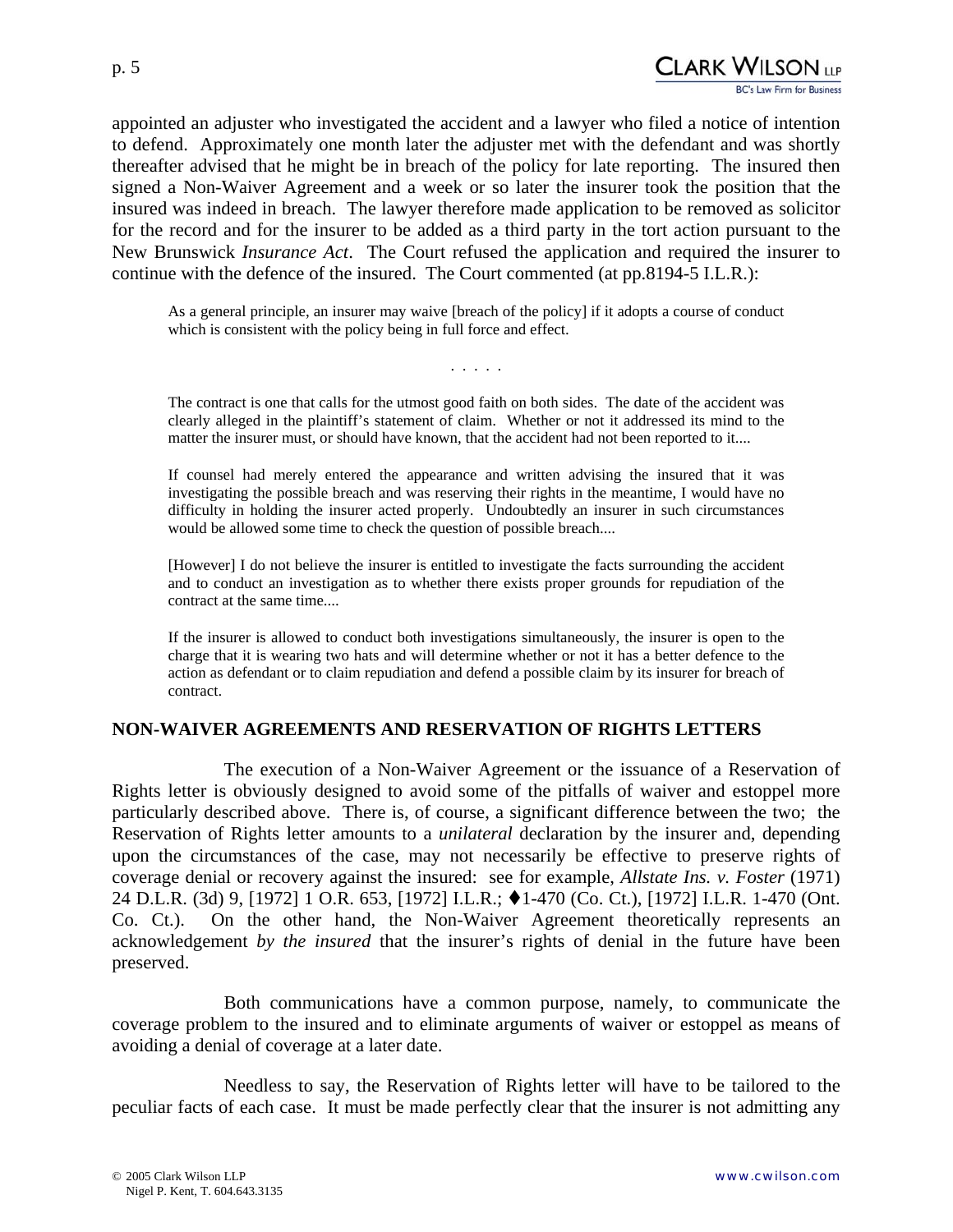p. 6

paper.



As with almost any type of a contract, there is no particular form required for a Non-Waiver Agreement although, of course, standard form *"Non-Waiver Agreement"* (IBC Claim Form No. 6, two versions), *"Consent to Settlement"* (IBC Claim Form No. 6A) and *"Agreement by Insured to Reimburse Insurer and Authorizing the Insurer to Settle"* (IBC Claim Form No. 6B) have been issued to the industry. Copies of these documents are attached as Appendices to this paper.

A Non-Waiver Agreement can be entirely verbal (although this is most unwise) or constituted by an exchange of correspondence. Furthermore, as with any contract, the exact terms of the Non-Waiver Agreement can be negotiated between the parties. From the insurer's perspective, however, the best form of Non-Waiver Agreement would meet the following minimum standards:

- it would be written in clear language and properly signed by the insured (this facilitates proof of the agreement and its terms in the event a dispute arises);
- it would properly identify and refer to the policy, the insurer, the insured and the incidents/circumstances giving rise to the claim;
- it should contain an acknowledgment by the insured of the potential coverage problem necessitating the execution of a Non-Waiver Agreement along with an acknowledgment that the insurer may later deny coverage and/or seek to recover back any monies paid pursuant to the policy, any settlement or judgment, etc.;
- it should contain a request or at least a consent by the insured that the insurer and their representatives (adjusters, lawyers, etc.) at the latter's sole discretion, investigate, negotiate, settle and/or defend all claims or actions arising from the loss without any waiver or estoppel respecting the coverage issue being thereby created;
- in motor vehicle accident cases involving out-of-province insurers, the agreement should contain an acknowledgment that any settlement of third party claims shall be deemed to be and will be treated in all respects as though it were a judgment against the insured of the sort contemplated by the particular province's legislation, e.g. section 320(1) of Alberta's *Insurance Act*;
- it would also contain an agreement by the insured that in any proceedings between the insurer and the insured to recover the monies referred to above, the insured will neither plead nor contend any waiver or estoppel on the part of the insurer; and

CLARK WILSON <sub>llp</sub>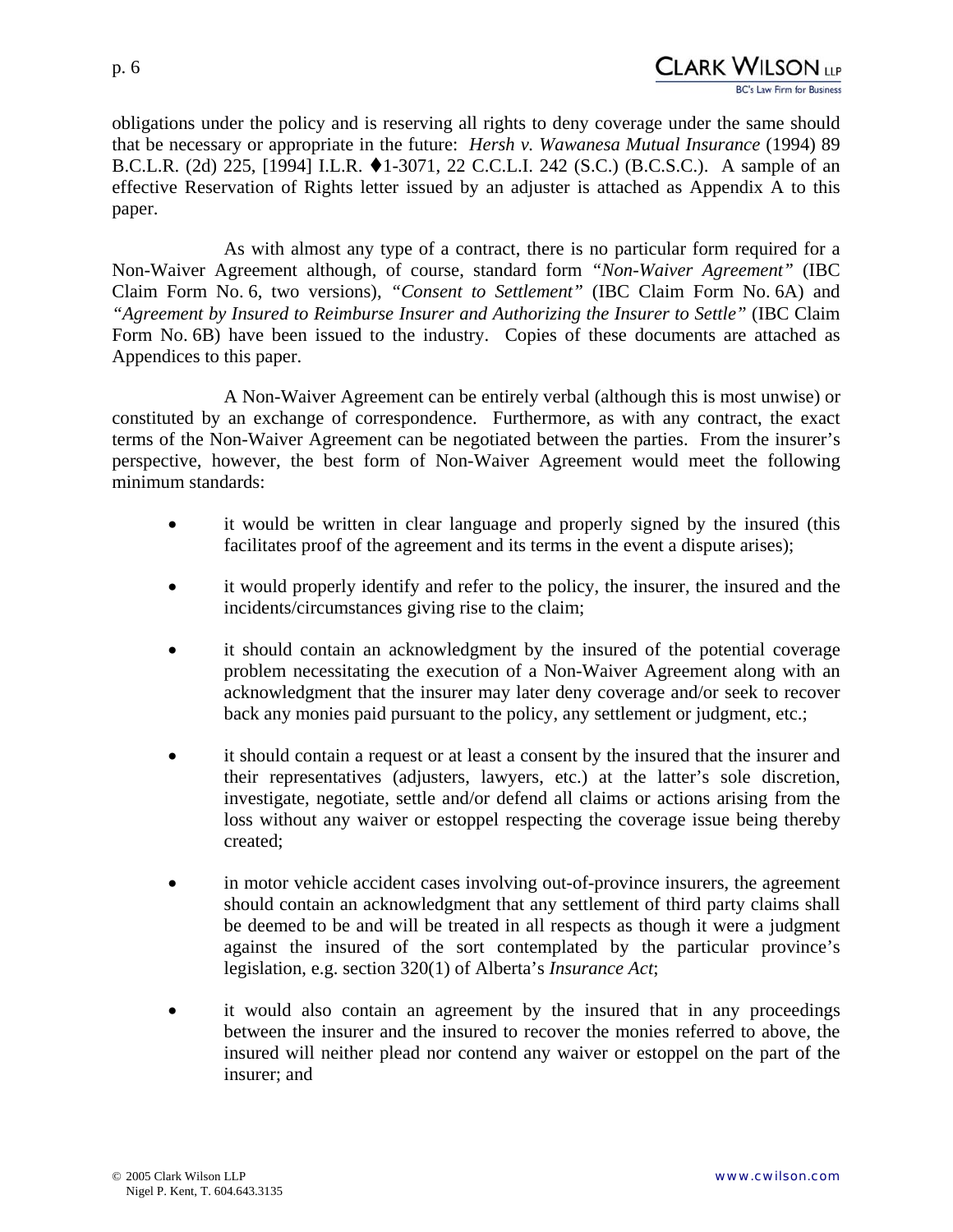• it would impose an obligation upon the insured to repay all amounts paid by the insurer respecting claims, settlements or judgments in the event the insurer establishes that the policy affords no coverage in the circumstances (by virtue of policy breaches, exclusions or other circumstances disentitling the insured to claim indemnity under the same).

It can be said that the standard form Non-Waiver Agreement issued by the Insurance Bureau of Canada (IBC Claim Form No. 6) is inadequate in several respects. Firstly and most importantly, it is geared primarily towards policy breaches (of auto policies). It does *not* properly address the reservation of rights in situations where misrepresentation would otherwise entitle the insurer to void the policy and, indeed, the taking of such agreement might arguably constitute affirmation of coverage in such situations (since the agreement purports to reserve rights "*under the designated policy of insurance*", i.e. it arguably recognizes that a policy is in place). Further, the agreement in no way identifies the nature of the coverage problem thereby undermining its effectiveness as a defence to an estoppel argument. Lastly, it imposes no express obligation on the insured to repay claims expenses, settlements, judgments or other payments made by the insurer should the denial of coverage ultimately be sustained.

It will also be noticed that the IBC Form of Non-Waiver Agreement does not expressly state the consideration being exchanged between the parties as the basis of the contract. Arguably, if there is no valid consideration exchanged, then the agreement might be unenforceable. Of course, even if it was unenforceable as a contract, it would nevertheless remain compelling evidence undermining any assertions of representations or reliance of the sort required to found an estoppel. However, if counsel is drafting a unique Non-Waiver Agreement as opposed to relying on the standard IBC Form, it might be prudent to specifically insert provisions identifying the consideration being exchanged between the parties.

The writer has attempted to draft a general *Non-Waiver and Reservation of Rights Agreement* which addresses some of the above perceived deficiencies. A copy is attached as an Appendix to this paper. Although the form is considerably more complicated than the standard IBC Form, it has been used in many different cases to date, thus far without difficulty. Needless to say, the terms of the attached agreement can be revised or deleted in order to address the requirements of any specific factual situation.

#### **OTHER ENFORCEABILITY CONSIDERATIONS**

As with any contract, there are certain conditions which must be met for the Non-Waiver Agreement to be enforceable including the requirements that the insured not be under any legal disability, that there be no misrepresentations respecting the purpose or effect of the agreement and that it be executed without undue duress. Consequently, the agreement must be fully and properly explained to the insured and, indeed, it might be wise to invite the insured to obtain independent legal advice. For an example of a Non-Waiver Agreement which was unenforceable because of misrepresentation as to its effect, see *Halifax Ins. Co. v. Williams* (1966) 58 D.L.R. (2d) 86 (B.C. Co. Ct.) where the document was presented simply as a "formality to investigate the claim".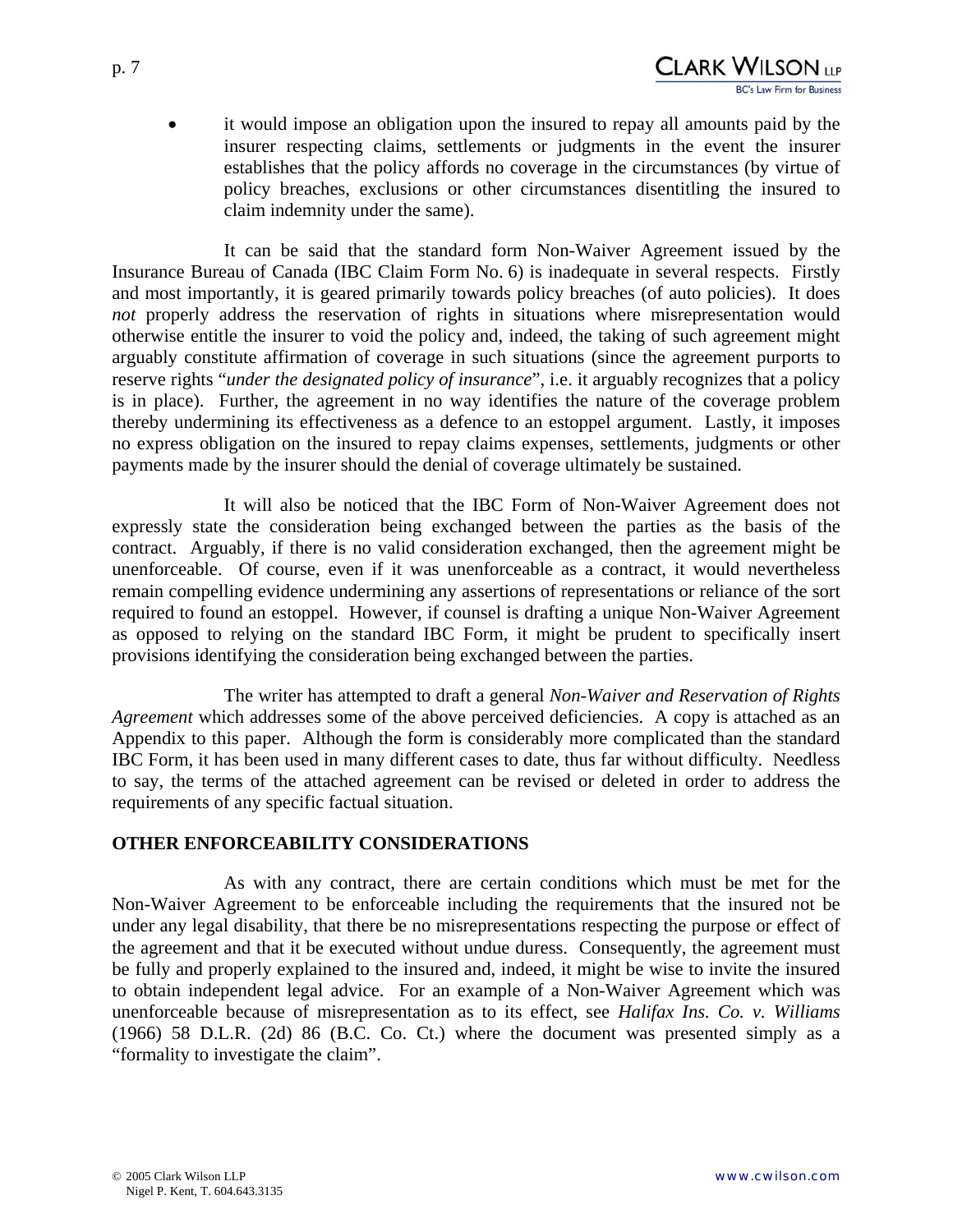Obviously, the Non-Waiver Agreement can only be effective as against the signing parties. Accordingly, if there is more than one potential insured to whom coverage will be denied (i.e. multiple insureds, unnamed insureds, employees, etc.), then all should be made party to the agreement in the appropriate circumstances.

The adjuster securing the Non-Waiver Agreement should ensure the document is properly completed and should make careful notes of the circumstances. In *Zurich Insurance v. Crawford* [1993] O.J. No. 966 (Gen. Div.), the Court was reluctant to enforce a Non-Waiver Agreement which was not properly dated and where the insureds' signatures had not been formally witnessed. No evidence was put before the Court respecting the explanation of the agreement given to the insured. The Court commented that the document "has the appearance of being signed by persons who did not understand its implications" and suggested it was "in no position to judge [whether] the Non-Waiver Agreement may or may not be defective".

As well, it should be recognized that, regardless of the wording found in the documents, the Non-Waiver Agreement or Reservation of Rights letter might only maintain the status quo at the time of its execution. Subsequent breaches or the later discovery of additional grounds for denying coverage might not be "caught" by the earlier agreement/letter. Indeed, subsequent contact by either party might amount to a repudiation of the agreement or might itself constitute a "waiver" of the Non-Waiver Agreement/Reservation of Rights letter; an example of this is *Federal Insurance Company v. Mathews* [1956] 18 W.W.R. 193 (B.C.S.C.) where the Court ruled that the taking of a Non-Waiver Agreement merely permitted the insurer to *postpone* its decision respecting coverage. There it was determined that the Non-Waiver Agreement ceased to operate once the insurer commenced proceedings against the insured for a noncoverage declaration. Another example is *P.C.S. Investments Ltd. v. Dominion of Canada General Insurance Co.* (1994) 153 A.R. 187, 18 Alta. L.R. (3d) 270, 25 C.C.L.I. (2d) 119 (Q.B.), revd. on appeal 34 C.C.L.I. (2d) 113 (Alta. C.A.). At trial the Court held that the execution of a Non-Waiver Agreement during the investigation stage did *not* entitle the insurer to "sit on its right to defend"; there, the subsequent refusal to defend (on the basis the claims were outside coverage) constituted a waiver of the Non-Waiver Agreement and an effective repudiation (breach) of the insurance contract itself. However, on appeal the Court held that the insurer had a right under the policy to name its own counsel to participate in the defence and that this right had not been lost by the insurer's refusal to defend. That was not a "repudiation" that would justify a Court in refusing to enforce the other terms of the contract.

#### **PROCEDURAL OPTIONS IF THE INSURED REFUSES TO COOPERATE**

Sometimes, of course, the insured will refuse to sign the proposed Non-Waiver Agreement, usually on the advice of legal counsel. From a practical perspective, this is often wise counsel; if the insurer proceeds to handle the claim in the absence of the Non-Waiver Agreement, then it may well have affirmed coverage. If, on the other hand, the insurer indicates it will proceed with an outright denial, the insured can always change his mind and offer to sign the Non-Waiver Agreement at that time (counsel for the insured might term this the "why not give it a try" approach).

If the insured does refuse to sign the proposed Non-Waiver Agreement, then the insurer is put to its election to affirm or deny coverage, at least insofar as coverage denials for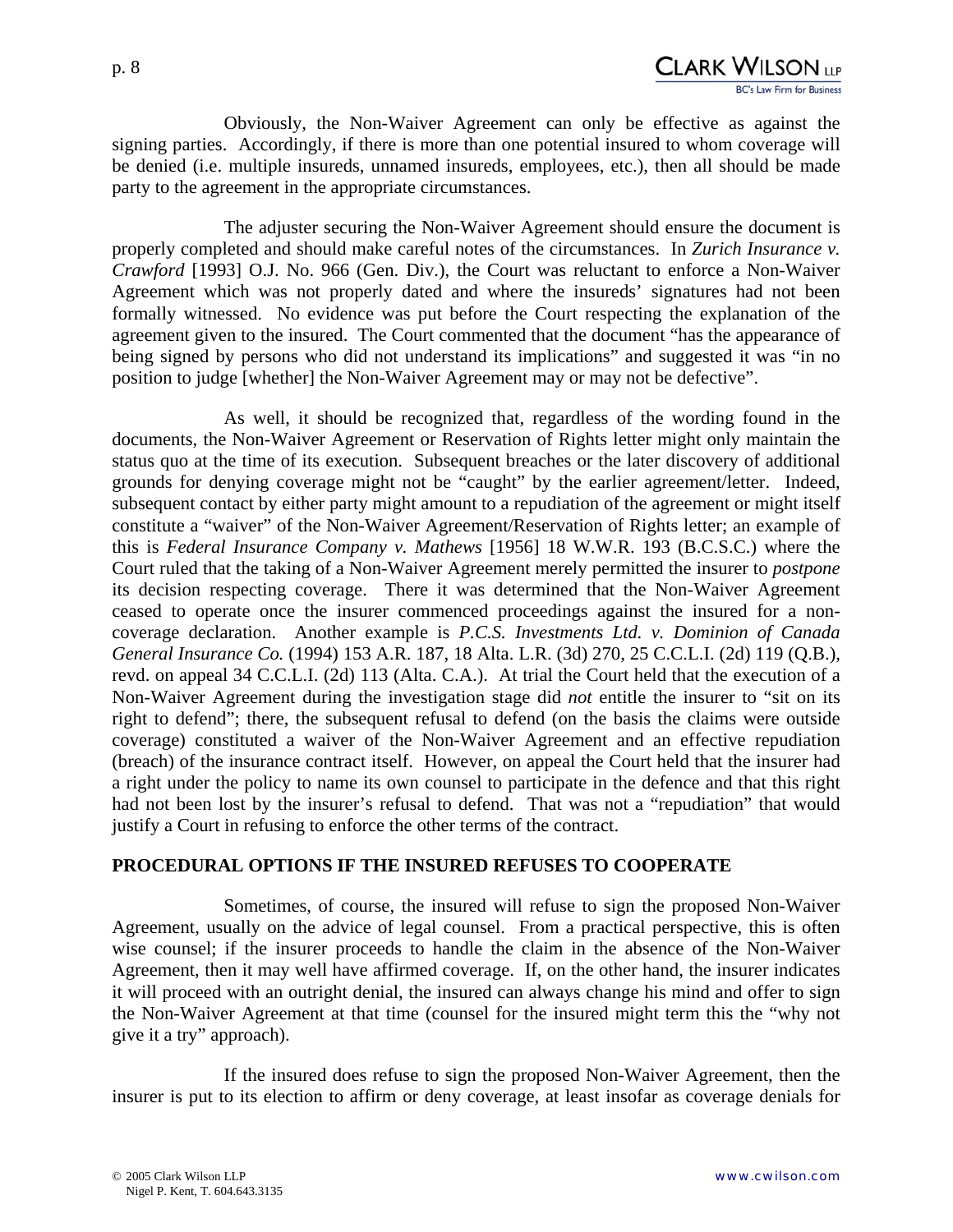breach of policy conditions and misrepresentations are concerned. In situations where by virtue of wording, exclusions or otherwise, the policy might not actually afford coverage for the type or part of the claim being presented, an appropriate Reservation of Rights letter should be issued. In cases of outright denial, however, there are several alternative procedural options available to the insurer.

If the insurer denies coverage, the insured may well institute third party proceedings against the insurer in the tort litigation. In such circumstances, the insurer can file a defence to the plaintiff's claim pursuant to Rule 22(8) of the B.C. Rules of Court. Such a defence does *not* give rise to any estoppel respecting the denial of coverage between the insurer and the insured: *Mackenzie v. Jevco, supra* (C.A.).

Of course, the insured might not always "cooperate" by naming the insurer as a third party. In such circumstances, where the insurer is concerned that the underlying tort action might not be adequately defended, it can apply pursuant to Rule  $15(5)(a)(ii)$  and (iii) to be added as a defendant in the tort proceedings in addition to its own insured. This approach was specifically endorsed by Mr. Justice Lambert of the B.C.C.A. in *Starr Schein Enterprises v. Gestas Corporation* (1987) 38 D.L.R. (4th) 593, 13 B.C.L.R. (2d) 85, [1987] 4 W.W.R. 664, and was the approach adopted by the insurer in the case of *Bryant v. Korres Moving & Transfer Ltd.*, unreported, file No. C890717 (September 13, 1989, B.C.S.C.). In *Bryant* goods owned by a customer were stored in a warehouse owned by the insured moving company. They were destroyed by fire and an action was brought alleging bailment, and in the alternative, a covenant to insure the goods. The policy provided coverage for negligence only and the insurer provided a defence solely for that claim. The insurer therefore appointed separate counsel and applied to add itself as a defendant in order to be free to defend the claim in its entirety or, if necessary, to insure a finding that was outside coverage.

In auto cases involving out-of-province insurers, it should be remembered that a denial by reason of a breach or misrepresentation would entitle the auto insurer to be made a third party in any underlying tort litigation against the insured pursuant to section 161 of the British Columbia's *Insurance Act*. Resort should be had to this process in appropriate cases.

## **QUESTIONABLE COVERAGE SITUATIONS AND THE DUTY TO DEFEND**

The obligation to defend lawsuits against the insured is imported by a provision in liability policies commonly worded as follows:

As respects insurance afforded by this policy, the insurer shall:

(1) defend in the name and on behalf of the insured and at the cost of the insurer any civil action which may at any time be brought against the insured on account of such bodily injury or property damages ....

There have been quite a number of recent cases commenting on the insurer's duty to defend. Most of the pertinent case law respecting that duty is very usefully summarized in *Privest Properties Ltd. v. Foundation Co. of Canada Ltd.* (1991) 57 B.C.L.R. (2d) 88, at pp. 94- 6, 6 C.C.L.I. (2d) 23 (S.C.), where Mr. Justice Drost had this to say: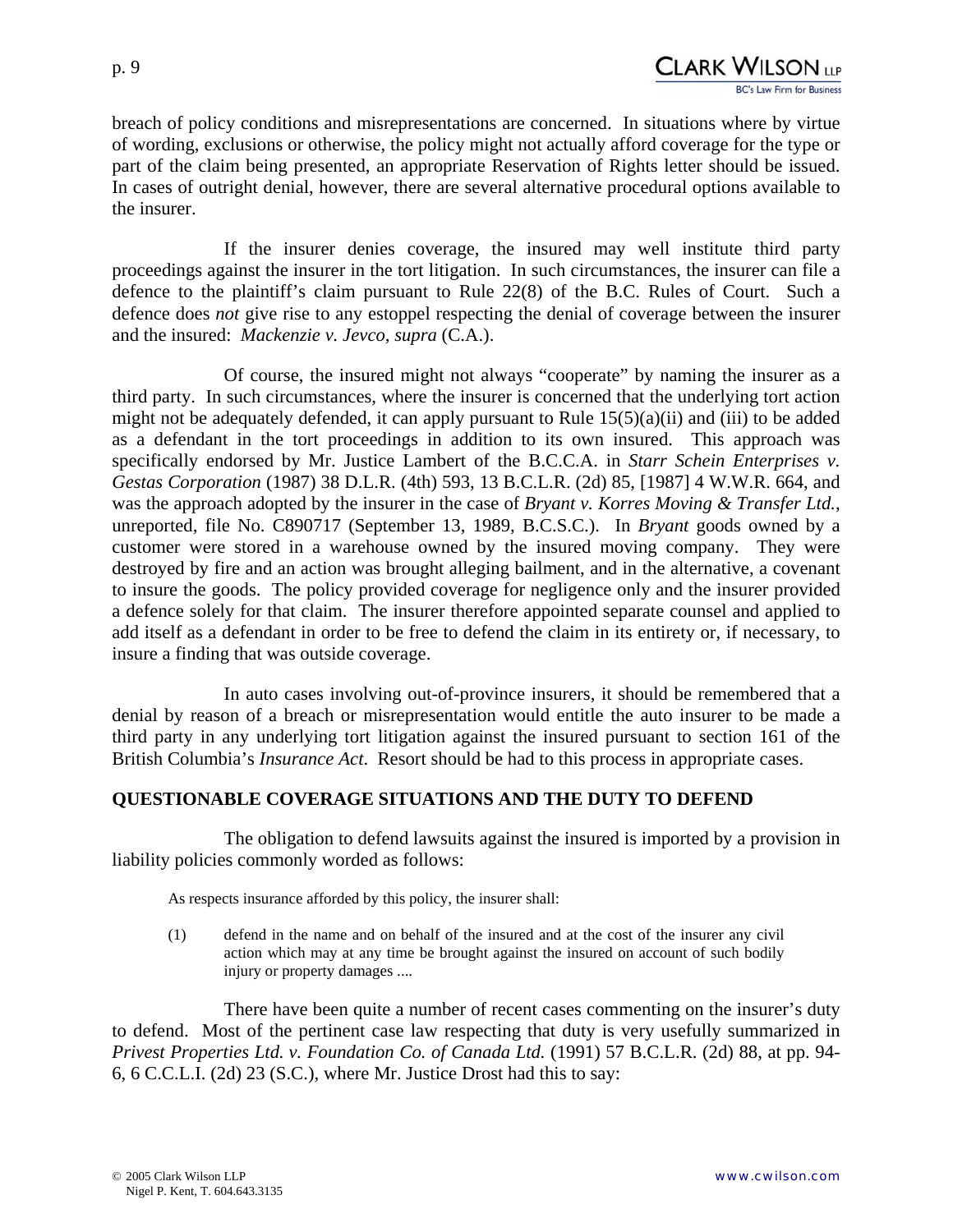

Foundation initially argued that an insurer is obliged to defend its insured if there is simply a *mere possibility* that one or more of the claims advanced against its insured would fall within the terms of the insurance policy.

That proposition was vigorously opposed by each of the third party insurers.

An analysis of the law regarding the duty of an insurer to undertake the defence of a claim against its insured begins with the decision of Wallace J. (as he then was) in *Bacon v. McBride* (1984) 51 B.C.L.R. 228, 5 C.C.L.I. 146, [1984] I.L.R. 1-1776, 6 D.L.R. (4th) 96 (S.C.). There the procedure for determining whether or not such a duty exists was described in the following words [p.232]:

The pleadings govern the duty to defend - not the insurer's view of the validity or nature of the claim or of the possible outcome of the litigation. If the claim alleges a state of facts which, if proven, *would fall* within the coverage of the policy, the insurer is obliged to defend the suit regardless of the truth or falsity of such allegations. If the allegations do not come within the policy coverage the insurer has no such obligation.... (my emphasis)

That test has been adopted in many subsequent decisions of this court including that of *Shragie v. Tanemura* (1987) 22 B.C.L.R. (2d) 64, [1988] I.L.R. 1-2278 in which Ruttan J. observed that [p.68]:

In most cases it is necessary only to examine the statement of claim, but the better opinion is that the insured must show that the claim alleges a state of facts which, if proven, would fall within the coverage of the policy. To ascertain the nature of the claim, we are to look to the pleadings, which would include both statements of claim and defence and third party pleadings.

In *Opron Maritimes Construction Ltd. v. Canadian Indemnity Co.* (1986) 21 C.L.R. 113, 19 C.C.L.I. 168, [1986] I.L.R. 1-2108, (N.B.C.A.), leave to appeal to the S.C.C. refused (1987), 21 C.C.L.I. xxxv, the New Brunswick Court of Appeal referred with approval to the test laid down in *Bacon v. McBride* and stated that [p.173]:

While the insurers' obligation to defend is separate from its duty to indemnify, there is no duty on it to defend an action against its insured if there is clearly no liability to indemnify under the policy. The pleadings must be examined to see if they disclose facts or contain allegations which [*would bring*] the incident within the terms of the indemnity provisions of the policy. If, of course, the claim against the insured is not related to a subject matter covered by the policy, there is no obligation on the insurer to defend. Any doubt as to whether the pleadings [would] bring the incident within the coverage of the policy ought to be resolved in favour of the insured. (my emphasis)

In *Nichols v. American Home Assurance Co.* [1990] 1 S.C.R. 801, 45 C.C.L.I. 153, [1990] I.L.R. 1-2583, 68 D.L.R. (4th) 321, 39 O.A.C. 63, 107 N.R. 321, the Supreme Court of Canada approved the test laid down in *Bacon v. McBride* and *Opron*.

In writing for the court, Madam Justice McLachlin observed that [pp.325 and 327]:

... the duty to defend arises where the claim *alleges* acts or omissions falling within the policy coverage, while the duty to indemnify arises only where such allegations are *proven* at trial...

... general principles relating to the construction of insurance contracts support the conclusion that the duty to defend arises only where the pleadings raise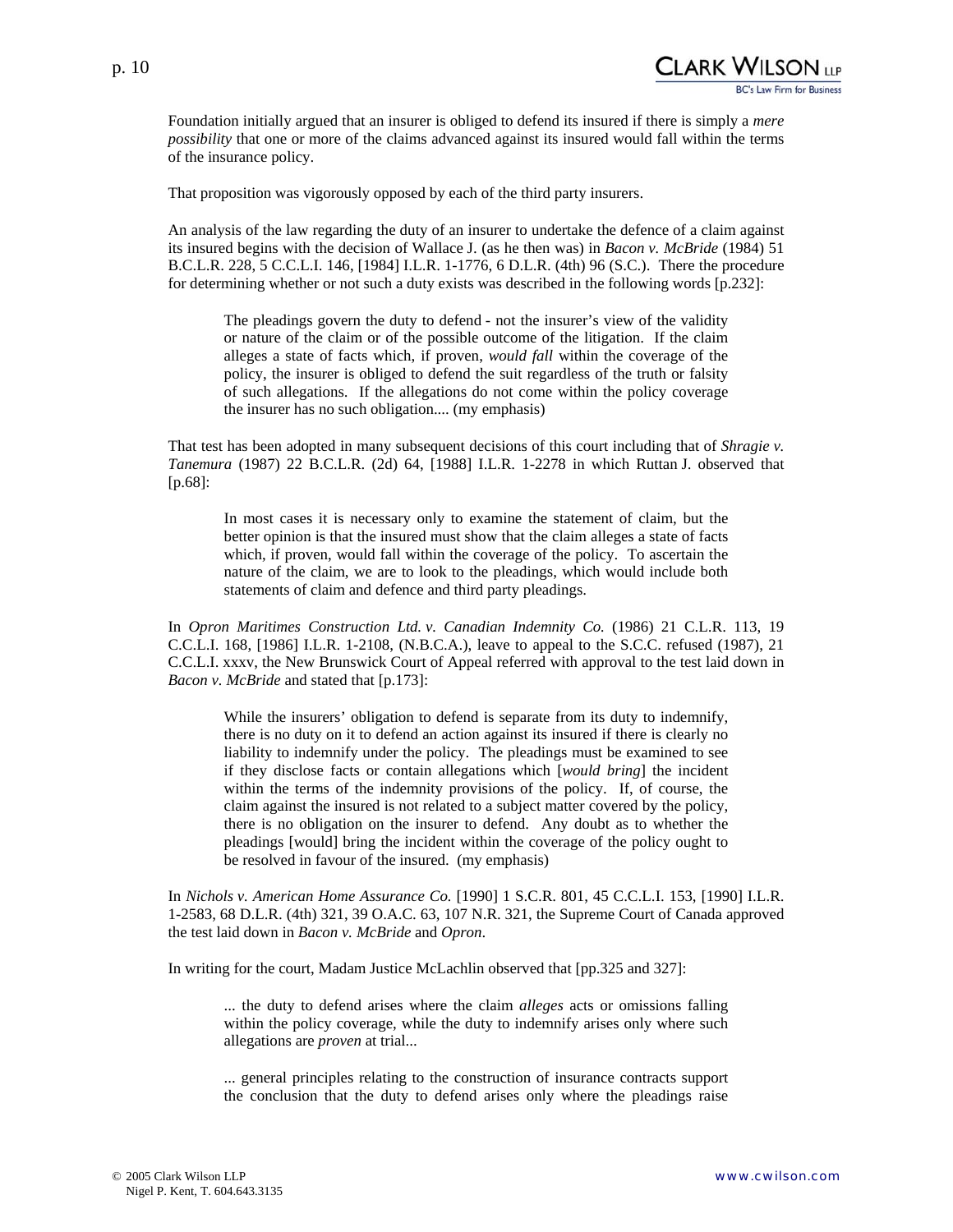claims which would be payable under the agreement to indemnify in the insurance contract. Courts have frequently stated that "[t]he pleadings govern the duty to defend": *Bacon v. McBride* (citation given). Where it is clear from the pleadings that the suit falls outside of the coverage of the policy by reason of an exclusion clause the duty to defend has been held not to arise: *Opron Maritimes Construction Ltd. v. Canadian Indemnity Co.* (citation given).

At the same time, it is not necessary to prove that the obligation to indemnify will in fact arise in order to trigger the duty to defend. *The mere possibility* that a claim within the policy may succeed suffices. In this sense, as noted earlier, the duty to defend is broader than the duty to indemnify. (my emphasis)

After considering several American authorities as well as other Canadian decisions, McLachlin J. concluded that [p.329]:

... considerations related to insurance law and practice, as well as the authorities, overwhelmingly support the view that the duty to defend should, unless the contract of insurance indicates otherwise, be confined to the defence of claims *which may be argued to fall under the policy*. That said, the widest latitude should be given to the allegations in the pleadings in determining whether they raise a claim within the policy. (my emphasis)

Relying upon the words I have just emphasized, Foundation argued that the Supreme Court had modified the test, and that, giving the pleadings the widest latitude, if there is *a mere possibility* of the claims against Foundation falling within the contracts of insurance, there is a duty to defend.

Not so, said the insurers. They maintained that the test laid down in *Bacon v. McBride* and *Opron* had not been altered.

In its reply, Foundation agreed with the position taken by the insurers and so do I. The Supreme Court has expressly approved the test as laid down in *Bacon v. McBride* and *Opron*. I think it is clear that what Madam Justice McLachlin had in mind when she used the phrases "which may be argued" and "there is a possibility" was the proof of the claim, not its character.

 In *Ontario v. Kansa General Insurance Co.* (1994) 111 D.L.R. (4th) 757 at p.764, 17 O.R. (3d) 38, [1994] I.L.R.  $\blacklozenge$  1-3031 (C.A.), leave to appeal to S.C.C. refused [1994] S.C.C.A. No. 123, the unanimous Court of Appeal commented:

There is no dispute... regarding the principles which are relevant to the insurer's duty to defend. These were stated by McLaughlin J. in *Nichols v. American Home Assurance Co.* The duty to defend arises when the allegations in the pleadings raise claims which might be payable under the agreement to indemnify in the insurance contract: the mere possibility that a claim may succeed is sufficient. If there is any ambiguity in the contract, it must be resolved in favour of the insured. The duty to defend is broader than the duty to indemnify since it is not necessary for the insured to establish that the obligation to indemnify will, in fact, arise in order to trigger the duty to defend.

In some cases, it may be difficult to determine whether, having regard to the pleadings alone, the duty to defend is triggered. In such circumstances can the Court examine the underlying facts of the claim to determine if the duty is indeed triggered? The Supreme Court of Canada has yet to comment on this point. There is a huge body of case law in the United States with widely divergent results. In Canada, the Ontario Court of Appeal has expressly rejected the notion: *Jon Picken Ltd. v. Guardian Insurance Co. of Canada* (1993) 66 O.A.C. 39, 17 C.C.L.I. (2d) 167 (C.A.). Such evidence was also disallowed in the *Privest*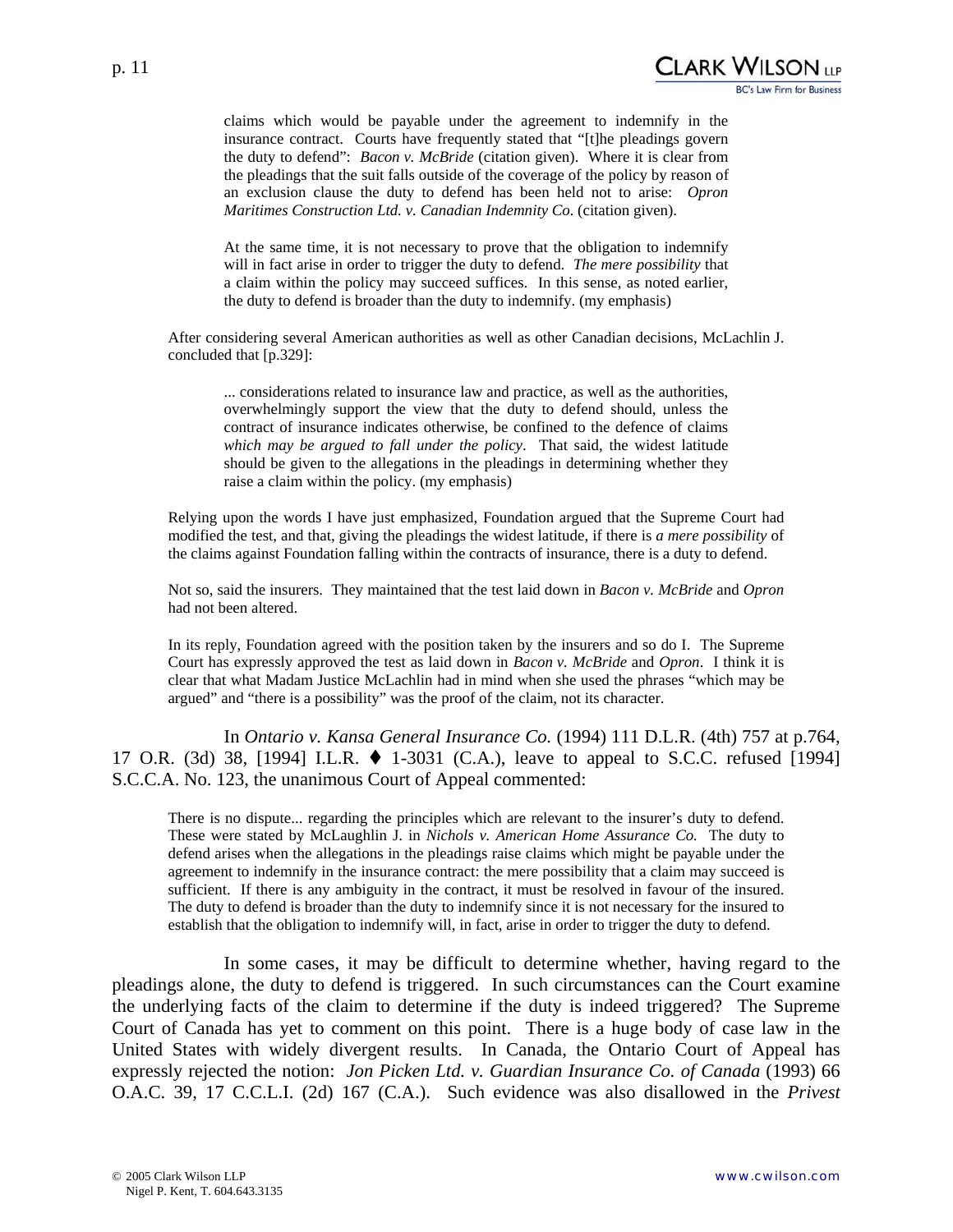*Properties* case, *supra*. However, at least one British Columbia decision has declared that the parties are not in fact at the mercy of the pleadings and that an examination of the underlying facts may indeed be appropriate: *Cansulex Ltd. v. Reed Stenhouse Ltd.* (1986) 70 B.C.L.R. 273, 18 C.C.L.I. 24.

Some of the principles then emerging from the case law respecting the duty to defend can be summarized as follows:

- the duty to defend is triggered if the pleadings in the lawsuit allege a state of facts which, if proven, would fall within coverage;
- if the claim falls outside coverage by reason of an exclusion (or otherwise), there is no obligation on the part of the insurer to defend;
- in determining whether they raise a claim within coverage, the widest latitude should be given to the allegations found in the pleadings and any doubt in this regard should be resolved in favour of the insured; and
- at least in British Columbia, it is not yet clear whether in appropriate cases (where in the circumstances the issue cannot or ought not be resolved on the pleadings alone) the Court may examine the underlying facts of the claim to determine if the duty to defend is triggered.

What about those situations where it simply cannot be determined from the pleadings whether, for example, an exclusion *might* ultimately have application? Must the insurer defend or can it await the outcome at trial? In the *Privest Properties* case, *supra*, Justice Drost refused to grant an order requiring the insurers to pay past and future defence costs. Rather, in light of the difficulties in answering the coverage questions posed, he simply adjourned to the trial of the underlying action the coverage dispute between the insured and the insurer. No doubt most insureds will suggest that this is a most unsatisfactory result and would presumably support the philosophy espoused in *St. Paul Fire & Marine Insurance Co. v. Durabla Canada Ltd.* (1994) 19 O.R. (3d) 631 at p. 642 (Gen. Div.), affd. 36 C.C.L.I. (2d) 25, 290 O.R. (3d) 737, [1996] I.L.R. I-3355 (C.A.):

Just because there is a chance there will be no need to indemnify should not mean there is no duty whatsoever to defend.... An insured should have assistance in defending an action so a Court of law, rather than an insurance company, can determine the duty to indemnify. In many cases an insured may not be financially able to defend. If this is the result, then it will be viewed that there is no duty to indemnify. This should not be a decision of the insurer merely because of a refusal of the duty to defend. It is a legal question that should be decided by a Court of law after a thorough review of the facts and law.

## **CONFLICTS OF INTEREST AND MECHANICS OF DEFENCE**

There are many articles in legal literature dealing with the ethical quagmire confronting insurance defence counsel and which arises from the conflicting interests of the insured and the insurer. Recent examples include,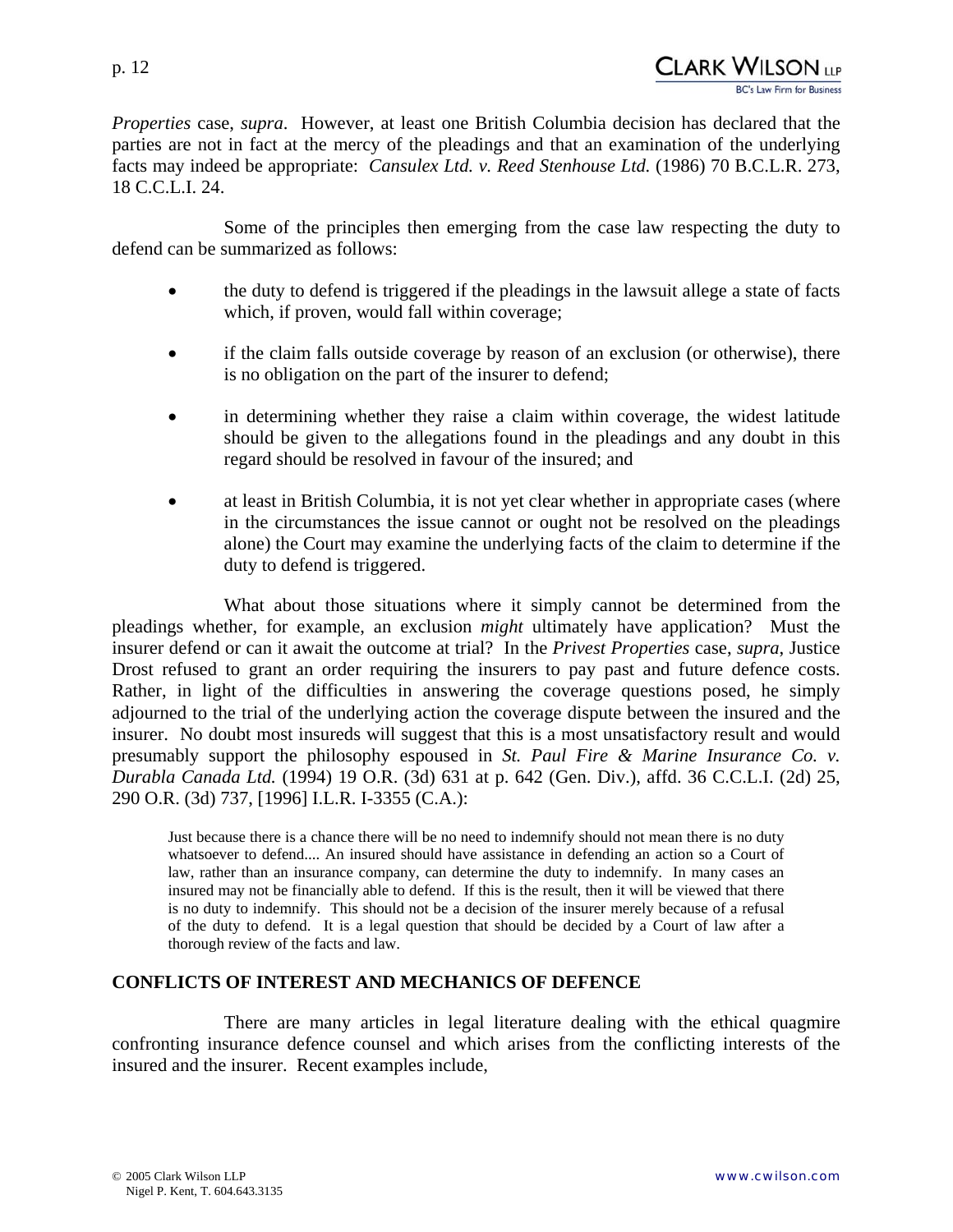- B. Wunnicke, "The Eternal Triangle: Standards of Ethical Representation by the Insurance Defence Lawyer", February 1989, *For the Defence*;
- D.S. Ferguson, "Conflict Between Insured and Insurer: An Analysis of Recent Canadian Cases" (1990), 12 Adv. Q. 129;
- M.B. Snowden, "When Coverage is in Dispute: The Conduct of Insurers and Counsel in Canada" (1992), 4 C.I.L.R. 1;
- K.O. Bowdre, "Conflicts of Interest Between Insurer and Insured: Ethical Traps for the Unsuspecting Defence Counsel" (1993), 17 Am. J. Trial Advoc. 101;
- R.J. Berrow, "Conflicts of Interest in Defending Insured Claims", *Insurance Issues*, October 1993 CLES of B.C.

The relationship created by the insurance contract is inherently one of conflict. When conflicting interests arise in relation to liability coverage, unique ethical problems arise with respect to the defence obligations imposed by the policy. Who appoints counsel? Who pays? Who is the client? To whom does defence counsel report? What restrictions reply with respect to divulging information to the insurer and insured which might impact on the coverage issues?

The most common contexts in which the above questions arise include:

- defence of liability claims which are only partially within coverage;
- defence of a liability claim where the insurer has taken a Non-Waiver Agreement or has purported to reserve its rights to deny coverage;
- defence of claims for damages that exceed the policy limits; and
- defence of multiple insureds with different interests.

With respect to partially covered claims, the Supreme Court of Canada in *Nichols*, *supra* suggested "the insurer defend only those claims which potentially fall under the policy while the insured should obtain independent counsel with respect to those which clearly fall outside its terms."

Some recent cases, however, have condemned such an approach as "impractical and unworkable": *Continental Insurance v. Dia Met Minerals Ltd.* (1994) 5 B.C.L.R. (3d) 222, revd. on other grounds, 20 B.C.L.R. (3d) 331 (C.A.); *Wear v. Robertson* (1996) 38 C.C.L.I. (2d) 140 (B.C.S.C.). Instead, the case law dealing with such situations directs the *insured* to select and appoint counsel to defend *all* claims in the underlying litigation: *Karpel v. Rumack* (1994) 19 O.R. (3d) 555 (Gen. Div.).

Theoretically, the insurer only pays those costs related to the claims within coverage and the insured is obligated to absorb the costs respecting the defence of claims outside coverage. In practice, of course, such an apportionment of defence costs is very difficult. Furthermore, recent case law in British Columbia has accepted the proposition that so long as the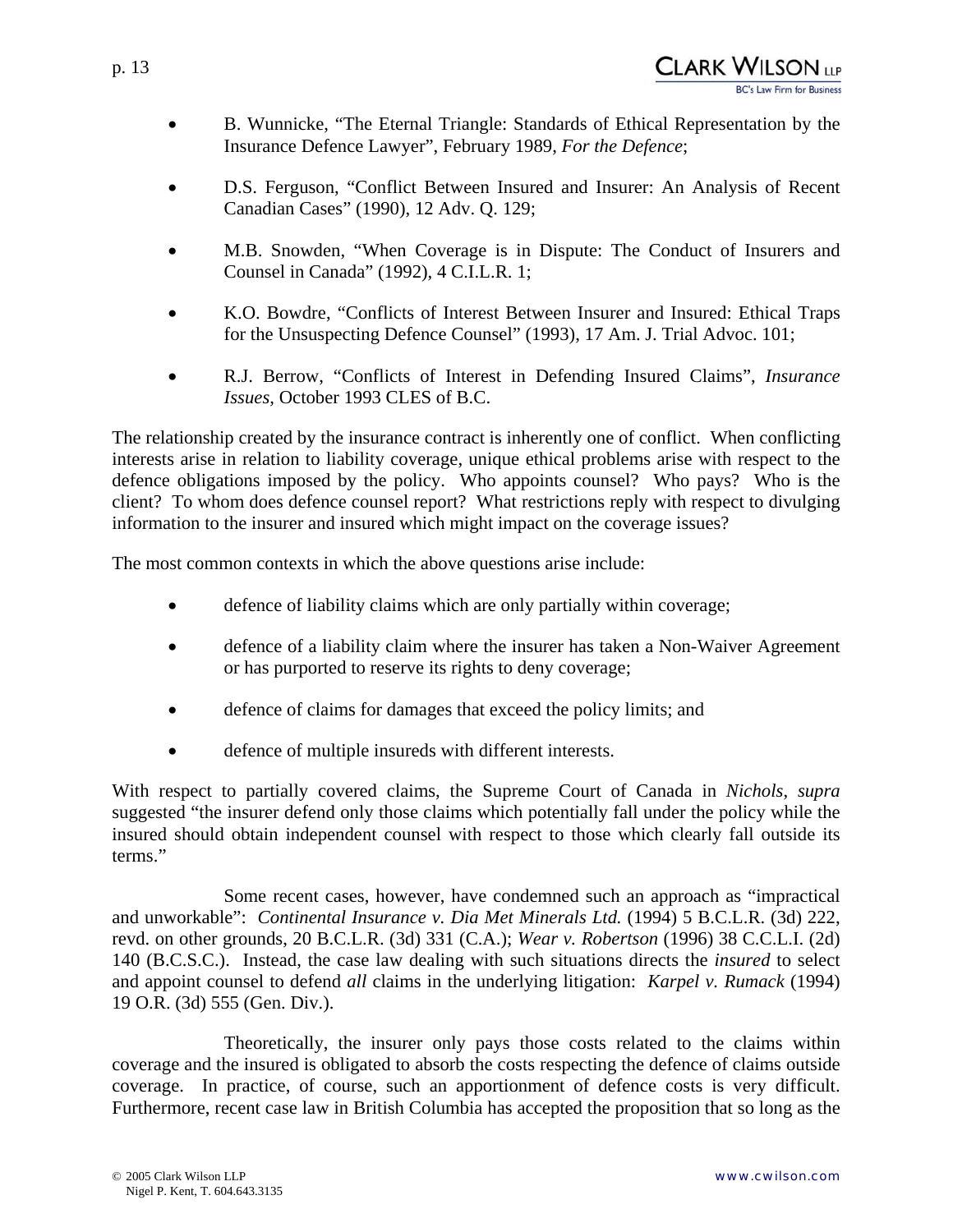CLARK WILSON <sub>LP</sub>

defence costs were to *any* extent referable to defending the insured claims, then those costs were to be paid in full by the insurer: *St. Andrews Service v. McCubbin* (1988) 31 C.C.L.I. 161 (B.C.S.C.); *Daher v. Economical Mutual Insurance* (1996) 31 O.R. (3d) 472; *Sansalone v. Wawanesa Mutual Insurance Co.* (1997) 29 B.C.L.R. (3d) 297. If allocation of the defence costs is not possible then the insurer will be required to pay all the defence costs: *Southern Okanagan Lands Irrigation District v. Commercial Union Assurance*, unreported, Kelowna Reg. file No. 1721 (July 24, 1989, B.C.S.C.), summarized 16 A.C.W.S. (3d) 443.

In fact, one Canadian case has gone even further. In *Modern Livestock Ltd. v. Kansa General Insurance* (1993) 11 Alta.L.R. (3d) 355, 143 A.R. 46, 18 C.C.L.I. (2d) 266 at pp. 279-80 (Alta. Q.B.), affd. 24 Alta.L.R. (3d) 21, 24 C.L.L.I. (2d) 254 (C.A.), the Court ruled that:

... once the third party advances one or more causes of action against the insured which are potentially within the coverage and other causes of action which are clearly outside coverage, the insurer, if it refuses to defend should not be heard to deny responsibility for *any* of the costs of defending

. . . . .

... in such a situation [i.e. claims of partial coverage], where the insurer refused to defend, it must bear the *entire* costs of the defence.

Since the law essentially requires the insurer to pay the lions share if not all of the defence costs in any event, most insurers in partial coverage situations are prepared to undertake defence of the claim, albeit on a Reservation of Rights basis. In this way, they hope to maintain control over the selection and instruction of defence counsel. Unfortunately (although apparently little known by non-insurance lawyers), the taking of a Non-Waiver Agreement or the issuance of a Reservation of Rights declaration may *itself* entitle the insured to appoint and instruct defence counsel at the insurer's cost.

In the United States, the vast majority of States take the approach that a Reservation of Rights defence creates such a conflict of interest between the insurer and the insured that the insurer no longer has the right to select defence counsel and control aspects of the defence: *Bowdre, Op. Cit.* pp. 118-21 and cases at notes 75-88. On the other hand, a minority of the States reject the absolute right of the insured to independent counsel and hold that the existence of a Reservation of Rights merely creates a potential for a conflict but does not generate the need for independently selected counsel at the insurer's expense. For example, Minnesota recognizes the potential for conflict in such a situation but has ruled that the right of independent counsel does not arise until an *actual* conflict arises: *Mutual Service Casualty Ins. v. Luetmer* (1991) 474 N.W. (2d) 365 (Minn. C.A.); *Bowdre, Op. Cit.* pp. 122-23 & notes 91- 100. In yet other jurisdictions, a Reservation of Rights defence does not result in independent counsel but only in an enhanced good faith obligation of the insurer to the insured: *Idem*, pp. 124-28 & notes 101-21.

In Canada, the case-law respecting the rights to appoint and instruct counsel in Reservation of Rights situations is sparse. The leading case is *Ontario v. Kansa General Insurance, supra* (Gen. Div.), revd on other grounds, in which Justice Zelinski referred extensively to the *Ferguson* article and the 1989 decision of the California Court of Appeal in *Foremost Insurance Co. v. Wilks* 253 Cal. Rptr. 596 as follows: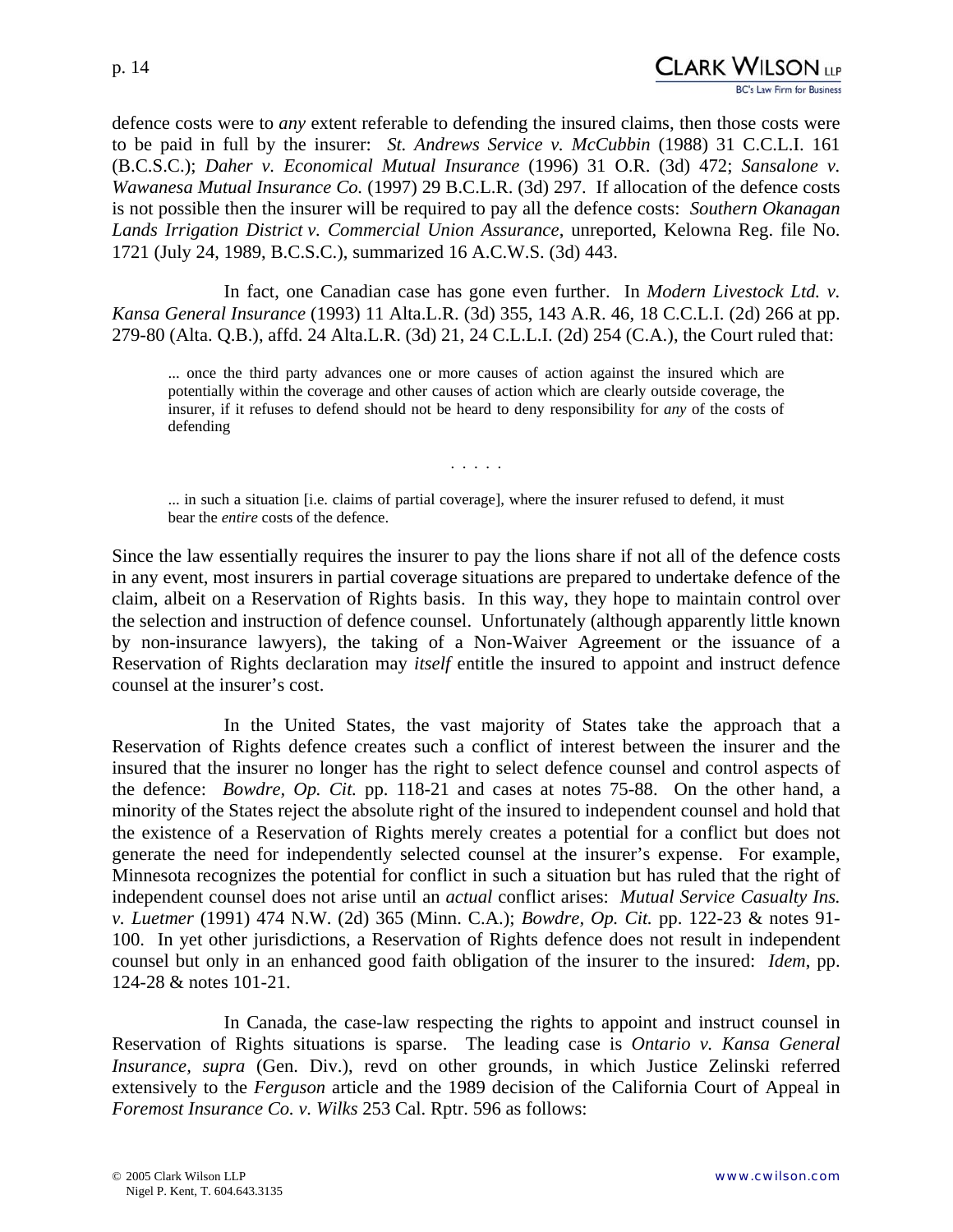

Clark Wilson (18

In an article by D.S. Ferguson, "Conflict Between Insured and Insurer: An Analysis of Recent Canadian Cases" (1990), 12 Advocate's Q. 129 (Ferguson on Conflict), the learned author notes [at p. 131]:

Where the insurer is obliged to defend a claim it is generally accepted that unless the policy provided otherwise, the insurer is entitled to select and instruct defence counsel and is obligated to pay the costs of providing the defence.

Issues of conflict of interest involve special considerations for lawyers engaged in insurance defence work. Counsel has a duty to both his insured client and his insurer client.

. . . . .

At p. 138 of his article (Ferguson on Conflict, supra), the learned author suggests:

[I]f an insurer delivers a reservation of rights letter or proposed a non-waiver agreement this will give the insured the right to retain separate counsel at the insurer's expense.

This is a right which must be acted upon when it arises. It is lost if the terms are accepted. It is not restored unless, or until, a new situation arises which justifies a similar election.

. . . . .

In Ferguson on Conflict, at p. 142, the learned author states:

It is commonplace for there to be "conflicts" or adverse interests between the insurer and the insured in the course of defending a third party's claim on such issues as tactics, whether or not to settle and for how much, and how much to spend on investigation and defence preparation. These are not unacceptable conflicts; as stated in *Fredrickson*, they are inherent in the relationship.

At p. 139, the learned author excerpts the following passage from *Foremost Insurance Co. v. Wilks*, 253 Cal. Rptr. 596 (Cal. C.A., 1989) [at pp. 601-02]:

The insurer's duty to defend the insured obligates it to furnish independent counsel to represent the insured if a conflict of interest has arisen between the insurer and the insured... A conflict of interest between jointly-represented clients exists "whenever their common lawyer's representation of one is rendered less effective by reason of his representation of the other".... "Such a conflict is likely to arise in the insurance context in two situations: [1] where coverage under the policy is disputed... and [2] where the claim against the insured is likely to result in a recovery in excess of the policy limits unless the insurer accepts a settlement offer within the policy limits".... Moreover, if there is a coverage dispute and the insurer elects to defend the insured under a reservation of rights, the conflict created thereby may require the insurer to furnish independent counsel.... However, not every reservation of rights creates a conflict of interest; rather the existence of a conflict depends upon the grounds on which the insurer is denying coverage.... If the reservation of rights arises because of coverage questions which depend upon the insured's own conduct, a conflict exists.

. . . . .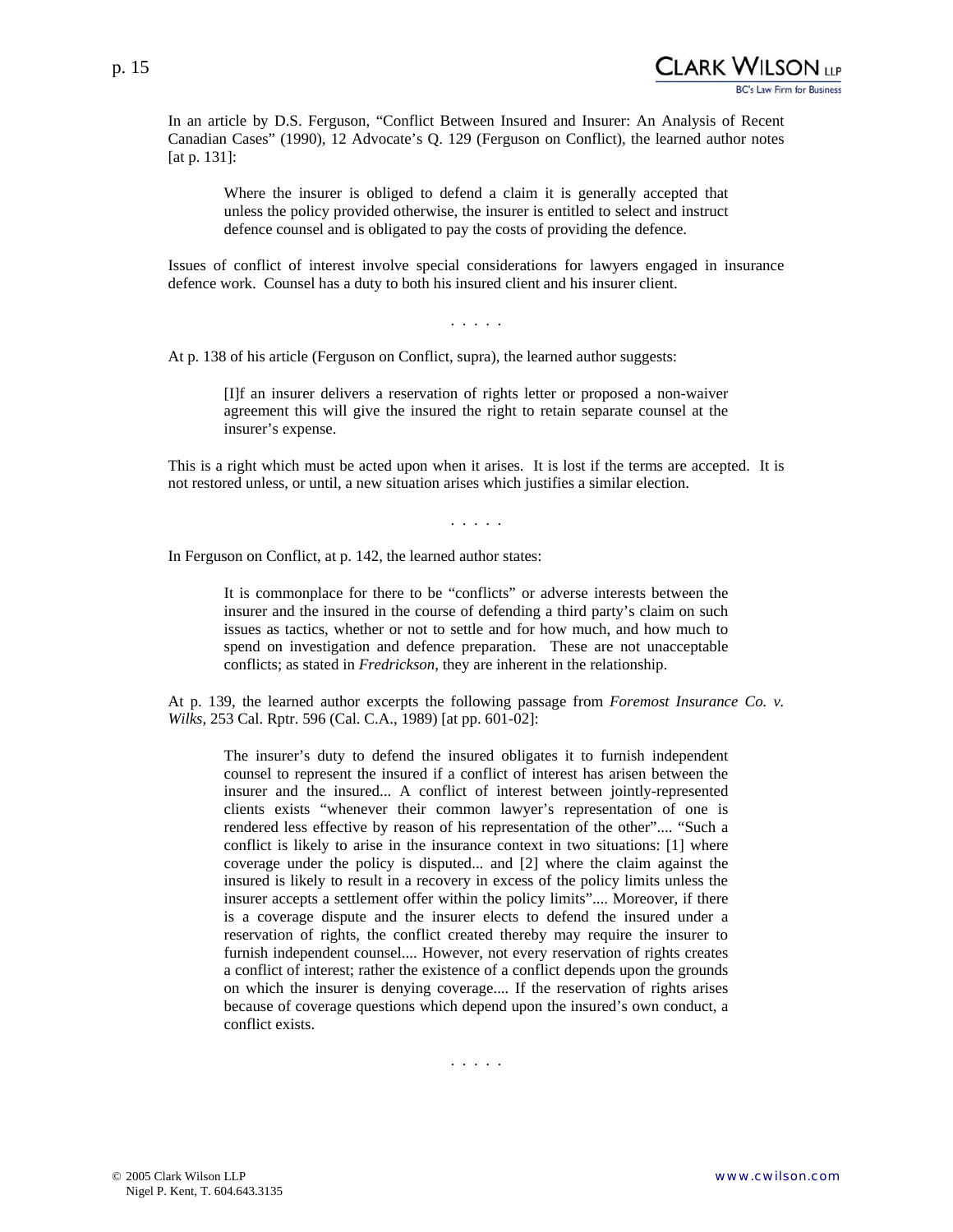p. 16

On the other hand, where the reservations of rights is based on coverage disputes which have nothing to do with the issues being litigated in the underlying action, there is no conflict of interest requiring independent counsel.

The Court specifically adopted the test set out in the *Foremost Insurance* case. It noted that, although the insured did indeed have the right to retain separate counsel at the insurer's expense when the Reservation of Rights arrangement was proposed, it lost that right when the Reservation of Rights Agreement was accepted.

So long as the Non-Waiver/Reservation of Rights arrangement is accepted by the insured under circumstances which are properly characterized as producing informed consent, the insurer will retain the ability to appoint and instruct counsel. As well, as will be seen, such informed consent may eliminate many of the ethical dilemmas that might otherwise confront defence counsel in such situations.

#### **THE ROLE OF DEFENCE COUNSEL**

In the United States, most of the case law proclaims that defence counsel, independently appointed or not, stands in a solicitor-client relationship *only* with the insured. In *Continental Casualty Co. v. Pullman* 929 F. (2d) 103 (2d Cir., 1991), a Federal Appeals Court held that under Connecticut law, "it is clear beyond cavil that in the insurance context the attorney owes his allegiance, not to the insurance company that retained him but to the insured defendant". Indeed, in January 1993 the Colorado Bar Association Ethics Committee issued a ruling that discarded the concept of insurance defence counsel's dual representation and which stated, "this Committee has concluded that in the context of this tripartite relationship, the better rule is that the lawyer's client is the insured and not the carrier". Similar proclamations have been made by the Bar Associations in Los Angeles, Iowa and other jurisdictions. Of course, these jurisdictions also recognize that the independently appointed defence counsel does owe some obligations to the insurer, namely "to disclose to the insurer all information concerning the action, except privileged materials relevant to coverage disputes, and to inform and consult with the insurer, in a timely manner, on all matters relating to the action": Wunnicke, *Op. Cit.*

In British Columbia, at least, the Courts have not yet abandoned the notion that the tripartite relationship between insurer, insured and defence counsel comprises a joint retainer: *Chersinoff v. Allstate Insurance Company* (1968) 69 D.L.R. (2d) 653, [1969] 65 W.W.R. 449 (B.C.S.C.), varied 3 D.L.R. (3d) 560, [1969] 67 W.W.R. 750 (B.C.C.A.). In this case, Aikins J., in Chambers, recognized the implications of such a retainer on the disclosure of confidential information:

... the starting point now must be that the solicitors were acting as solicitors for both insurer and insured in respect to the claims for damages brought against the latter. Although the insured did not select the solicitors himself but was represented by them and became their client because of the contractual right of the insurer to conduct the defence and select the solicitors, the insured agreed as a condition of being indemnified that the insurer would have the right to select solicitors so I think the insured may properly be taken to be a party to the employment of the solicitor selected... the position of the solicitors in my view is that they must be regarded as having been jointly retained to represent both parties on the issues of whether or not the insured was liable to pay damages in respect to the motor accident and the amount of the damages. This being so, it is my view that the rule in respect to privilege in the case of joint retainer is applicable. The rule is stated in *Phipson on Evidence* ...: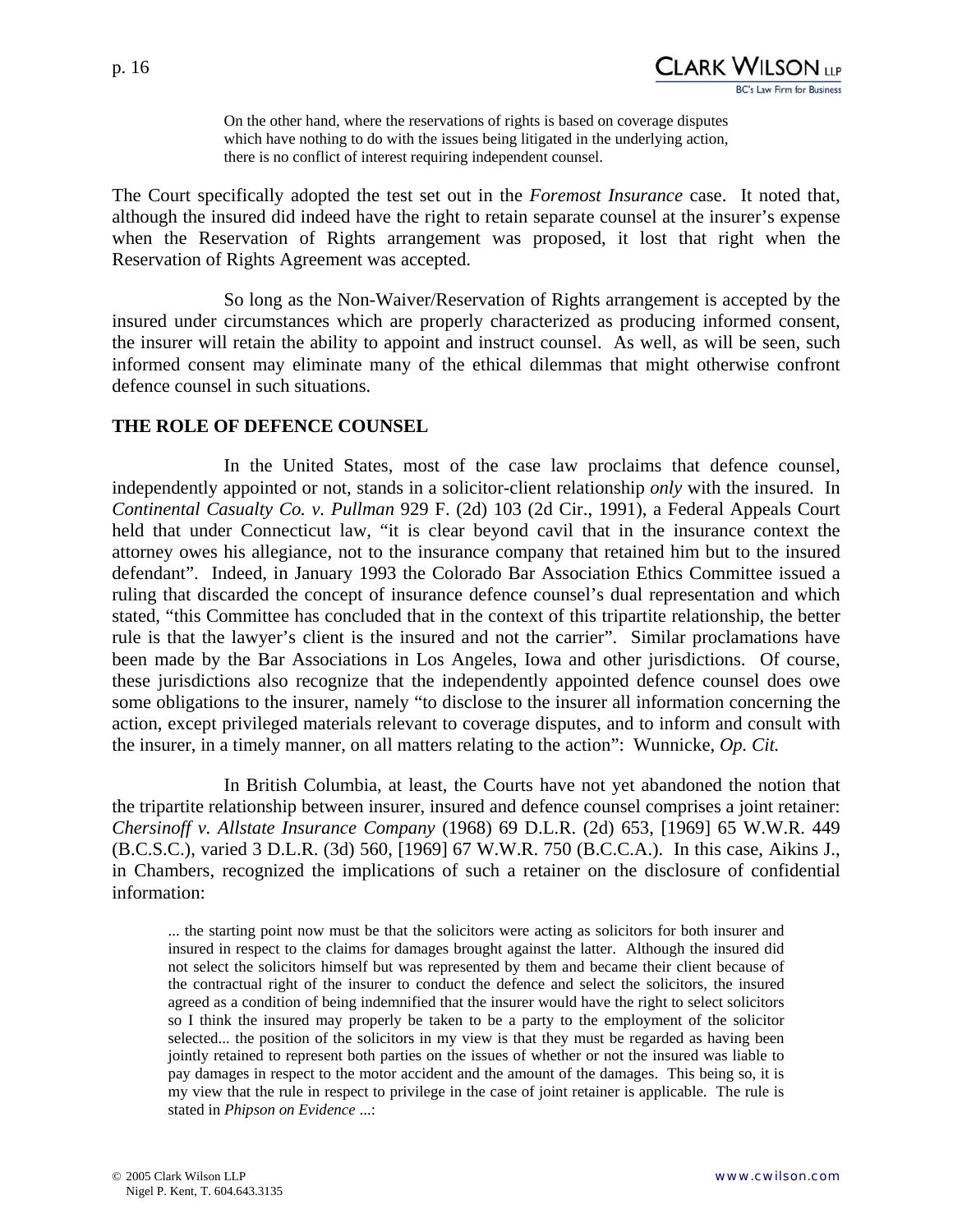"*Joint retainer*. When two parties employ the *same solicitor*, the rule is that communications passing between either of them and the solicitor, in his *joint capacity*, must be disclosed in favour of the other - eg. a proposition made by one, to be communicated to the other; or instructions given to the solicitor in the presence of the other; though it is otherwise as to communications made to the solicitor in his exclusive capacity."

It is unnecessary to express any comment on the advisability of the same solicitors acting in the joint interest of insurer and insured on the issues of liability and damages and at the same time acting for and advising the insurer on the issue of liability to indemnify on which insurer and insured are parties are adverse in interest, beyond saying that taking such a course will often raise substantial difficulties.

Some cases in the United States have held that an insurer cannot deny coverage on the strength of information disclosed by the insured to defence counsel. The stated rationale is that the insurer is estopped from relying upon such information because disclosure by defence counsel is unethical. A similar result occurred before the Quebec Court of Appeal in *Citadel General Assurance Co. v. Wolofsky* (1984) 2 R.D.J. 440, leave to appeal to S.C.C. refused, 58 N.R. 315n. There, after signing a Non-Waiver Agreement the insured supplied defence counsel with information substantiating a breach of the policy for late reporting. The insured had provided a statement to the lawyer on the matter and at the lawyer's request. In subsequent proceedings against the insurer to enforce coverage, the Court ruled that the statement was confidential, that it ought not have been given to the insurer and that the insurer could not rely on the information to refuse coverage in the circumstances.

 In *Carter v. Kerr* (1989) 39 B.C.L.R. (2d) 345, [1990] I.L.R. 1-2533, 43 C.C.L.I. 233 (S.C.), revd. on appeal on different grounds, 69 D.L.R. (4th) 542, 45 B.C.L.R. (2d) 160, [1990] I.L.R.  $\blacklozenge$  1-2604 (C.A.), the Court extensively reviewed the case law respecting the conflict of interest issue and commented (from pp. 354-56 B.C.L.R.):

The potential conflict of interest arises primarily in two ways. The first arises in the conflict between the insurer's duty to defend the insured, and their desire, when intending to deny indemnity, to protect their own interests not only on the issues of quantum and liability but coverage as well. The second and related potential conflict occurs in the context of the solicitorclient relationship when a lawyer acting on behalf of the insurer in the defence of an insured (under an obligation to cooperate with counsel) may become privy to confidential information relevant to the coverage issue.

#### . . . . .

The lawyer hired by the insurer faces a conflict between his duty to defend the insured and his duty to protect the insurer's interests

. . . . .

These divergent interests can be directly and irreparably effected during the preparation of the defence, particularly in relation to issues of liability, coverage and damages as well as during settlement discussions.

. . . . .

CLARK WILSON [LP

**BC's Law Firm for Business**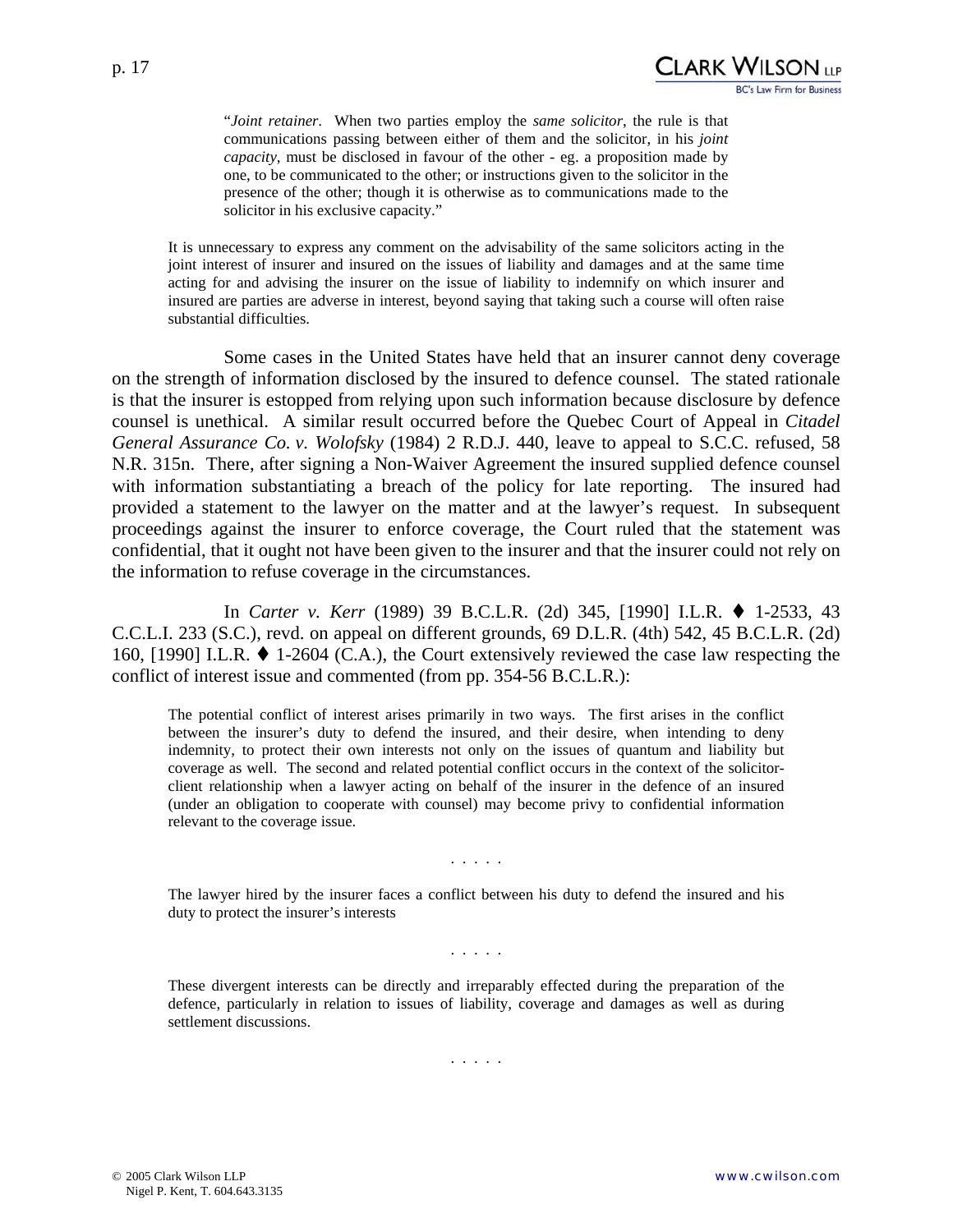

The provision [in the policy respecting the insured's obligation to cooperate in the investigation, settlement and defence of the claim] is

"... a material part of the policy, a breach of which by the insured constitutes a defence to liability on the policy, in the absence in a waiver by or estoppel of the insurer."

. . . . .

The insured is thus placed in the unenviable position of having to cooperate with the insurer even to the prejudice of his own interests or face the possibility of losing his right to indemnity if the insurer fails to prove some other breach. It would seem to be a no-win situation for the insured and a clear conflict of interest for the insurer and his duty to defend as well as for the lawyer to whom confidential information may be revealed, information that could shape the eventual conduct of the case and impact on the subsequent coverage dispute.

. . . . .

...where conflicts of interest arise, conduct of the case should be left to either counsel chosen by the insured or by both counsel for insured and insurer working in concert.

The same issue arose in *P.C.S. Investments v. Dominion of Canada, supra* (Alta. Q.B.), revd. on other grounds (C.A.), a case where some of the claims fell inside and some of the claims fell outside coverage. The Court concluded that the insurer had "legitimate concerns" both in being unable to influence counsel chosen by the insured (both in terms of expense and competence) and in the insurer being excluded from information that the insured is obligated to disclose on grounds of good faith. Nevertheless, it held such concerns,

... do not override the need to afford the applicants a full defence to the allegation of [potentially within coverage] not marred by the potential for conflict.

There is an appearance of conflict. The [insured] would prefer an adverse finding based on [the allegations falling within coverage]. The respondent insurer would prefer an adverse finding against the [insured] based on [the claims outside coverage] as there would then be no obligation to indemnify.

If the respondent insurer has the right to conduct the defence, its counsel would be in an untenable conflict situation. As between the [claims outside coverage and the claims within coverage] counsel would be inclined to pursue the defence of the latter at the expense of the former. The issue of indemnity may well be determined by the actions of the defence counsel in the third party action. This aspect of the defence is difficult to prevent. While there are valid concerns by the insurers they are, I believe, superseded by the need to protect the rights of the insured.

. . . . .

[Accordingly] [t]he defence of the allegations [which may fall within coverage] will be conducted by counsel chosen by the [insureds] and the costs of this defence will be borne by the [insurer].

In *Carter v. Kerr*, *supra*, the Trial Court relied on the conflict in interest to grant an order declaring that:

• the insured could retain solicitors of his own choice to represent him at the expense of the insurer;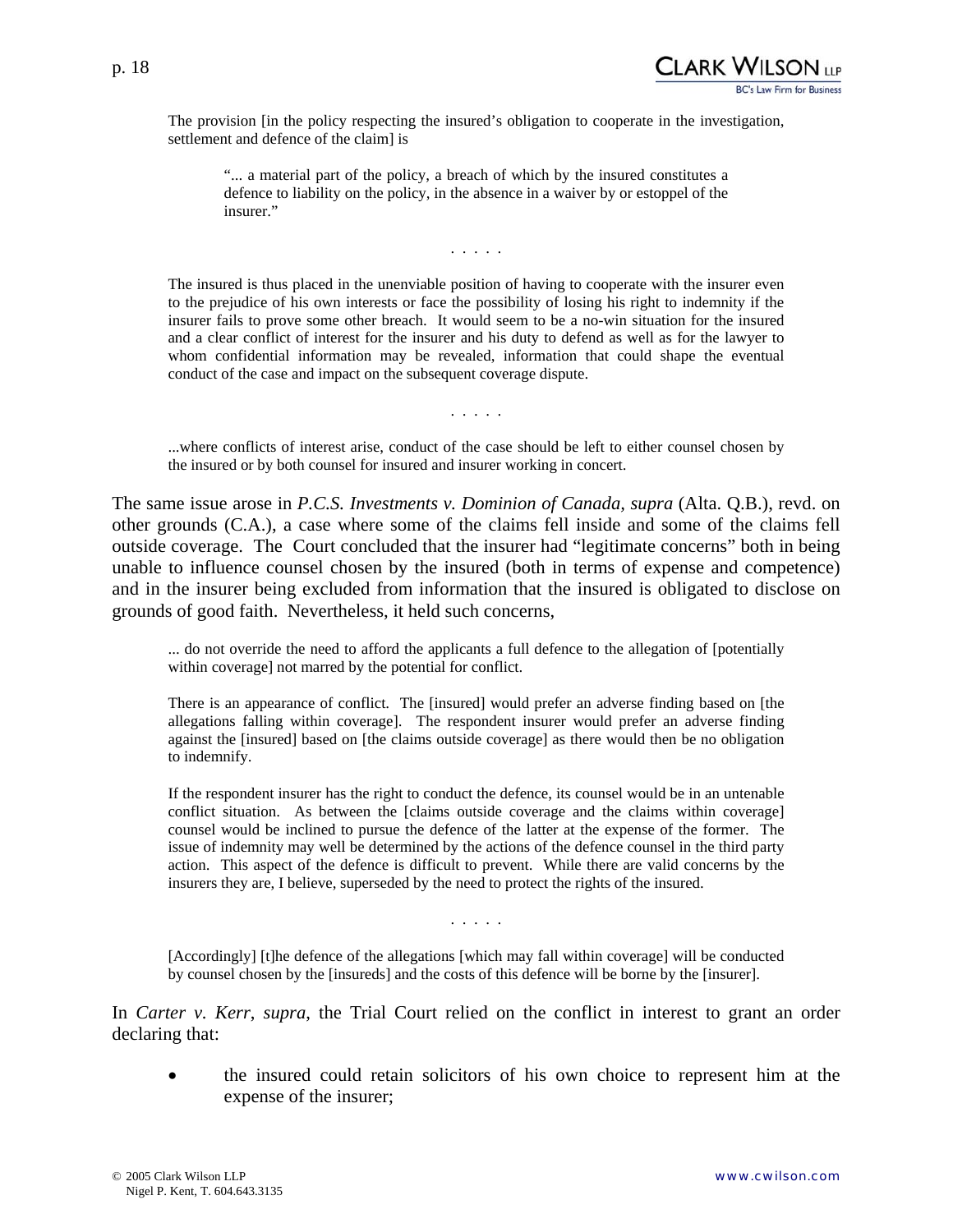- the said solicitors would have sole conduct of the defence of the insured;
- the solicitors stood in a solicitor-client relationship only with the insured and did *not* stand in such a solicitor-client relationship with the insurer; and
- any information learned or evidence obtained in the course of defending the insured was subject to such laws of privilege as may apply, with the client entitled to assert such privilege being the insured.

It is implicit in the above order that the insured's solicitors were not required to report to the insurer with respect to any matters bearing on the coverage issues. An express term to this effect was included in a similar order granted in *Laurencine v. Jardine* (1988) 64 O.R. (2d) 336, [1988] I.L.R.  $\blacklozenge$  1-2292, (Ont.H.C.). The same order was also being sought (although ultimately was not granted) in the *Privest* case, *supra*.

Reference must also be made to the Professional Conduct Handbook published by the Law Society of British Columbia which contains the following ruling (effective January 1995) respecting conflicts in situations where the lawyer acts for more than one party:

A lawyer may jointly represent two or more clients if, at the commencement of the retainer, the lawyer:

- (a) explains to each client the principle of undivided loyalty,
- (b) advises each client that no information received from one of them as a part of the joint representation can be treated as confidential as between them,
- (c) receives from all clients the fully informed consent to one of the following courses of action to be followed in the event the lawyer receives from one client, in the lawyer's separate representation of that client, information relevant to the joint representation:
	- (i) the information must not be disclosed to the other jointly represented clients, and the lawyer must withdraw from the joint representation;
	- (ii) the information must be disclosed to all other jointly represented clients, and the lawyer may continue to act for the clients jointly, and
- (d) secures the informed consent of each client (with independent legal advice, if necessary) as to the course of action that will be followed if a conflict arises between them.

If, as the British Columbia Court of Appeal has declared, the tripartite relationship is one of joint retainer, then the procedures specified above should be followed in every single case where defence counsel is retained by the insurer regardless of whether there exists any coverage dispute. Such a procedure is probably universally ignored in the absence of coverage disputes. However, where the insurer is appointing counsel to defend the insured in cases where coverage disputes might arise, the procedures set out in the Handbook *must* be followed.

In the insurance context, the procedures clearly contemplate that the following sensible, practical approach could be adopted in most cases where coverage disputes might arise: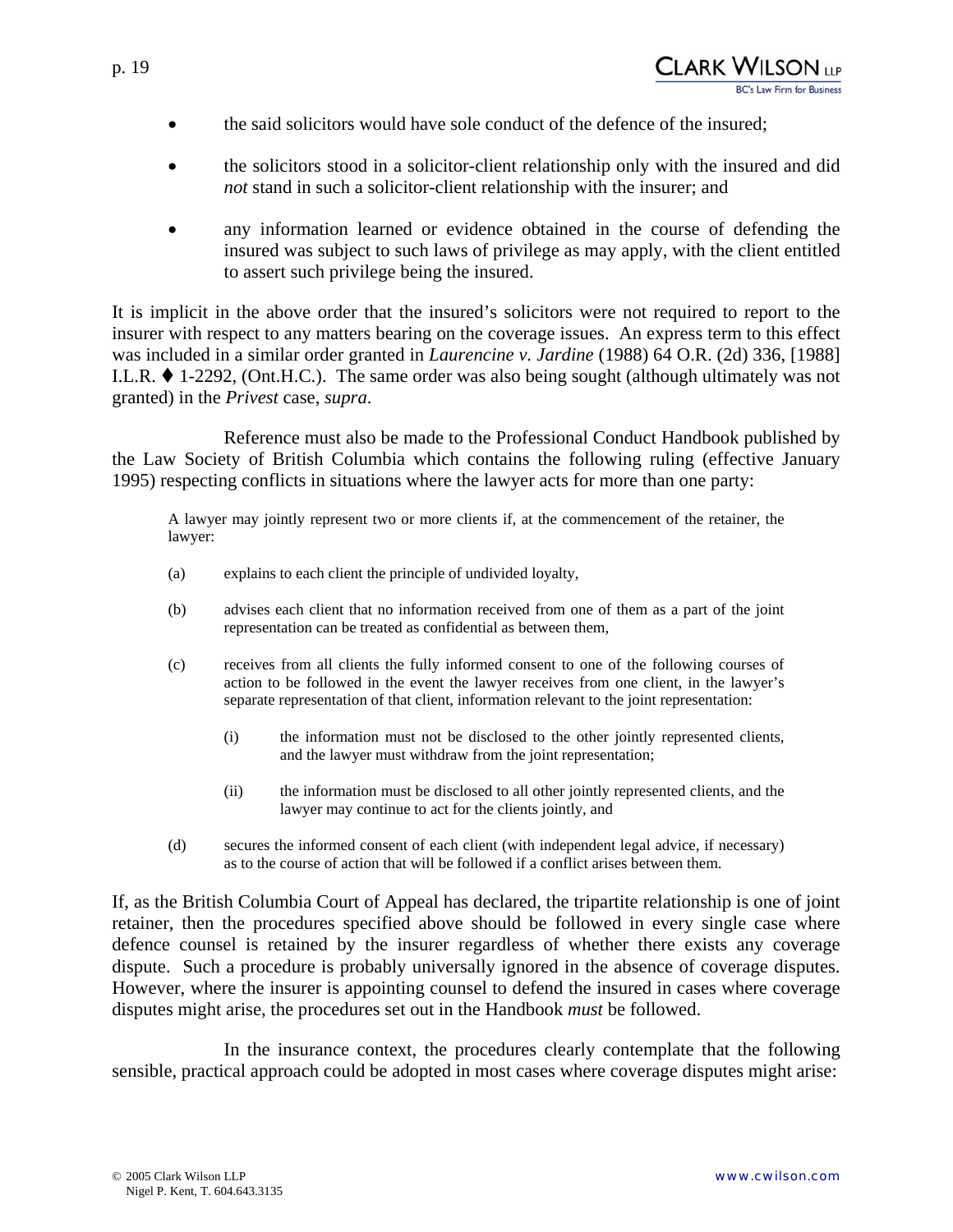- the insurer can retain the right to appoint defence counsel of its choice;
- however, defence counsel's retainer should be limited to the defence of the action against the insured;
- defence counsel must not advise either the insured or the insurer on the coverage issues;
- defence counsel should confirm in writing to both the insurer and the insured that his retainer is limited to matters of defence, that he will not advise either side with respect to the coverage issues and that all information received from either side will not be treated as confidential from and will be available to the other; and
- both the insured and insurer should retain their own counsel, at their own expense, to provide advice as required with respect to the coverage issues.

It will be noted that the draft form of Non-Waiver Agreement attached to this paper specifically addresses the above matters. Whether the execution of such a document would amount to the requisite informed consent would of course depend on the circumstances surrounding the signing of the agreement.

Of course, if the insured (or his solicitor) objects to such a procedure and insists either on appointing its own counsel or ensuring that all information is treated as confidential, then a Court application will probably be necessary for determine exactly how the defence should be conducted in such circumstances.

## **THE ROLE OF COVERAGE COUNSEL**

Ordinarily the issues of coverage will not be fully determined in the third party action. This raises the question of whether the findings of fact in the third party action will be binding upon the insured and insurer for the purposes of determining the insurance coverage dispute. Obviously, the resolution of this issue will have a substantial impact on the role of coverage counsel.

As we have seen, there are various procedural mechanisms available to the insurer which might help resolve the coverage issues in the underlying tort proceedings. Certainly, if the insurer is made a party to the underlying tort litigation, then the doctrines of res judicata and issue estoppel may well apply to prevent further litigation respecting the facts underlying the coverage issue.

In most cases, however, the insurer is not directly involved as a party in the underlying tort litigation. Although there is a considerable amount of American case law on the question, there is little consistency in approach. In British Columbia, the Court of Appeal has ruled that the insurer is *not* bound by a finding of fact in the third party action where the issue affecting coverage was not specifically addressed: *Hamilton v. Laurentian Pacific Insurance Co.* (1989) 58 D.L.R.(4th) 760, [1989] 5 W.W.R. 467, 37 C.C.L.I. (2d) 190, 37 B.C.L.R. (2d) 30, 30 C.C.L.I 190.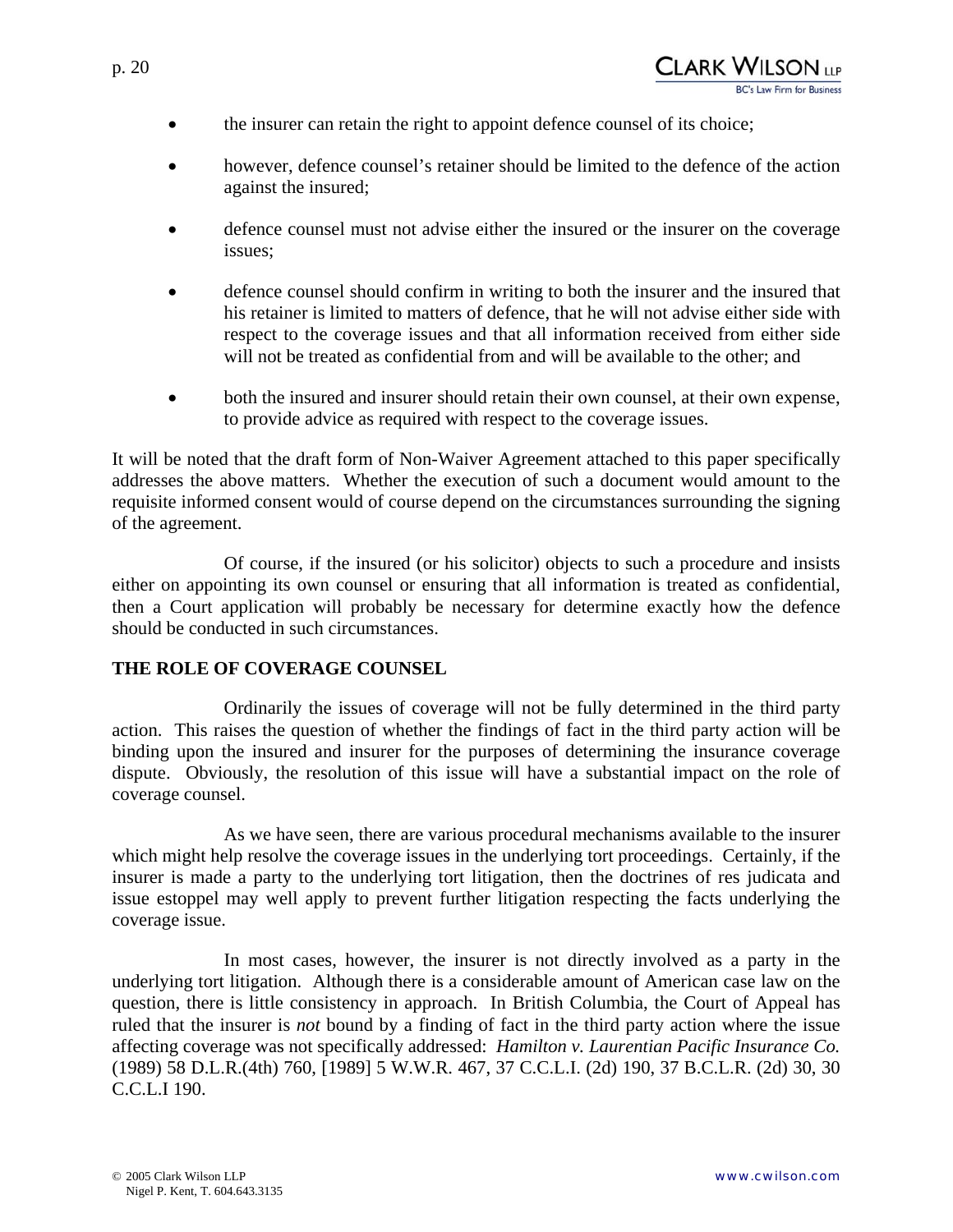# CLARK WILSON <sub>LP</sub>

 In *Collier v. I.C.B.C.* (1995) 100 B.C.L.R. (2d) 201, 54 B.C.A.C. 81, 30 C.C.L.I. (2d) 69 (C.A.), leave to S.C.C. refused, the Court ruled that, although the insurer is not bound by the phraseology used in the reasons for judgment in the underlying tort action, it can be bound by certain "findings of primary fact". It indicated that the Court trying the coverage issue could "characterize" those findings "in the legal setting" of the coverage dispute but that the insurer could also lead evidence to demonstrate the application of exclusions or otherwise "raise issues that were not essential to the result in the underlying [tort] action".

Generally speaking, the insurer will make available to coverage counsel all of the information on the insurer's file pertinent to the issues of coverage including all information passed on to the insurer by defence counsel. Coverage counsel may well be in a position to give a summary opinion on some of the coverage issues. In some cases, coverage may be clearly excluded, i.e. a claim for punitive damages that is obviously caught in an exclusion respecting punitive/exemplary damages. In other cases, however, the coverage may depend on the findings of fact (i.e. was the property damage accidental or intentional). Such issues might be directly addressed by the Court in the third party action. If not, the insurer may wish to re-litigate the entire question.

The role of coverage counsel is to analyze all of this information, including all testimony and exhibits at the trial, and advise the insurer with respect to the coverage issues. In some instances, a determination will be made based on the material available that coverage is indeed in order and payment of the appropriate amounts with the solicitor for the insured will then be negotiated. Similarly, a determination may be made that the policy does not in fact extend coverage in the circumstances and counsel for the insured will be advised to this effect. At that point, if the insured wishes to take the matter further, it will be at liberty to launch an action against the insurer to seek indemnity.

Even if the insured does not dispute the denial of coverage, it will still be open to the plaintiff judgment creditor to launch their own recovery proceedings directly against the insurer pursuant to section 24 of the *Insurance Act*. That section permits the judgment creditor to sue the insurer directly where the insured has failed to satisfy the judgment. In such an action, the insurer is entitled to resist liability by establishing that the denial of coverage was well founded.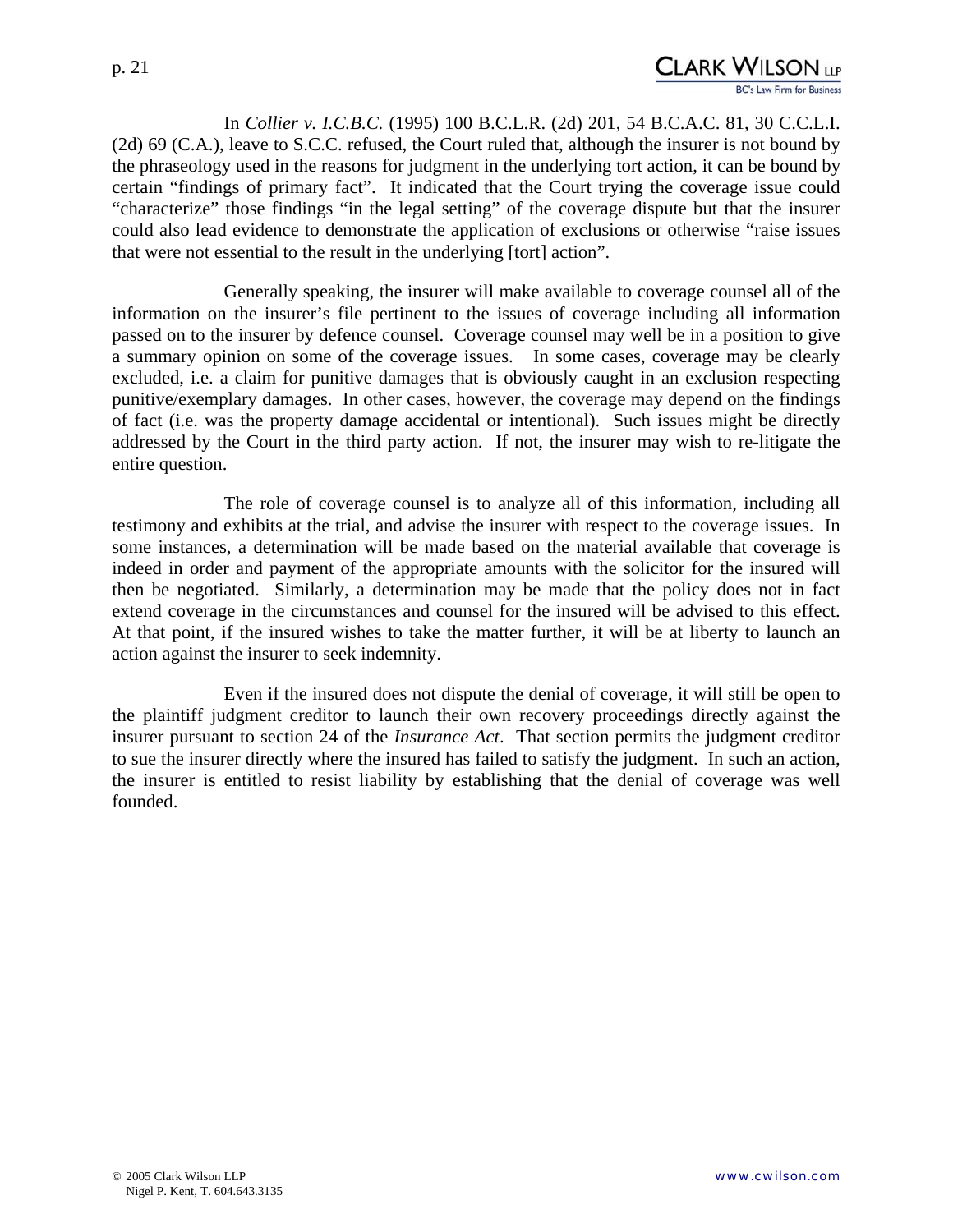

#### **CONCLUSION**

The defence of claims in questionable coverage situations can give rise to an ethical nightmare. In such cases it is incumbent on the insurer and their counsel to adopt a sophisticated approach to the handling of the coverage difficulties. The insurer will necessarily have to retain two separate counsel, one to advise on the coverage issues and to deal with the insured in that regard, the other to act as defence counsel once a decision to assume the defence has been taken. Some negotiation with the solicitor representing the insured may well be required in this regard but the execution of a properly drafted Non-Waiver Agreement in a timely fashion can avoid many of the potential pitfalls.

#### **Nigel P. Kent**

Preventative Paperwork: Non-Waiver Agreements, Reservation of Rights Letters and the Defence of Claims in Questionable Coverage Situations T. 604.643.3135 / npk@cwilson.com

D/NPK/495921.1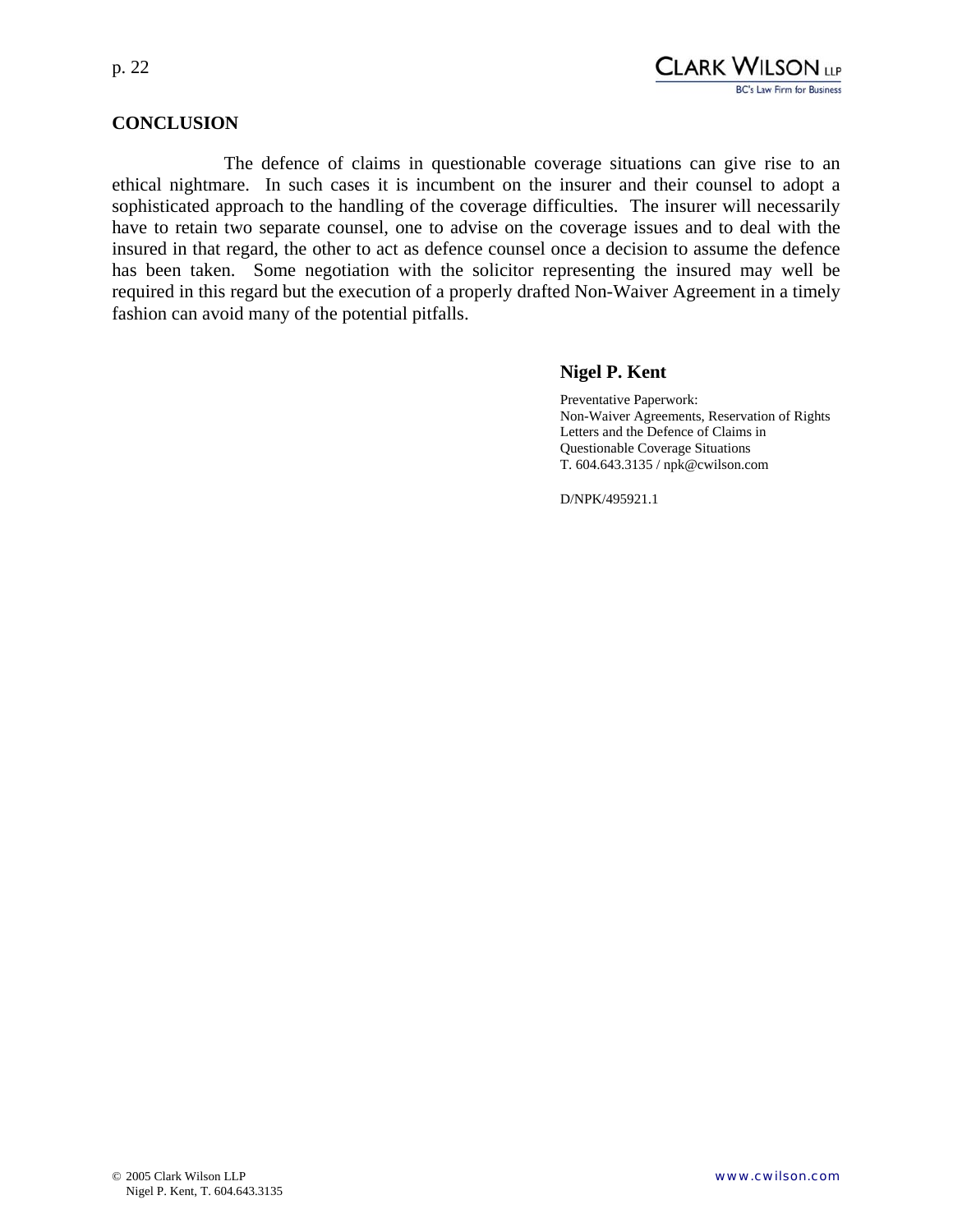#### **SUMMARY OF CANADIAN CASES RE NON-WAIVER/RESERVATION OF RIGHTS AGREEMENTS**

#### 1. *Allstate Insurance Co. of Canada v. Foster* [1972] I.L.R. 1-470 (Ont. Co. Ct.)

In this case the auto insurer defended the underlying tort action after issuing a reservation-ofrights letter. The letter had been issued because of a possible violation of a statutory condition of the policy. The insurer settled the underlying tort action and then brought action against the insured to recover the amount paid. The insured applied to strike out the insurer's statement of claim on the ground that it disclosed no reasonable cause of action.

By its reservation-of-rights letter the insurer had advised that its investigation, defence of the litigation and negotiation of a settlement did not constitute a waiver of its rights or an admission of any obligation under the auto policy. It identified that the reservation of rights was being made because of a possible violation of the statutory condition and it also informed the insured that the reservation also did not constitute any waiver or surrender of rights under the policy by the insured.

The Court ruled that the reservation-of-rights letter was *not* sufficient to maintain a cause of action by the insurer against the insured. It acknowledged that, in addition to the statutory cause of action contemplated by the Insurance Act, the claim could also be founded on a properly worded agreement between the parties. However, the reservation-of-rights letter forwarded by the insurer was "a strictly unilateral arrangement" to which the insured at no time agreed. Further, the insured's silence after receiving the reservation-of-rights correspondence did not amount to an estoppel imposing liability upon the insured in the circumstances.

#### 2. *Canadian Mercantile Insurance Company v. Clark* [1946] 1 W.W.R. 673 (Man. K.B.)

This is a case where the auto insurer sought reimbursement of settlement amounts from its insured pursuant to a certain letter agreement made between the parties before the settlement was effected. The Court distinguished *North-West Casualty Co. v. Fritz* (see item 15) on the grounds that the agreement in that case did not specifically impose a reimbursement obligation. In this instance, however, the letter agreement made it perfectly clear that a reimbursement obligation was imposed and since there was "nothing [in the insurance legislation] prohibiting the insured and the insurer making such lawful agreements as they see fit to meet threatened claims against both of them", the Court was prepared to enforce the agreement and granted judgment against the insured.

#### 3. *Commercial Union Assurance v. Locane* [1980] O.J. No. 260 (Ont.C.A.)

The insured appealed the trial decision which allowed an auto insurer to recover a payment made to an injured third party. The insured had breached the auto policy condition forbidding carrying of passengers for hire. The insurer therefore took a non-waiver agreement which permitted it to settle the third party injury claim and to recover the amount involved from the insured without a judgment first having been obtained in the underlying tort proceedings. The terms of the nonwaiver agreement included the following: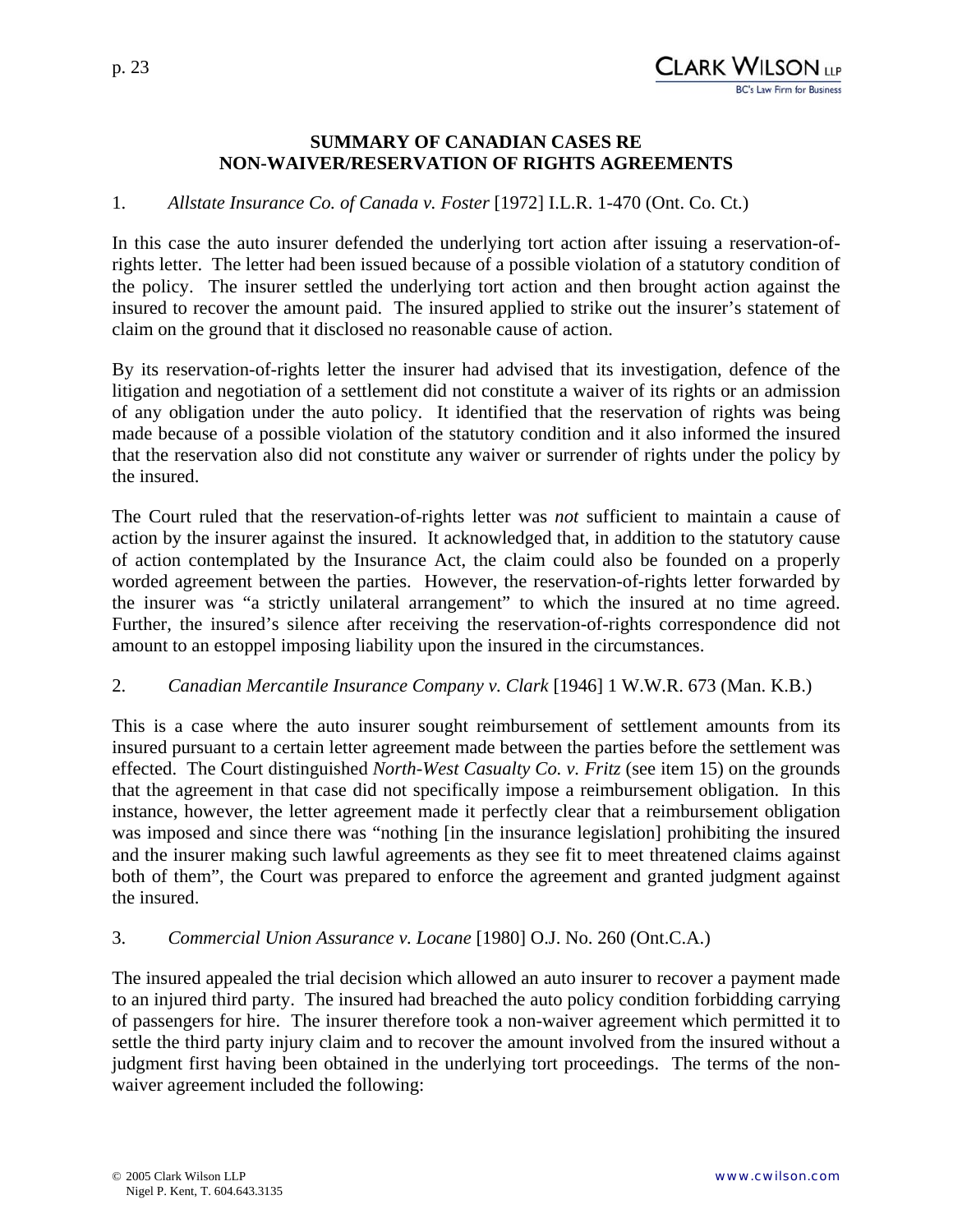

"It is hereto understood and agreed by and between the parties hereto that... Commercial Union Ins. Co. may... make a settlement or settlements... or pay any judgments against us or either of us without prejudice to the rights of any of the parties hereto under a policy of... automobile insurance... and the parties hereto agree... in consideration of the foregoing, that they...will not in the said action or actions, or in any action or actions that may be brought between or among any of the parties hereto plead or contend that... Commercial Union Ins. Co. by conducting the said investigations or the said negotiations or defences or by making the said settlement or settlements or by payment of said judgment or judgments, created any estoppel or waived any of its legal rights to recover from us... the amount or amounts of settlement or settlements made or any judgment or judgments paid by it."

At trial, the Court ruled that the non-waiver agreement in question "was intended to be a mutual reservation of the rights of the parties and that this was clearly understood by the defendant at the time of the execution by him of such agreement". With respect to the form of the agreement, the Court commented "there is no specific form of non-waiver agreement [required], so long as the agreement clearly sets out that it is intended to be a mutual reservation of the rights of the parties".

However, on appeal, the Court overturned the trial decision and held that in this instance, the terms of the non-waiver agreement were not sufficient to displace the necessity of a judgment against the defendant by the third party.

## 4. *Federal Insurance Company v. Mathews* (1956) 18 W.W.R. 193 (B.C.S.C.)

The insurer obtained a non-waiver agreement from the insured because of a perceived breach of the statutory condition respecting drunk driving. The agreement contained the usual, exhaustive language respecting permission to investigate, defend and settle claims without the same prejudicing or constituting a waiver or estoppel respecting the insurer's rights to deny liability under the policy. The insurer then appointed counsel to defend the underlying tort action which was commenced in Washington State. In due course, even though the insurer continued to defend the Washington tort litigation, the insurer commenced action in B.C. for a declaration that coverage had been forfeited by virtue of the breach of statutory condition.

The Court ruled that the effect of the non-waiver agreement was to postpone the time when the insurer would have to make its election to affirm or deny coverage. As such, the defence of the underlying tort proceedings did not amount to a waiver of any rights of denial. However, the commencement of the declaratory action amounted to an election by the insurer to repudiate coverage and from that point forward the non-waiver agreement was no longer operative. The continued defence of the underlying tort litigation after that point in time therefore occurred without the protection of the non-waiver agreement and amounted to a waiver of the alleged breach and an affirmation of coverage. The insurer could not deny coverage in such circumstances and the action for declaratory relief was dismissed.

#### 5. *Halifax Insurance Co. v. Williams* (1966) 58 D.L.R. (2d) 86 (B.C. Co. Ct.)

In this case the insurer alleged a breach of the auto policy and relied upon a non-waiver agreement in its efforts to recover from the insured the amounts paid pursuant to a settlement with the injured third party. The adjuster had requested the insured to sign the printed form upon which no particulars had been inserted in the spaces provided for that purpose (i.e. the date of the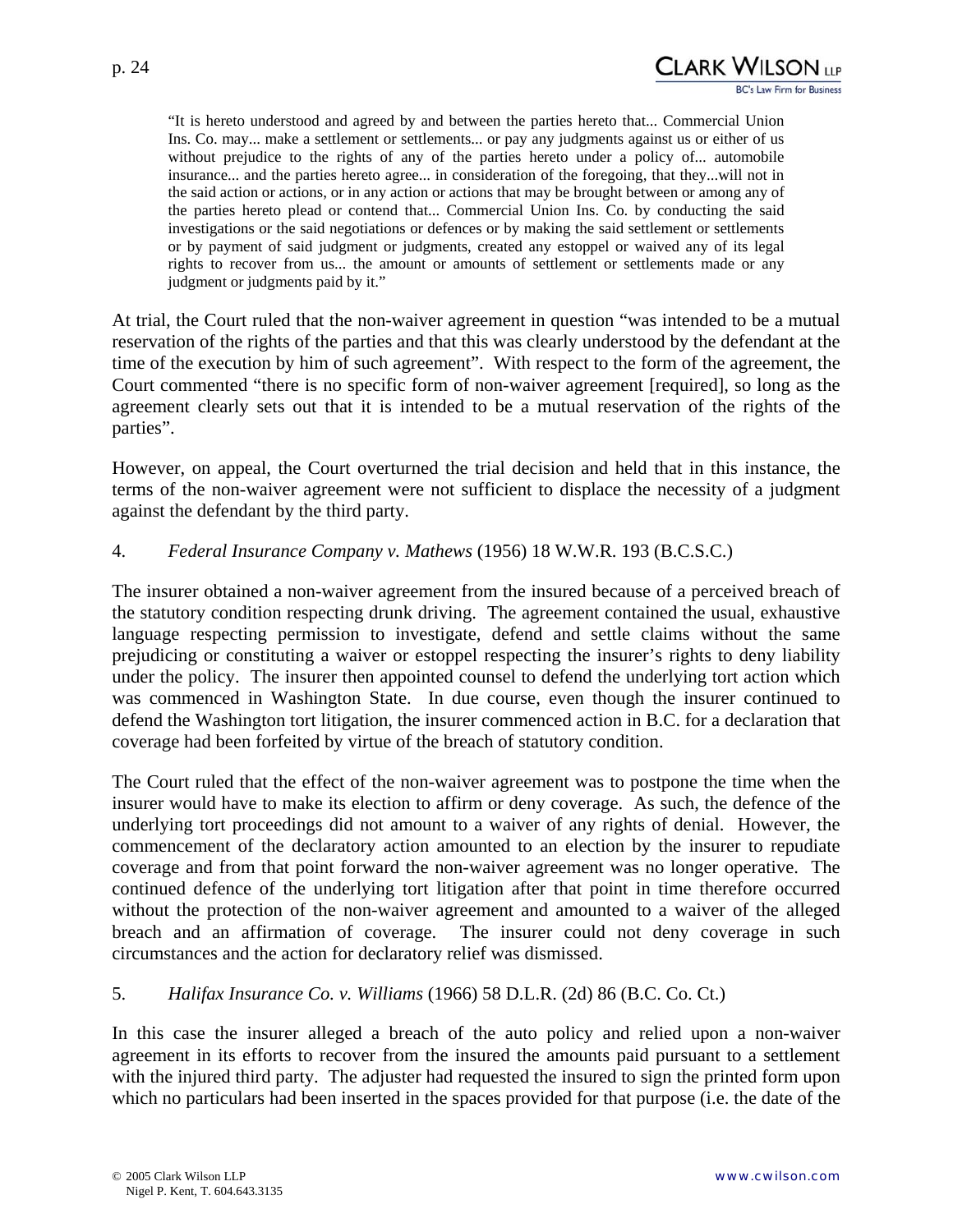p. 25

accident, the policy number, etc.). The adjuster represented that the form was "a formality to investigate the claim" when she knew full well there was a potential breach. The Court ruled that the non-waiver agreement was obtained by misrepresentation and in circumstances where the insured was completely ignorant of the coverage difficulties. The Court ruled that the nonwaiver agreement was void and unenforceable as against he insured and the insurer's action to recover the settlement monies was accordingly dismissed.

6. *Harrison v. The Ocean Accident & Guarantee Corporation Limited* [1948] O.R. 499 (Ont. C.A.)

In this case the plaintiff obtained judgment against the defendant for damages arising from an auto accident. She ultimately made a claim directly against the defendant's auto insurer pursuant to the provisions of the *Insurance Act*. The claim had been defended by the auto insurer following the execution of a non-waiver agreement. The plaintiff tried to argue that the taking of the non-waiver agreement and the defence of the action effectively estopped the insurer from denying coverage but the Court of Appeal ruled that the non-waiver agreement had "no bearing" on the plaintiff's rights of action. Robertson C.J.O. commented with respect to the non-waiver agreement,

"The purpose of the agreement is quite obvious. There is an action against the Administratrix to be defended. The action may or it may not involve liability of the insured, against which the policy promises indemnity, and it may be that, whether it does nor does not, there are circumstances already known, or that may be discovered, that entitled the insurer to be relieved of liability to the insured on the policy. With matters in this condition the insurer and the insured consider it the wiser course, instead of immediately fighting each other, to defend the claimant's lawsuit and find out first whether or not there was really anything for them to fight with each other about."

## 7. *Heads v. Brownlee and McAlpine* [1943] 3 W.W.R. 257 (B.C.C.A.)

This case involved an application to have an appearance entered on behalf of a defendant vacated. The defendant was insured under an auto policy. The insurer had written a letter to the insured purporting to "repudiate all liability under the policy". When the lawsuit was started, the insurer indicated it would assume defence of the action on condition that the same did not constitute a waiver of the repudiation of liability. The insured refused to accept the condition. The Trial Court ruled that, by entering an appearance in such circumstances, the insurer had waived the repudiation of coverage, *i.e.*, that the insurer was bound to extend coverage. The Court of Appeal reversed the ruling; it ruled that an election to waive a breach required "a clear intention" which warranted an investigation of the underlying evidence. The evidence ultimately relied upon for the conclusion that there was no waiver in the circumstances was a letter from the insurer's solicitor declaring that,

"[The insurer] still stands by its repudiation, and has no intention whatsoever of withdrawing from that position. However [it] is of the opinion that it is entitled under its policy, whether repudiated or not, to defend this action."

O'Halloran, J.A. commented on the insured's "inequitable and dangerous predicament" of permitting the insurer to defend without first accepting validity of the claim. Without such prior acceptance of the validity of the claim,

CLARK WILSON <sub>llp</sub>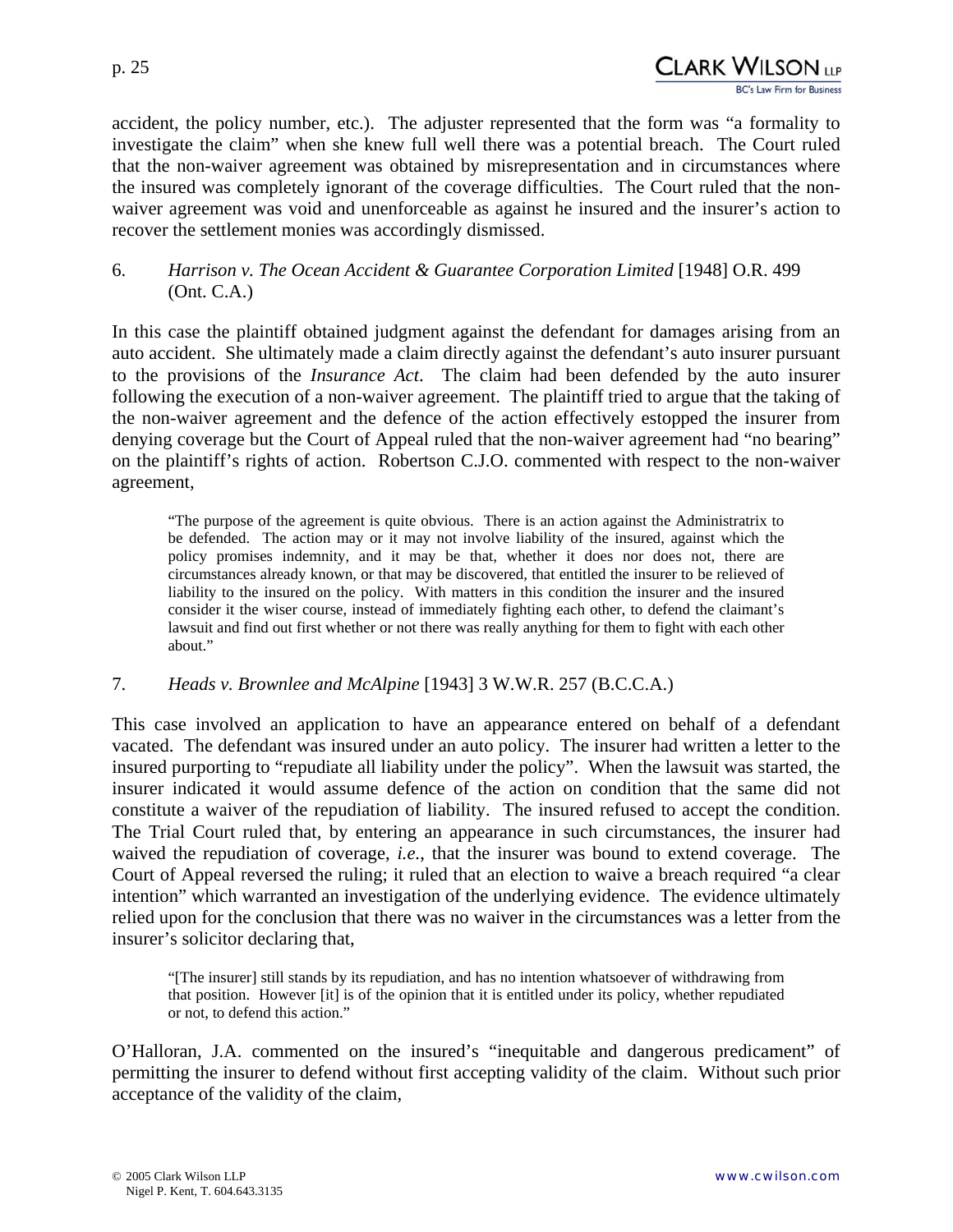"An insured defendant [would find himself] compelled to accept, as his sole defender and spokesman, one (the insurance company) whose interest is in direct conflict with his, in that its financial advantage is equally served if the action is dismissed as if he is proven guilty of that degree of negligence which the law may regard as a crime."

## 8. *Hersh v. Wawanesa Mutual Insurance* (1994) 89 B.C.L.R. (2d) 225 (B.C.S.C.)

The insurer defended the underlying tort action pursuant on a "reservation of rights" basis. It had been concerned that most and perhaps all of the claims made against the insureds in the tort action fell outside coverage. The reservation of rights correspondence indicated that the insurer would undertake defence of the claim

"On a reservation of rights basis with the [insurer] reserving the right to set up any and all defences of non-coverage under the policy. This reservation of rights also entails that the [insurer] does not waive any of its rights or admit any obligations under the policy."

Following judgment the insurer denied indemnity for the judgment amounts. The insured conceded that the policy was not obliged to provide indemnity for the judgment. However it contented that because the insurer had undertaken the defence of the tort litigation, it was thereby obliged to pay the award of taxable costs made in that action. The insurer denied such liability relying in part on the reservation of rights agreement. The Court upheld this position. It commented:

"Wawanesa was faced with three options when it considered whether to undertake the defence of the Lee action:

- (i) it could deny coverage and refuse to undertake the defence, thereby risking an action for breach of contract, the damages for which would include the amount of indemnity under the policy and the costs of defending the action;
- (ii) it could undertake the defence, thereby losing any right to subsequently deny coverage by reason of waiver, estoppel or otherwise; or
- (iii) it could proceed on the basis of a non-waiver agreement or reservation of rights agreement."

The Court noted that the reservation of rights was "in no way limited to the duty to indemnify. [Rather] the words clearly refer to *any* obligations *under the policy*. ..... The reservation of rights letter makes it clear that the recovery of costs under the policy is not admitted and is not causally connected to the undertaking of the defence."

#### 9. *Kowalyk v. Canadian Home Assurance* [1954] I.L.R. 1-147 (Man. Q.B.)

This was an action by a judgment creditor directly against the auto insurer for recovery of his judgment. Liability had been denied for breach of statutory condition respecting drunk driving. The Manitoba legislation provided that the judgment creditor's position was the same as the insured's. The plaintiff argued the insurer's defence of the tort action estopped it from denying coverage. The Court held that correspondence between counsel "discloses a non-waiver agreement in the clearest possible terms", namely, that in undertaking the defence "it is no waiver of the right of the [insurer] to deny [the insured] any right of indemnity for the accident in question". The Court ruled that the insurer's participation in the defence "was protected by this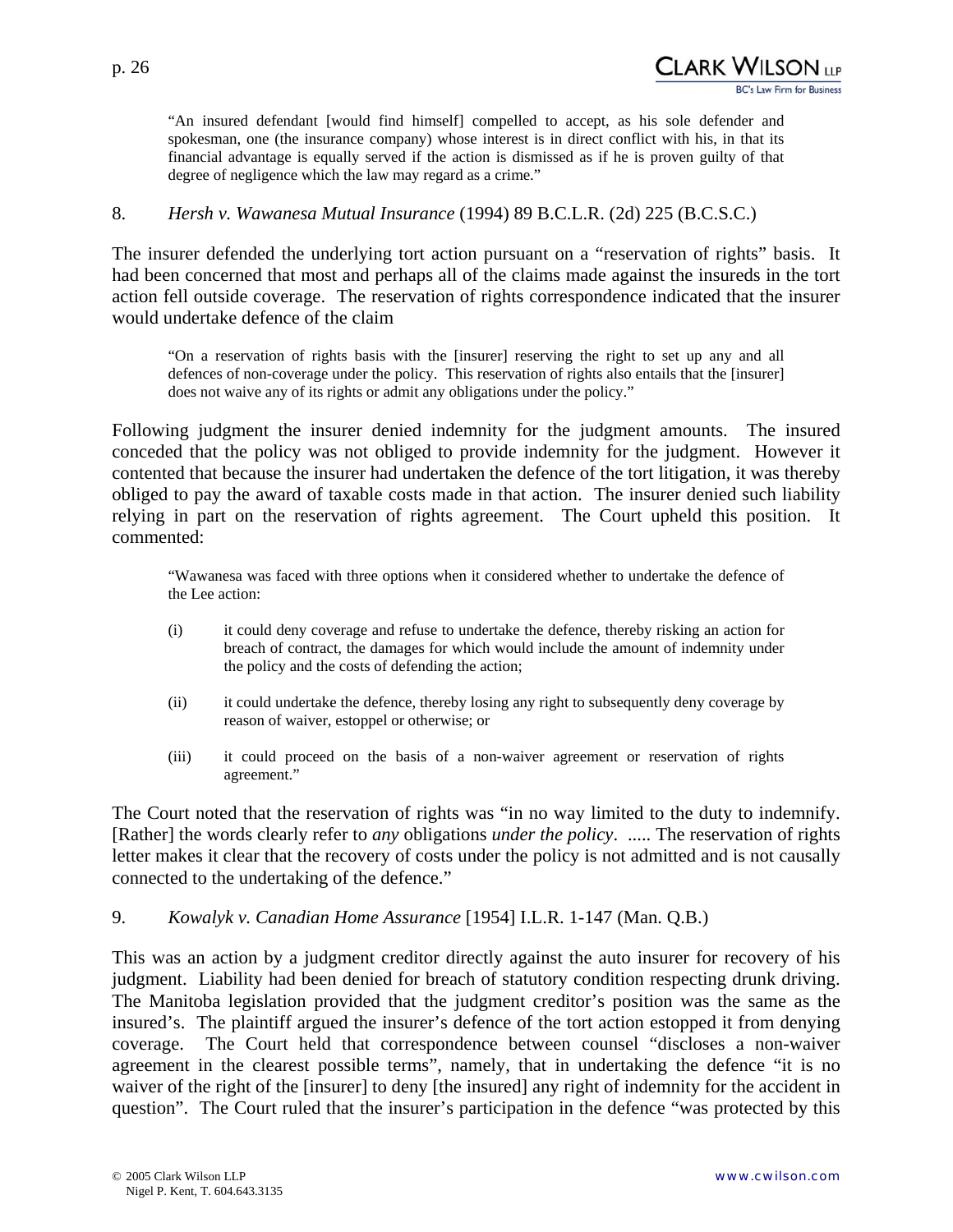non-waiver agreement entered into in writing between counsel for the insured and counsel for the insurer".

#### 10. *Laurencine v. Jardine* (1988), 64 O.R. (2d) 336 (Ont. S.C.)

A passenger sued the owner of a motorcycle involved in an accident. The insurer of the motorcycle initially refused to defend the action having denied liability on the ground that the same did not arise from the ownership, use or operation of the bike. The insurer sought to have the insured execute a non-waiver agreement and when the insured refused, the insurer declined to defend the lawsuit. Thereupon the insured obtained an order requiring the insurer to defend the action on his behalf. Thereafter he sought an order permitting him to be separately represented by counsel of his choice and at the insurer's expense. It also sought an order directing that the solicitors would *not* be required to report to the insurer respecting any matters bearing on the issue of coverage.

The Court granted the motion. In doing so it relied upon the American case law (*Cumis* and *Nandorf*) dealing with the conflict of interest arising from a reservation of rights respecting coverage. In such cases, it ruled that, in the absence of an informed consent by the insured to continued representation by the insurer-appointed counsel after full disclosure of the implications of joint representation, the interests of the insurer and the insured "diverge to such an extent as to create an actual, ethical conflict of interest" compelling a "limited exception to the general rule than an insurer controls the defence of its insured" and transforming the insurer's duty to defend "into that of reimbursing the insured for the expense of retaining his own [defence] counsel".

## 11. *The London Assurance v. Jonassen* [1969] I.L.R. 1-230 (Ont. C.A.)

The insurer sued the insured for reimbursement of the amount paid in settlement of a third party's claim. Breach of the statutory condition respecting drunk driving was the basis upon which a standard form non-waiver agreement had been obtained. Unlike the *North-West Casualty* case, this non-waiver agreement specifically authorized the insurer to settle and pay claims without the requirement of a judgment. Further, the insured agreed that it "would not plead or contend that such settlement was paid without the requirement of a judgment". The Court ruled that these provisions did indeed oblige the insured to repay the insurer; the agreement amounted to a waiver of the usual proof necessary for such recovery (judgment against the insured). It did note, however, that such agreement might be subject to "an implied term that the settlement would be reasonable". It also noted that the settlement would not abate the insurer's liability to the judgment creditor for the full limits of the policy nor, on the other hand, would it operate to increase the liability of the insured to reimburse the insurer beyond such limits.

#### 12. *Minassian v. Toonen* [1987] O.J. No. 1826 (Ont. S.C.)

This was an application by an auto insurer to be added as a third party by order pursuant to the provisions of the *Insurance Act*. Coverage under the auto policy was denied on the grounds of misrepresentation respecting ownership of the automobile. The insurer voided the policy ab initio and refunded the premiums in full. At the application, the insured argued that the insurer should be refused the ability to deny coverage because the insurer did not obtain a non-waiver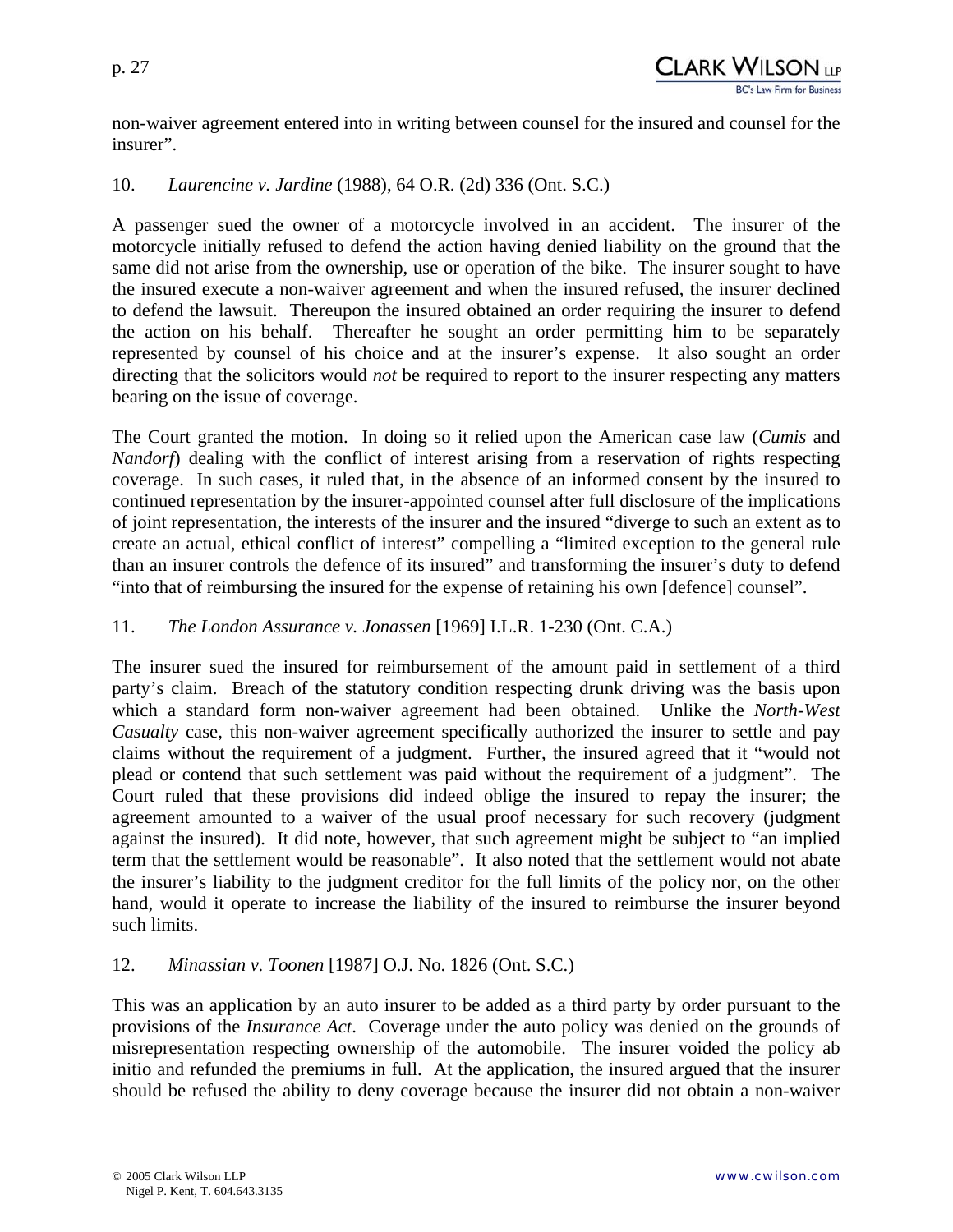

agreement from the insureds at the time it took statements containing information on which the insurer might deny coverage. The Court ruled that the waiver issues ought not be determined in this type of motion but should rather be determined by way of an action between the insurer and the insured in due course. It did, however, make some comments on the purpose of a non-waiver agreement:

"When an insurer receives information which it might use to deny coverage to its insured, it is faced with a dilemma. As indicated above, if it proceeds to defend the action on behalf of its insured it may be deemed to have affirmed the contract of insurance and thereby lose its right to deny coverage to its insured. On the other hand, it has an interest in defending the action brought by the third party against its insured because if it is successful, it will not be required to indemnify the insured. One way of solving that dilemma is for the insurer to enter into a non-waiver agreement with its insured. The most salient feature of such an agreement in this context is that the insurer may defend the action brought by the third party, thus protecting its own interest, while at the same time preserving its right to deny coverage to its insured. The insurer, therefore, is permitted to fulfil its obligation to defend the insured while at the same time preserving its right to deny him indemnity should the defence of the action brought against its insured be unsuccessful."

#### 13. *M.P.I.C. v. Haddon* [1978] I.L.R. 1-992 (Man. S.C.)

This was another case where the plaintiff auto insurer sought to recover from the insured monies paid pursuant to a settlement of the personal injury claim arising from the motor vehicle accident. The alleged breach was drunk driving. A non-waiver agreement had been secured on the day following the accident. The insured resisted the claim on the grounds that no judgment had been obtained and that the non-waiver agreement was not specifically drafted to require reimbursement in the absence of a judgment. The Court referred to the *Fritz* (item 15) and *Jonassen* (item 11) cases. Even though there were no provisions in the non-waiver agreement similar to *Jonassen*, the insured's solicitor had been consulted with respect to the settlement and had agreed to the quantum of damages payable albeit on a "totally without prejudice" basis. The Court ruled the circumstances gave rise to an agreement between the parties that the claim could be paid without the requirement of a judgment and it therefore required the insured to reimburse the insurer for the amounts involved.

#### 14. *New Zealand Insurance Company v. Campbell* [1959] I.L.R. 1-323 (B.C.S.C.)

In this case the insurer obtained a non-waiver for breach of the statutory condition respecting drunk driving. It settled the third party claim and sought reimbursement from the insured. The insured contended that the settlement of the underlying tort claim amounted to a waiver of any policy breach and an election to affirm coverage. The Court ruled, however,

"There can be no doubt that the non-waiver agreement gave the insurer full discretion to settle all claims and any such settlement should be treated as though it were a judgment recovered against the defendant which the insurer had been compelled to pay by reason of the Insurance Act. ...... All settlements were arrived at with the full concurrence of the solicitor for the insured without prejudice to the rights of the insurer or the insured as between themselves."

The insurer therefore obtained judgment against the insured in the circumstances.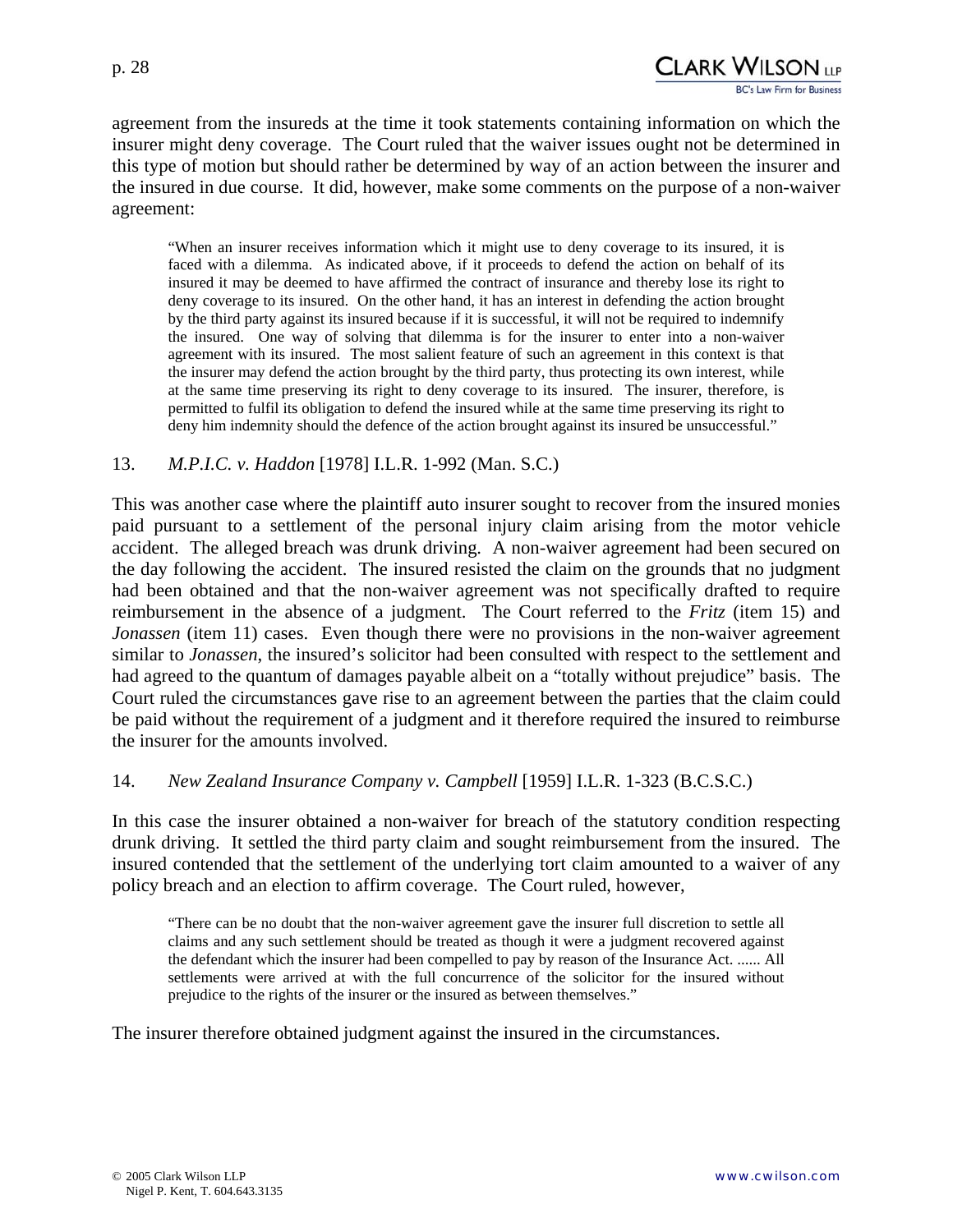## 15. *North-West Casualty Co. v. Fritz* [1941] O.R. 287 (Ont. C.A.)

Because of a perceived breach of the auto policy condition respecting drunk driving a nonwaiver agreement was signed by the insured and insurer. The agreement provided that the insurer could investigate, negotiate, settle, defend any action or pay any judgment "without prejudice to the rights of any of the parties [under the policy]". It further provided that in any subsequent proceedings between them, the insured would not "plead or contend that the [insurer] by [undertaking any of the above actions] created any estoppel or waived any of its legal rights to refuse payment or indemnity under the said policy of insurance or any of its legal rights to recover [from the insured] the amount of settlement made or judgment paid".

The insurer settled the third party tort claim and sought reimbursement from the insured relying upon the non-waiver agreement. The Court ruled that the agreement simply prevented either party from alleging estoppel or waiver in any subsequent proceedings; "it preserved whatever legal rights the [insurer] had at that time but it did not include a right to enforce reimbursement against the [insured]". This case is a clear example of an inadequately drafted non-waiver agreement; the agreement could have (and should have) imposed an obligation to reimburse the insurer provided the alleged breach was ultimately sustained at trial.

## 16. *P.C.S. Investments v. Dominion of Canada General Insurance* (1996) 34 C.C.L.I. (2d) 113 (Alta.C.A.)

The underlying action was for negligent and fraudulent defamation. In the course of investigating the claim the insurer obtained an non-waiver agreement from the insured. In due course, the insurer advised that "the facts as presented do not engage coverage under your .... policy" and refused to undertake defence of the litigation. The insured brought action seeking a declaration that the insurer was compelled to defend the litigation.

One of the insurer's defences was the non-waiver agreement. It argued it had not repudiated the insurance contract (by refusing to defend) but had rather reserved its rights under the non-waiver agreement. At trial, the Court commented that,

"The non-waiver agreement is designed to ensure that the insurer who elects to defend is not thereby obligated to indemnify by that election. Nevertheless, it is not intended to allow the insurer to sit on its right to defend ..... even upon the insurer's interpretation of the non-waiver agreement, the refusal to defend would likely constitute a waiver of the terms of the agreement, because it is effectively a repudiation of the insurance contact."

The trial judge ordered that the allegations not within the terms of the insurance be defended by counsel chosen by the insured and at the insured's expense, and that allegations within the terms of the insurance be defended at the insurer's expense by counsel chosen by the insured. Both the insurer and the insured appealed.

The appeal and cross-appeal were allowed in part. The Court held that the insurer had a right under the policy to name its own counsel to participate in the defence. That right had not been lost by the insurer's refusal to defend. That was not a "repudiation" that would justify a court in refusing to enforce the other terms of the contract.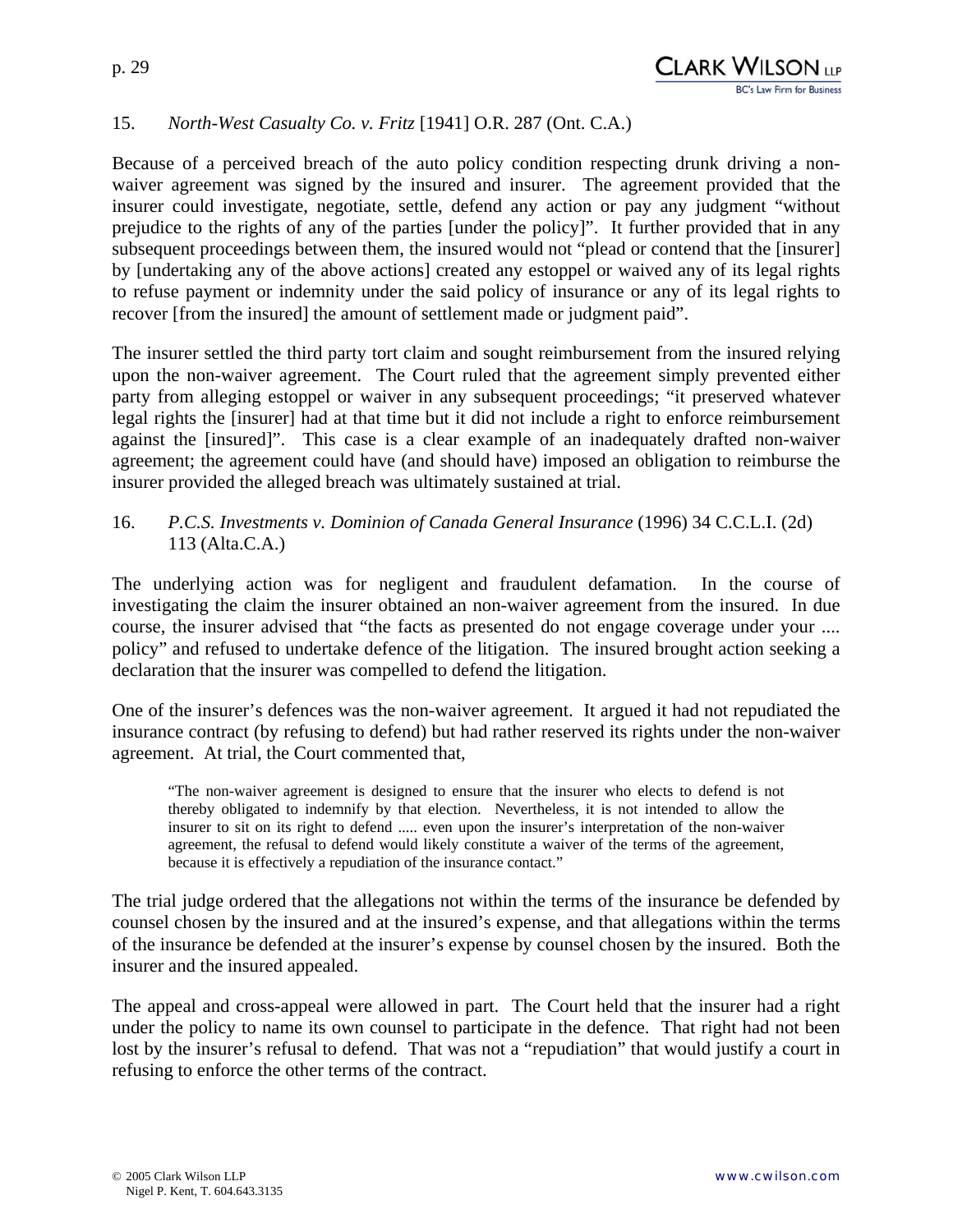17. *The Queen v. Kansa General Insurance Co.* (1991) 3 O.R. (3d) 543 (Gen. Div.), revd on appeal on other grounds, 22 C.C.L.I. (2d) 262 (C.A.)

The insurer undertook to defend the claim but as costs mounted, it asked the Crown, the insured, to assume the defence.

The insured sought an Order declaring that

- the insured had the right to control the defence including the right to select solicitors;
- the insurer must pay the solicitor client costs of the solicitors in question;
- the solicitors would not be required to report to the insurer respecting matters bearing on the issue of coverage; and
- other solicitors representing the insurer might be permitted to participate in the defence of the claim but subject to the control by the insurer's solicitors.

In this case the solicitors for the insurer had negotiated a reservation of rights arrangement whereby they would act as defence counsel. The insured had agreed to the arrangement. One of the bases on which objection was taken to the insurer's solicitor continuing to act was conflict of interest arising by virtue of the reservation of rights. Justice Zelinski commented:

"In an article by D.S. Ferguson, "Conflict Between Insured and Insurer: An Analysis of Recent Canadian Cases" (1990), 12 Advocate's Q. 129 (Ferguson on Conflict), the learned author notes [at p. 131]:

Where the insurer is obliged to defend a claim it is generally accepted that unless the policy provides otherwise, the insurer is entitled to select and instruct defence counsel and is obligated to pay the costs of providing the defence.

Issues of conflict of interest involve special considerations for lawyers engaged in insurance defence work. Counsel has a duty to both his insured client and his insurer client.

Normally, unless counsel engaged by an insurer is also personally retained by the insured (as, for example, to represent the insured in a claim for personal injuries), the skills and abilities of the counsel who is retained more directly affects an insurer. The insurer will be liable for the payment of any amount recovered against its insured. There are circumstances where it is the insured who relies most heavily upon counsel's skill and the conduct of a defence. A practitioner in a profession may lose a hard-earned reputation if a judgment is obtained. A settlement made in such an instance, because payment is preferable to a complex defence, is contrary to the interests of the insured. Similar unfavourable consequences are possible where important policy positions of an insured are at stake. Such an insured must be confident that the defence is handled in an appropriate manner. Such concerns are not, however, of the type which gives rise to a conflict of interest which affects the rights of appointed counsel to continue to act.

.....At p. 138 of his article (Ferguson on Conflict, supra), the learned author suggests:

[I]f an insurer delivers a reservation of rights letter or proposes a non-waiver agreement this will give the insured the right to retain separate counsel at the insurer's expense.

CLARK WILSON (1P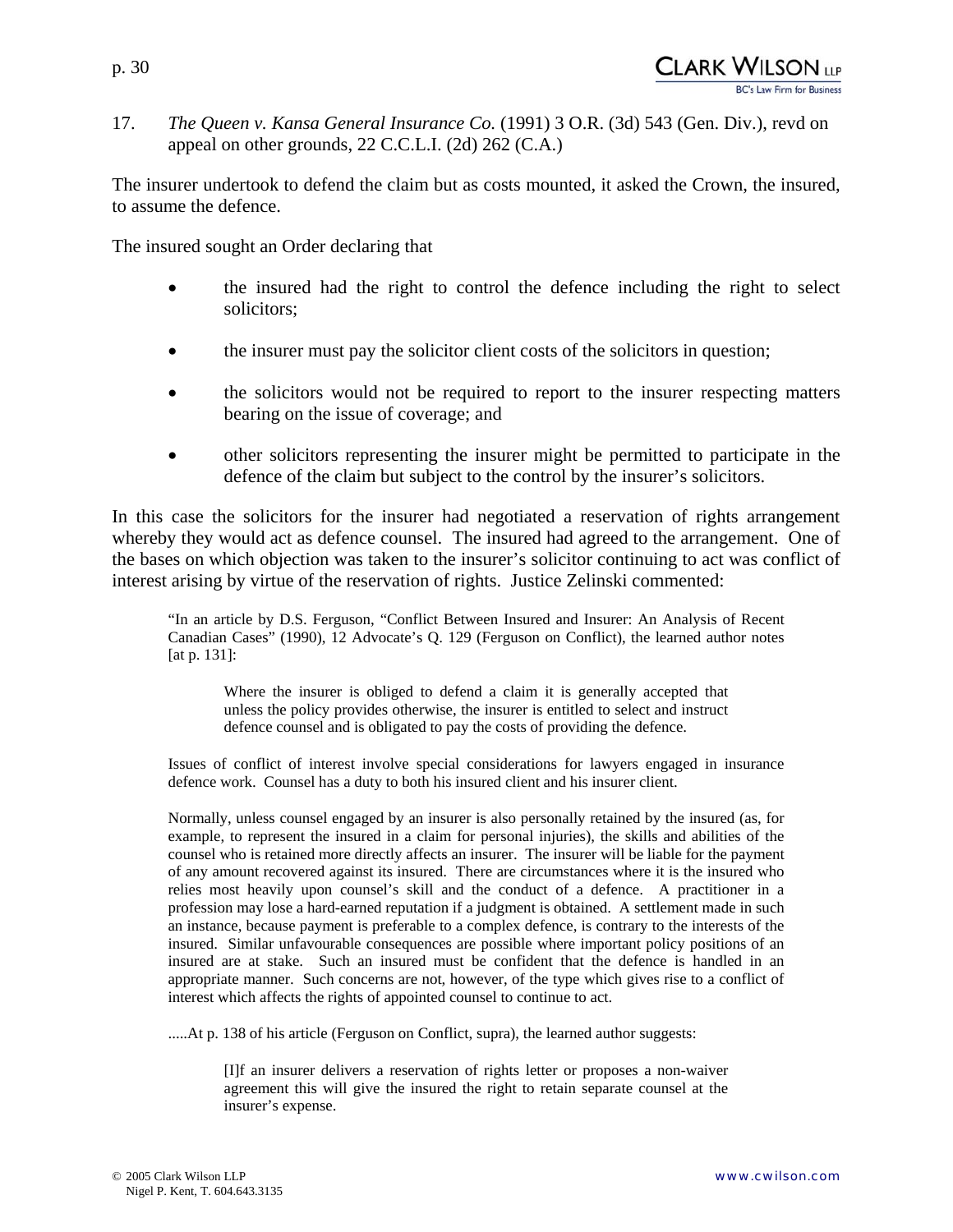This is a right which must be acted upon when it arises. It is lost if the terms are accepted. It is not restored unless, or until, a new situation arises which justifies a similar election. The rights of HMQ herein differ from those of the insured in *Laurencine, supra*. In that case the insurer had repudiated the contract of insurance by its initial *refusal* to defend. I have already concluded that, here, Kansa did not repudiate its contract with HMQ.

When HMQ elected to accept the terms set out in Blaney's letter, and to use the services of that firm in accordance with its letter, it lost its right to retain separate counsel at Kansa's expense, at that stage. .....

In Ferguson on Conflict, at p. 142, the learned author states:

It is commonplace for there to be "conflicts" or adverse interests between the insurer and the insured in the course of defending a third party's claim on such issues as tactics, whether or not to settle and for how much, and how much to spend on investigation and defence preparation. These are not unacceptable conflicts; as stated in *Fredrikson*, they are inherent in the relationship.

At p. 139, the learned author excerpts the following passage from *Foremost Insurance Co. v. Wilks*, 253 Cal. Rptr. 596 (Cal. C.A., 1989) [at pp. 601-02]:

The insurer's duty to defend the insured obligates it to furnish independent counsel to represent the insured if a conflict of interest has arisen between the insurer and the insured ... A conflict of interest between jointly-represented clients exists "whenever there common lawyer's representation of one is rendered less effective by reason of his representation of the other" ... "Such a conflict is likely to arise in the insurance context in two situations: [1] where coverage under the policy is disputed ... and [2] where the claim against the insured is likely to result in a recovery in excess of the policy limits unless the insurer accepts a settlement offer within the policy limits" ... Moreover, if there is a coverage dispute and the insurer elects to defend the insured under a reservation of rights, the conflict created thereby may require the insurer to furnish independent counsel ... However, not every reservation of rights creates a conflict of interest; rather the existence of a conflict depends upon the grounds on which the insurer is denying coverage ... If the reservation of rights arises because of coverage questions which depend upon the insured's own conduct, a conflict exists. ......

On the other hand, where the reservations of rights is based on coverage disputes which have nothing to do with the issues being litigated in the underlying action, there is no conflict of interest requiring independent counsel.

Adopting this test to the facts of this case indicates to me that there is no conflict of interest here. It must be remembered that it is only appropriate for the court to find a conflict of interest which affects the rights of counsel to continue to act when the conflict arises in connection with counsel's obligation to his/her clients. It is the solicitor who must be in a conflict of interest. This arises either by his/her actions or by virtue of the special nature of the dispute between the parties that he/she represents. Conflicts between the parties only become the problems of the counsel when the problems between the clients put into question the ability of counsel to be able to properly and objectively represent the clients, in fact and in appearance. .......

It is the nature of insurance contracts that, absent conflict or other proper objection, the insured is consenting to the retainer of counsel appointed by the insurer, and that information from the insured, unrelated to coverage, or otherwise inappropriate, will be communicated to the insurer. In this instance it is only proper for HMQ to insist upon new counsel, of its choosing, under its control, and at the expense of Kansa, if I conclude that a reasonable person, reasonably informed,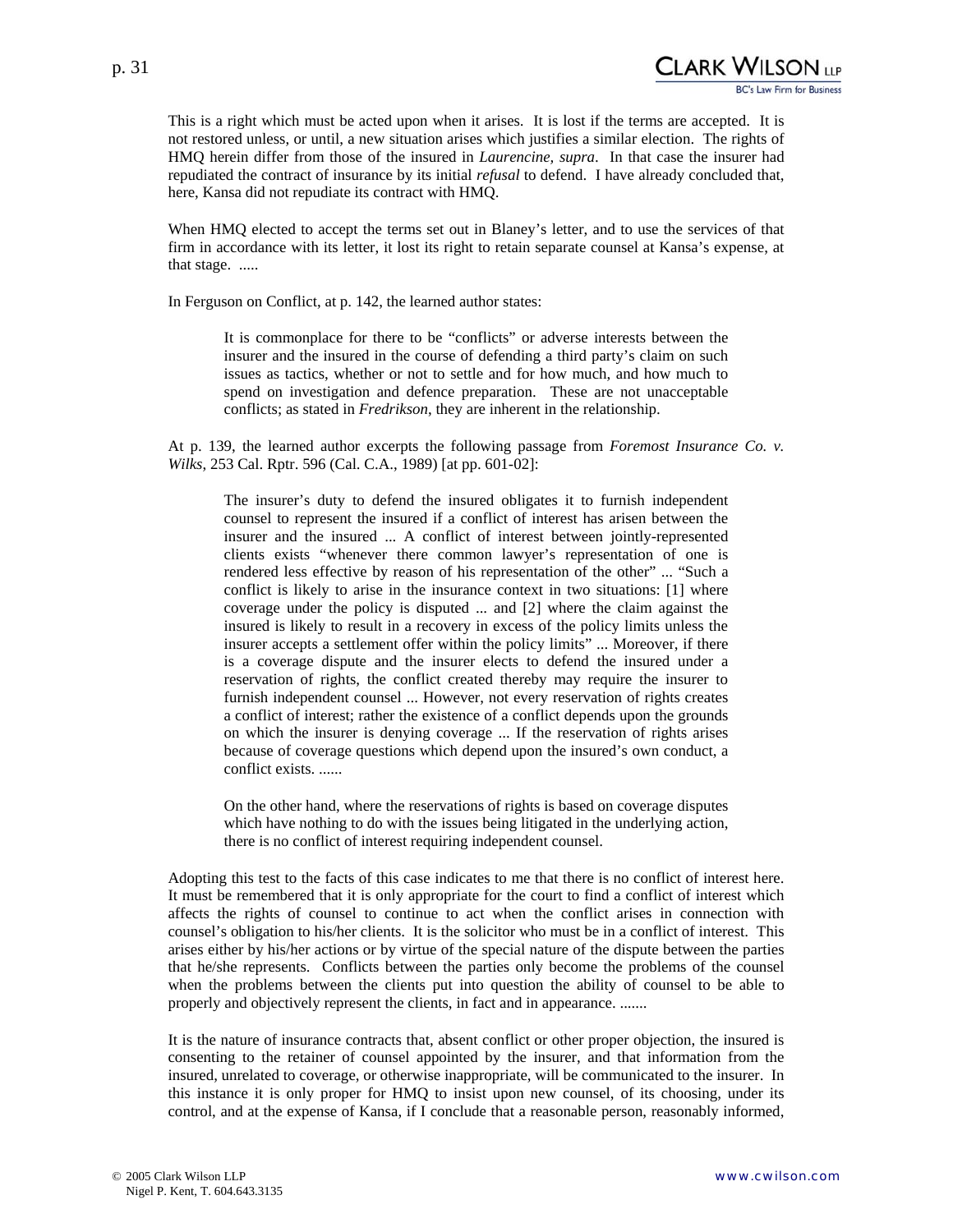would not be satisfied that Blaney has not used, and will not use, confidential information improperly.

I am satisfied that such a finding is not warranted here."

#### 18. *Rowe v. Mills* [1986] I.L.R. 1-2116 (N.B.Q.B.)

In this case the snowmobile accident occurred on February 27th. The defendant did not notify his insurer until he was served with notice of the action one month later. The insurers then retained an adjuster who investigated the accident and a lawyer who filed a notice of intention to defend. Approximately one month later the insured signed a non-waiver agreement which was requested because of a potential policy breach respecting late reporting. Several days later the insurer took the position that a breach had in fact occurred and its lawyer made application to be removed as solicitor of the record for the insured and for the insurer to be added as a statutory third party.

The Court noted that, "as a general principle an insurer may waive insufficiency of notice of an accident if it adopts a course of conduct which is consistent with the policy being in full force and effect". It emphasized that action must be *immediately* taken if a denial is to be permitted:

"The contract is one that calls for the utmost good faith on both sides. The date of the accident was clearly alleged in the plaintiff's statement of claim. Whether or not it addressed its mind to the matter the insurer must, or should have known, that the accident had not been reported to it. There can be a great deal of pressure on counsel appointed by an insurance company as to what he or she should do as the time approaches when an appearance must be entered.

If counsel had merely entered the appearance or written advising the insured that it was investigating the possible breach and was reserving their rights in the meantime, I would have no difficulty in holding the insurer acted properly. Undoubtedly an insurer in such circumstances would be allowed some time to check the question of possible breach. ..... [However] I do not believe the insurer is entitled to investigate the facts surrounding the accident and to conduct an investigation as to whether there exists proper grounds for repudiation of the contract at the same time. ..... If the insurer is allowed to conduct both investigation simultaneously the insurer is open to the charge that it is wearing two hats and will determine whether or not it has a better defence to the action as defendant or to claim repudiation and defend a possible claim by its insured for breach of contract."

#### 19. *R. Sherwin Enterprises v. Municipal Contracting Services* [1994] O.J. No. 2233 (Ont. Gen.Div.)

The insurer's law firm obtained a non-waiver agreement from the insured as a result of a coverage dispute on a liability policy. When that insured was ultimately sued, a different law firm was appointed by the insurer as defence counsel for the insured. However, the original law firm was retained by another one of the defendants. In due course the insured brought application to have the law firm removed as solicitors for the co-defendants on grounds of conflict of interest. The Court agreed that advising the co-defendants' insurer with respect to coverage did indeed give rise to a conflict of interest inasmuch as confidential information would most probably have been developed by the law firm in that regard. Justice Jarvis commented,

<sup>&</sup>quot;A non-waiver agreement is utilized to permit an insurer to investigate a claim without thereby creating a waiver or estoppel regarding any position it might have with the insured as to coverage.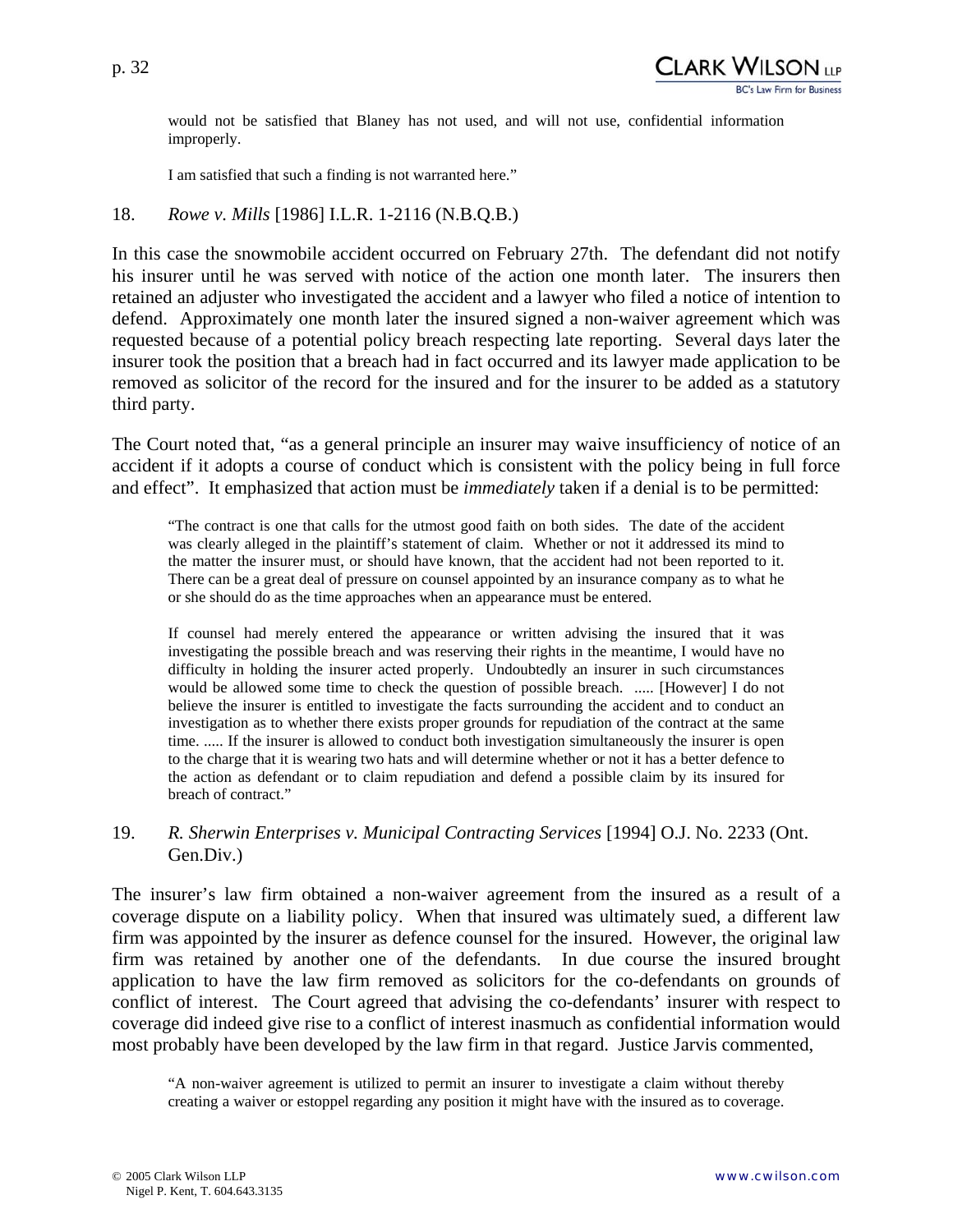p. 33

The non-waiver agreement does not affect the obligations or responsibility of [defence] counsel. ...... [Although] the solicitor in such circumstances is retained by the insurer [he] nonetheless acts for the insured [and] the relationship with the insured attracts solicitor-client privilege."

It is noteworthy that the non-waiver agreement in this particular case did not address the obligations of defence counsel or the confidentiality attached to information obtained by counsel.

20. *Wawanesa Mutual Insurance Co. v. Buchanan* (1979) 74 D.L.R. (3d) 330 (Ont. Co. Ct.)

In this case, the insurer denied coverage for breach of the statutory condition respecting drunk driving. After settling the underlying tort claim, the insurer sought reimbursement from its insured relying on the standard form non-waiver agreement signed by the latter.

The insured's agent had reported the claim to the insurer and had advised that the insured had been charged with impaired driving and refusing to blow. The adjuster interviewed the insured and advised that the involvement of alcohol could have a bearing on the outcome of his claim. The conversation with the insured was reduced to writing and the insured was also given a blank non-waiver agreement. The adjuster explained that the agreement permitted the insurer to investigate, defend and settle the claim without prejudice to the issue of the policy violation. The adjuster said the insured appeared to understand the purpose of the non-waiver agreement including the fact that the agreement might require reimbursement to the insurer of any settlement ultimately made. However, the Court ruled that the non-waiver agreement was not enforceable and that the insurer was estopped from taking an off-coverage position. It commented:

"When the [insurer] through its [adjuster] became aware of a probable breach of a statutory condition of the policy, then at that moment there is a conflict position between the insured and the [insurer]. [In such circumstances] the insurer cannot go further in the defence of the action without a non-waiver ...... having knowledge that liquor was involved and that there may be a statutory violation, the insurer must make it known to the insured that there is the possible conflict position between them and the non-waiver agreement must be signed *before* interviewing the insured .....

[This] procedure arises because there is in fact a special relationship between the insured and the insurer or its agents, which requires an exceptional degree of trustworthiness and honesty. The insurer [cannot], under the guise of representing the insured's interest, attend upon him and obtain from him information which is solely for benefit of the company without first advising him of the conflict."

21. *Woodside v. Gibraltar General Insurance* (1988) 66 O.R. (2d) 630 (Ont. H.C.J.), revd on appeal on other grounds, 1 O.R. (3d) 474 (C.A.)

In this case the coverage dispute arose with respect to whether the insured's homeowners policy extended to a house not mentioned in the policy but which was occupied by the insured. A prospective purchaser of the house had been injured on the property. The insurer obtained a nonwaiver agreement from the insured with respect to the coverage dispute. In due course, however, it declined to defend the liability claim even though it had obtained the non-waiver agreement and even though it knew the insured was impecunious. In due course the insured settled the liability claim with the insured claimants and assigned their cause of action against their insurer. In the subsequent proceedings against the insurer for recovery of the settlement monies and the

CLARK WILSON (1.p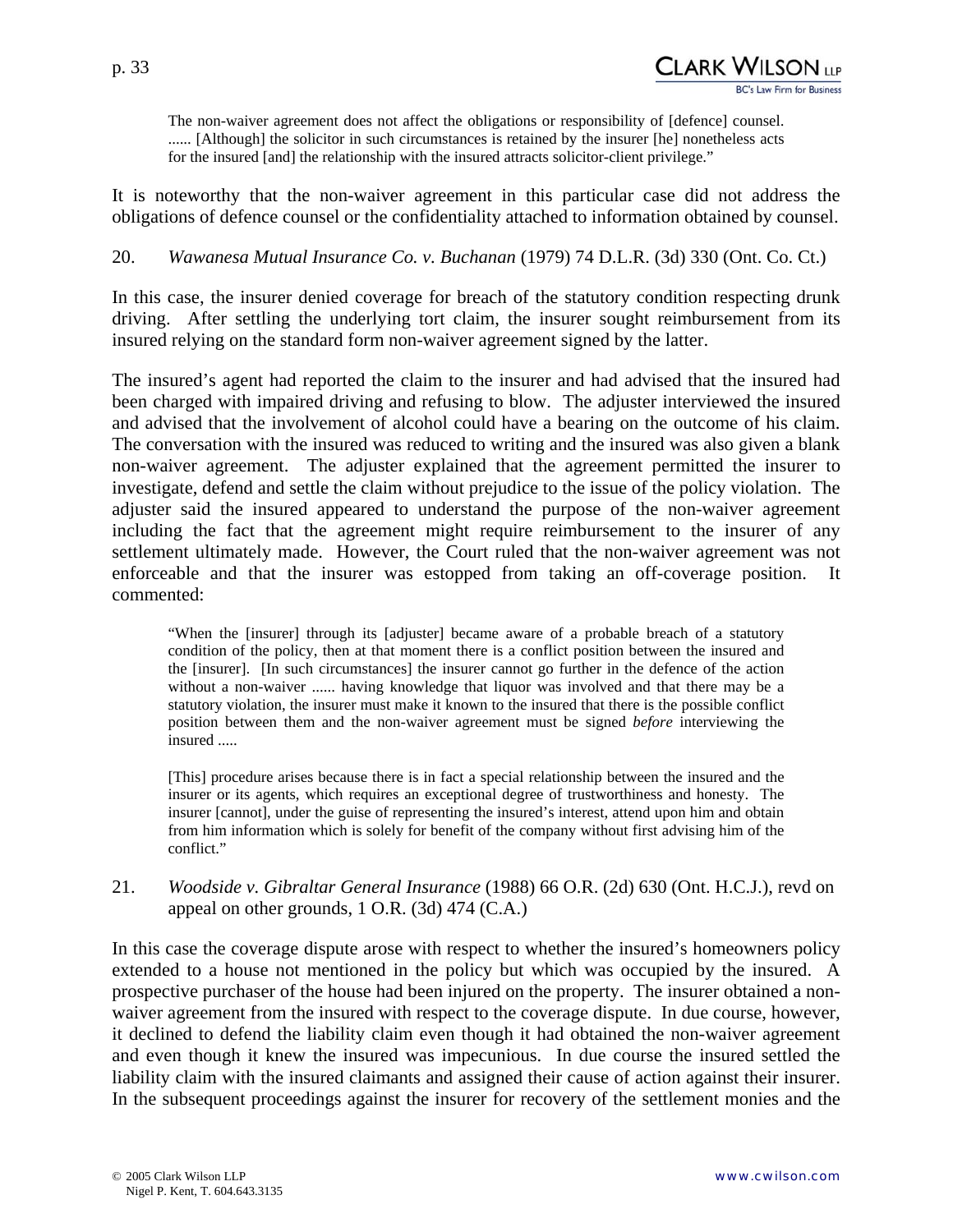defence costs, the insurer argued that their obligation to pay was not triggered until "judgment after trial" and that in any event, the insureds had failed to mitigate their damages by not defending the matter at trial. The Court ruled that the insurer was estopped from making such arguments. The insurer could have defended the matter itself pursuant to the non-waiver agreement "without exposure to liability" which would have been "a reasonable alternative" in the circumstances. By deliberately choosing not to defend the matter, however, the insurer "left the [insureds] hanging out to dry".

#### 22. *Zurich Insurance v. Crawford* [1993] O.J. No. 966 (Ont. C.J.G.D.)

The insurer sought an ex parte default judgment against the insured for the amounts paid to third parties in settlement of the underlying tort action. A non-waiver agreement was placed in front of the Court by way of a solicitor's affidavit. No evidence was put in front of the Court of the explanation given to the insureds respecting the implications of the non-waiver agreement and advising them to seek independent counsel. The agreement was not properly dated, was not under seal and the signatures of the insureds had not been witnessed. The Court dismissed the motion for default judgment on the grounds that the evidence was insufficient to establish whether the non-waiver agreement was effective in the circumstances.

23. *Co-opérative Avicole De St. Isidore Ltd. v. Co-operators General Insurance Company*, unreported, file No. 4644-96 (March 18, 1997, Ont.Gen.Div.)

The plaintiff Co-opérative Avicole De St. Isidore ("St. Isidore"), claims indemnification against their insurer, the defendant Co-operators General Insurance Company ("Co-operators"), pursuant to an insurance contract, for their loss as a result of a judgment rendered against them. Cooperators took from their insured a non-waiver agreement and left St. Isidore on its own to defend, negotiate or settle its claim, even after the statement of claim was amended to allege items within the coverage of the insurance policy. One issue to be decided was whether St. Isidore was contractually barred from bringing an action against Co-operators on the basis that proper notice of the claim was not given and St. Isidore failed to commence a claim within one year.

The Court held that St. Isidore was not contractually barred from bringing an action against Cooperators. The Court said that where an insurer refuses to defend an action brought against the insured when it is obligated to do so under the policy, the insurer has breached its own policy. Such a breach in effect repudiates the insurance contract and the insurer is estopped from relying on the policy clauses or conditions to avoid liability. Thus, in the case at bar, Co-operators was not entitled to insist on St. Isidore's strict compliance with the notice provisions contained in the insurance policy.

#### 24. *Ward Estate v. Olds Aviation Ltd.* [1996] A.J. No.791 (Alta.Q.B.), revd 40 C.C.L.I. (2d) 119 (Alta.C.A.)

The insurer applied in the name of the insured to set aside a judgment and a noting in default of the insured. The insurer denied the insured's claim alleging that the policy of insurance had been breached by the insured. The insurer requested that the insured execute a non-waiver agreement but the insured refused. The insurer took no part in any of the proceedings.

CLARK WILSON <sub>llp</sub>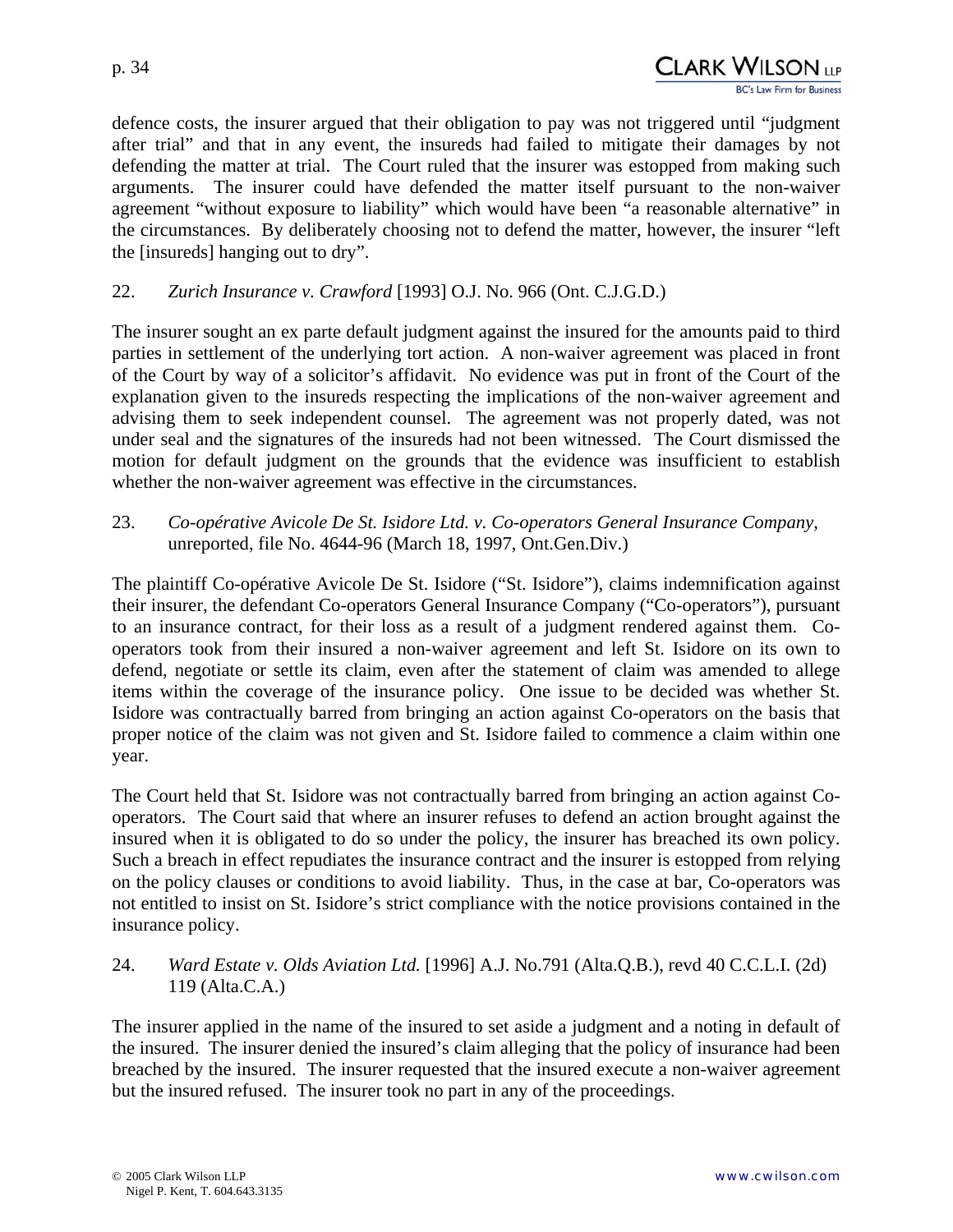The Court said that the insurer in this case made an irrevocable election to deny coverage to the insured. Belzil J. said:

It is well established that an insurer which elects to deny coverage will profoundly alter its relationship with its insured and its ability to participate in the litigation. As noted in Gordon Hilliker's text *Liability Insurance Law in Canada* at p. 82:

"Serious consequences flow from an insurer's refusal to defend its insured in circumstances where the policy stipulates that a defence is required. In addition to being in breach of contract, the insurer will have lost certain rights under the policy.

(a) Loss of Policy Rights

By taking the position that the policy does not respond to the claim, the insurer forgoes both its right to defend the action and its exclusive right to settle the action on behalf of the insured. With the exception of automobile liability policies, a liability insurer has no right to add itself as a third party for the purpose of contesting the plaintiff's claim against the insured."

It is clear that at all times the insurer made a conscious decision to not participate in the proceedings having made an irrevocable election to deny coverage. Absent a non-waiver agreement or other actual or express authorization, the insurer has no status to represent the insured in any application.

#### 25. *Snair v. Halifax Insurance* (1995), 31 C.C.L.I. (2d) 279 (N.S.S.C.)

The plaintiff was found 100% at fault for the injuries incurred by a third party as a result of a boating accident. Quantum of damages remained to be determined. The plaintiff commenced an action against his insurer asking for a declaration that valid coverage was in existence at the time of the accident and indemnification for his liability up to his policy limits. Shortly before trial on the issue of liability, the plaintiff was advised that the insurer would not indemnify him. No reservation-of-rights letter had been sent to the plaintiff nor had a non-waiver agreement been signed. As an alternative argument, the plaintiff claimed that the insurer waived any right at law, by virtue of the policy, to deny that the plaintiff was entitled to indemnification.

On this alternative argument, the Court held that the insurer was in fact estopped from denying coverage because its acts and omissions represented to the plaintiff that he was covered. There was no new information which came to light after 1988 which could have been used as a basis for denying coverage under the policy. The insurer had this information and chose not to act on it until almost five years after the claim was reported. The acts and omission of the insurer represented to the plaintiff that he was covered. The plaintiff relied on the insurer's acts and omissions to his detriment, especially in preparing his defence. Therefore, the prejudice to the plaintiff was manifest.

26. *Thomas v. Hickey* (1995), 29 C.C.L.I. 104 (Ont.Gen.Div.)

Noting the late reporting of a claim, the insurer obtained a non-waiver agreement from the insured permitting the insurer to investigate and defend the action without prejudice to its rights under the insurance policy. The insurer conducted its own investigation of the accident, and one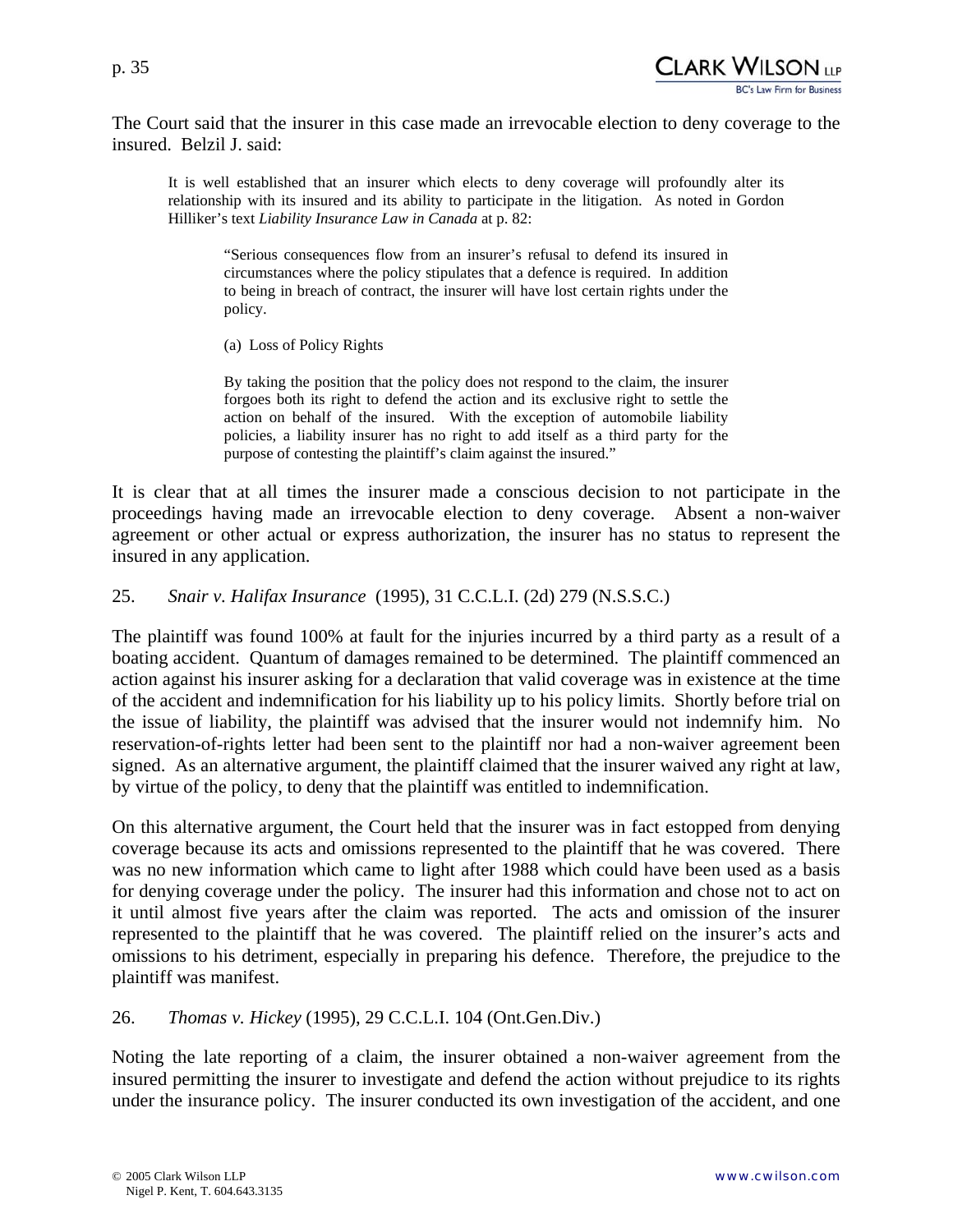year later, took the position that it was denying coverage and would no longer maintain a defence for the insured. Default judgment was entered against the insured in an Indiana court and the plaintiff obtained a summary judgment in Ontario against the insured.

The Court held that the third party action should be allowed. The fact that the insurer entered into a non-waiver agreement with the insured upon learning of the serious delay in reporting the claim suggested that the insurer was treating the insured's breach of the policy as a matter of imperfect compliance rather than non-compliance. The insurer's only consideration was whether the delay in reporting had prejudiced its position.

27. *Black v. State Farm Fire and Casualty* [1995] N.B.J. No. 202, revd on other grounds, 170 N.B.R. (2d) 151, 435 A.P.R. 151 (N.B.C.A.)

This was an action brought by the insured's against the insurer for the payment of insurance proceeds. The primary issue at trial was whether or not evidence showed that one of the insured or a stranger intentionally started the fire. A secondary issue was whether the insurer was estopped from denying coverage by its failure to obtain a non-waiver agreement or to otherwise reserve its rights.

At trial the Court was satisfied that the insurer had met the heavy burden of proof of arson by one of the insured. In addition, the Court held that the omission of the insurer to obtain a nonwaiver agreement or otherwise formerly preserve its rights did not legally prevent or estop the insurer from denying liability at the conclusion of its investigation into the cause of the fire.

In support of this finding, the trial judge said:

[That] [t]he insurance company did not have [either of the insured parties] execute a non-waiver agreement. But by the morning of the fire both of them knew that the police and insurance company were investigating the fire. Both [of the insured parties] cooperated with the insurance company as they were legally required to do.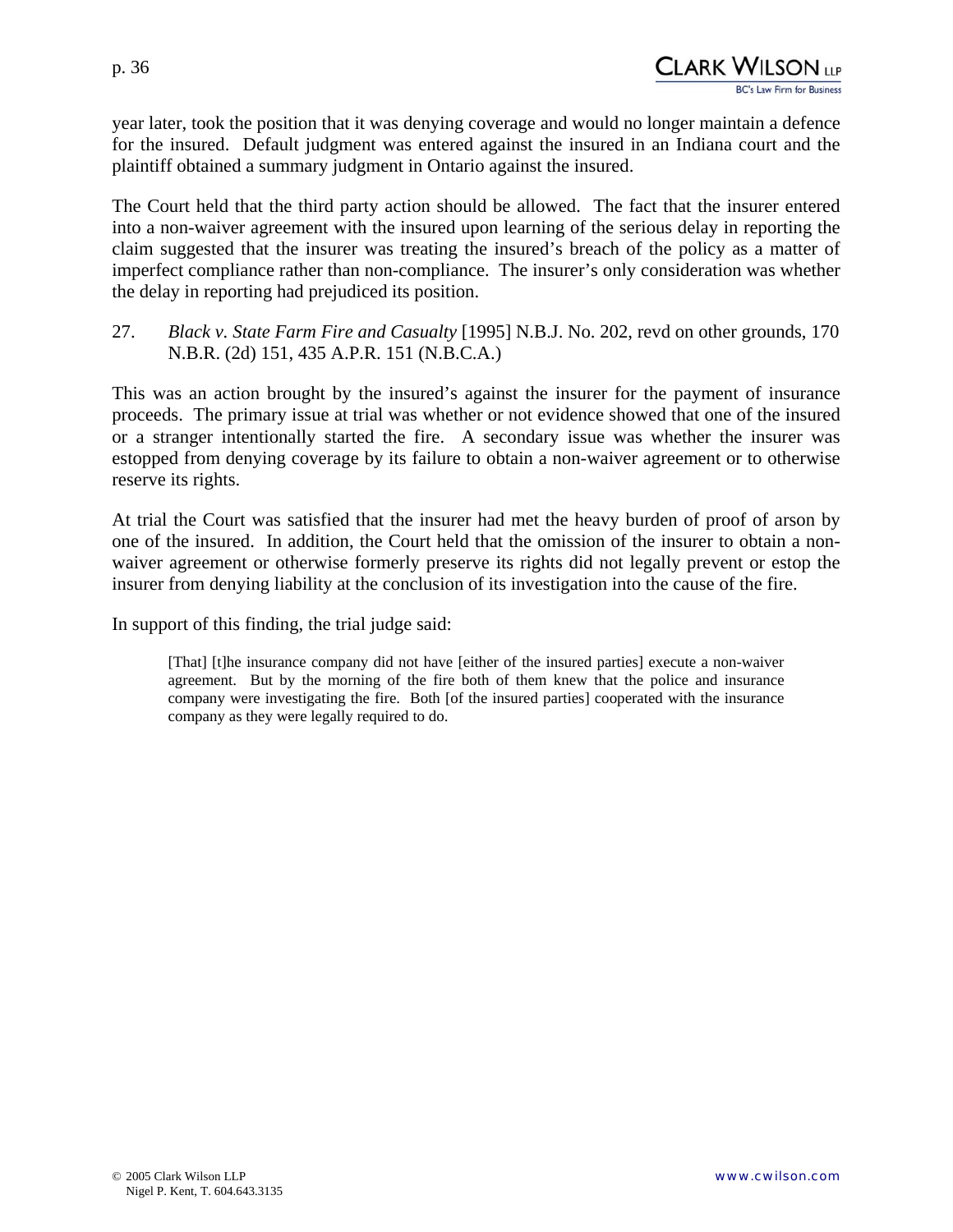#### **NON-WAIVER AND RESERVATION-OF-RIGHTS AGREEMENT**

#### WHEREAS:

A. Name of Insurance Company (hereinafter referred to as the "Insurer") has issued a certain policy of insurance bearing policy number Policy Number (hereinafter referred to as the "Policy");

B. On or about Date at or near Location there occurred a certain Descrption of Occurrence - mva/fire/etc (which event is hereinafter referred to as the "Occurrence");

There have been or will be made claims for payments, benefits or indemnity under the Policy (hereinafter the "Claims") with respect to the injuries, losses, expenses, damages, claims, actions or other proceedings arising as a result of the Occurrence (which matters are hereinafter collectively referred to as the "Losses");

D. The Insurer may have grounds to void the Policy or to deny liability or coverage thereunder for the Claims or Losses by reason of:

- D.1 breaches of the terms and conditions of the Policy;
- D.2 certain misrepresentations or failure to disclose material information;
- D.3 some or all of the Claims or Losses being of a type either excluded from or not falling within the scope of coverage afforded by the Policy; and/or
- D.4 such other grounds as may presently exist or as may be hereafter discovered; and

E. The Insurer, its employees, adjusters, lawyers and other agents have experience in investigating, evaluating, defending and settling claims and losses of the sort referred to above and the undersigned wishes to take advantage of such experience while at the same time permitting the Insurer to reserve all rights it may have respecting the coverage matters referred to above;

NOW THEREFORE THIS DEED WITNESSES that in consideration of the Insurer postponing its decision to void the Policy or deny liability or coverage thereunder and also in consideration of the matters set forth in paragraph 1 hereof, the Undersigned agrees with the Insurer as follows:

#### MANAGEMENT OF CLAIMS AND LOSSES

- 1. The insurer will or will continue to:
	- 1.1 investigate the Claims and Losses;
	- 1.2 in the name of the Undersigned (or as otherwise required), commence, prosecute, defend, try and/or settle all Actions or other legal proceedings arising from the Claims or Losses; and/or
	- 1.3 negotiate, settle and/or pay the Claims and Losses or any settlements and judgments arising therefrom,

all as the Insurer in its sole discretion deems necessary or appropriate. Insofar as the Insurer may appoint counsel to represent the Undersigned in any Actions or other legal proceedings arising from the Claims or Losses, the Undersigned expressly agrees and consents that:

- 1.4 the retainer of such counsel shall be limited to the representation of the undersigned in the said Action or other legal proceeding;
- 1.5 the said counsel shall not advise either the Insurer or the Undersigned with respect to any coverage issues arising from the matters set forth in subparagraph D above;
- 1.6 all information received by the said counsel from either the Insurer or the Undersigned will not be treated as confidential from and will be available to both the Insurer and the Undersigned; and
- 1.7 both the Undersigned and the Insurer shall be at liberty to retain their own separate counsel, at their own expense, to provide advice or representation as required with respect to the said coverage issues.

2. The Insurer may at any time withdraw from any further involvement in any of the matters referred to in paragraph 1 hereof and in such event this Agreement shall nevertheless continue to be in full force and effect.

3. The Undersigned will provide all reasonable cooperation and assistance to the Insurer and its representatives in carrying out the various matters contemplated in paragraph 1 hereof.

#### RETURN OF PREMIUM

4. Insofar as the Insurer may have grounds to void the Policy or any claim or coverage thereunder, it shall not be necessary for the Insurer to presently return to the Undersigned (or to any other persons entitled to the same) any premiums paid in connection with the Policy. Rather, the amount of premium, if any, to be returned to the Undersigned or